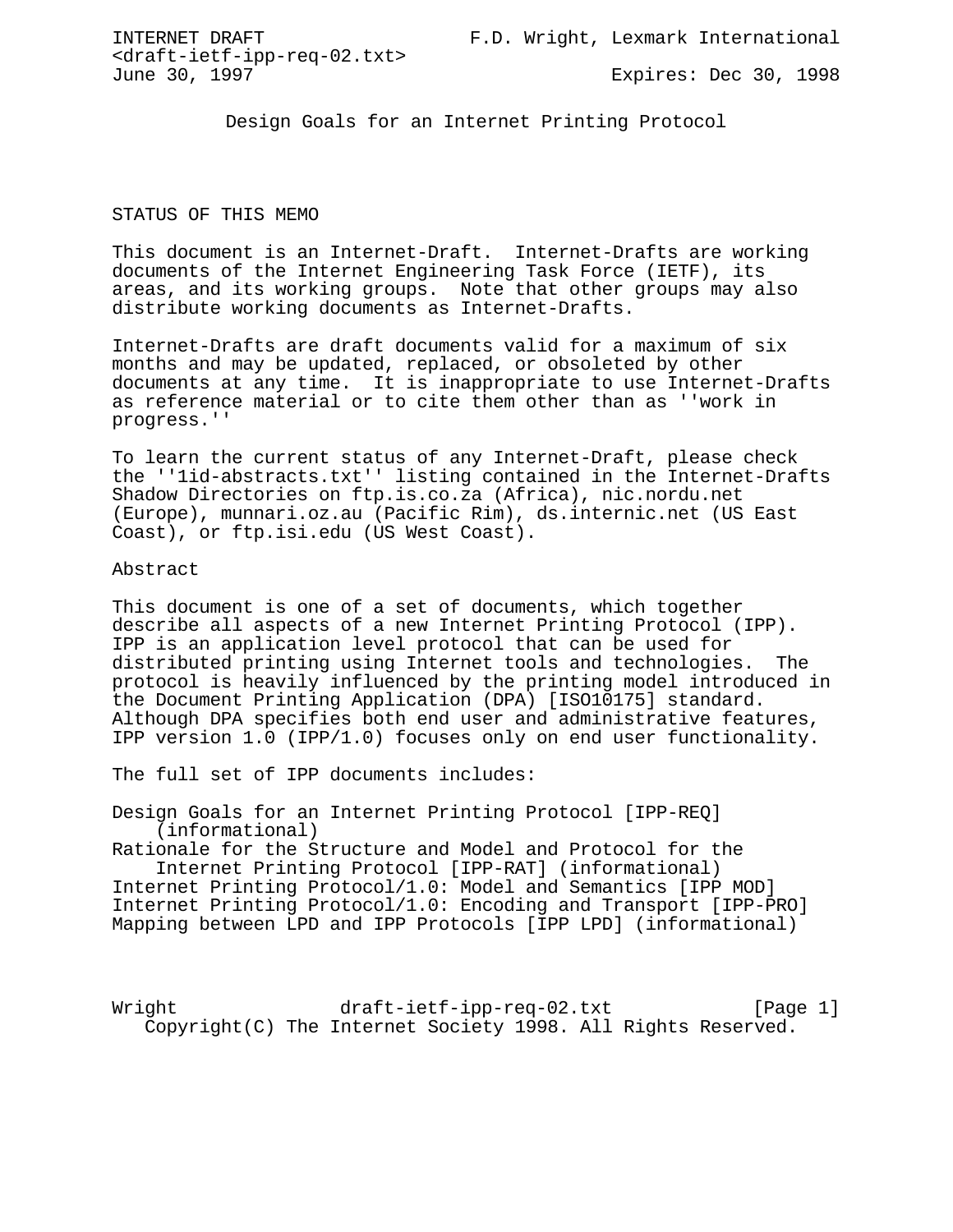The design goals document, "Design Goals for an Internet Printing Protocol", takes a broad look at distributed printing functionality, and it enumerates real-life scenarios that help to clarify the features that need to be included in a printing protocol for the Internet. It identifies requirements for three types of users: end users, operators, and administrators. The design goals document calls out a subset of end user requirements that are satisfied in IPP/1.0. Operator and administrator requirements are out of scope for version 1.0. The rationale document, "Rationale for the Structure and Model and Protocol for the Internet Printing Protocol", describes IPP from a high level view, defines a roadmap for the various documents that form the suite of IPP specifications, and gives background and rationale for the IETF working group's major decisions. The document, "Internet Printing Protocol/1.0: Model and Semantics", describes simplified model with abstract objects, their attributes, and their operations. The model introduces a Printer and a Job. The Job supports multiple documents per Job. The model document also addresses how security, internationalization, and directory issues are addressed. The protocol specification, "Internet Printing Protocol/1.0: Encoding and Transport", is a formal mapping of the abstract operations and attributes defined in the model document onto HTTP/1.1. The protocol specification defines the encoding rules for a new Internet media type called "application/ipp". The "Mapping between LPD and IPP Protocols" gives some advice to implementers of gateways between IPP and LPD (Line Printer Daemon) implementations.

Wright draft-ietf-ipp-req-02.txt [Page 2] Expires: Dec 30, 1998 Copyright(C) The Internet Society 1998. All Rights Reserved.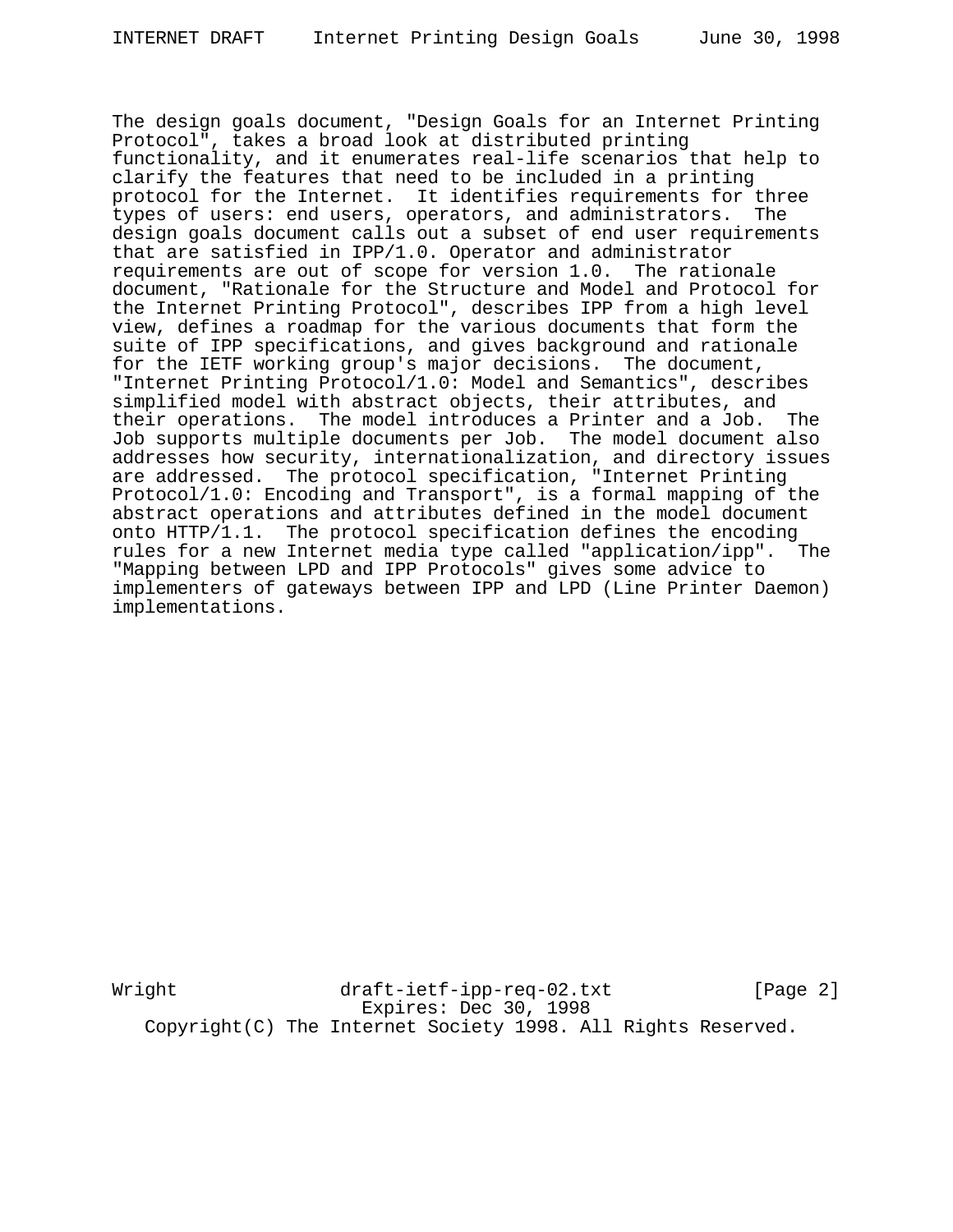| 1.                                                           |    |
|--------------------------------------------------------------|----|
|                                                              |    |
|                                                              |    |
|                                                              |    |
| 2.1.2. Create an instance of the printer.  8                 |    |
| 2.1.3. Viewing the status and capabilities of a printer.  8  |    |
|                                                              |    |
| 2.1.5. Viewing the status of a submitted print job 10        |    |
| 2.1.6. Canceling a Print Job                                 | 10 |
|                                                              |    |
| 2.2. Operator (NOT REQUIRED FOR V1.0) 11                     |    |
|                                                              |    |
| 2.2.2. Changing Print and Job Status 11                      |    |
| 2.3. Administrator (NOT REQUIRED FOR v1.0) 11                |    |
|                                                              |    |
| 3.1.                                                         |    |
| Interaction with LPD (RFC1179) 14<br>3.2.                    |    |
| 3.3.                                                         |    |
| 3.4.                                                         |    |
| 3.5.                                                         |    |
|                                                              |    |
|                                                              |    |
| 4.2.                                                         |    |
| 4.3.                                                         |    |
| 4.4. Getting Status/Capabilities 20                          |    |
|                                                              |    |
|                                                              |    |
|                                                              |    |
|                                                              |    |
|                                                              |    |
|                                                              |    |
|                                                              |    |
| 9. APPENDIX - DETAILED SCENARIOS  26                         |    |
| 9.1. Printer discovery within an enterprise 26               |    |
| 9.2. Printer discovery across enterprises 28                 |    |
| 9.3. Printer discovery on the Internet -logical operations   | 29 |
| 9.4. Printer discovery on the Internet - authentication 30   |    |
|                                                              |    |
| 9.6. Submitting a print job as a file 33                     |    |
| 9.7. Submitting a print job with two documents 34            |    |
| 9.8. Submitting a print job as a file, printing fails 35     |    |
| 9.9. Submitting a print job with authentication, PRIVACY and |    |
|                                                              |    |
| 9.10. Submitting a print job with decryption error 37        |    |
| 9.11. Submitting a print job with authentication 39          |    |
|                                                              |    |
|                                                              |    |
| Wright<br>draft-ietf-ipp-req-02.txt<br>[Page 3]              |    |
| Expires: Dec 30, 1998                                        |    |
| Copyright(C) The Internet Society 1998. All Rights Reserved. |    |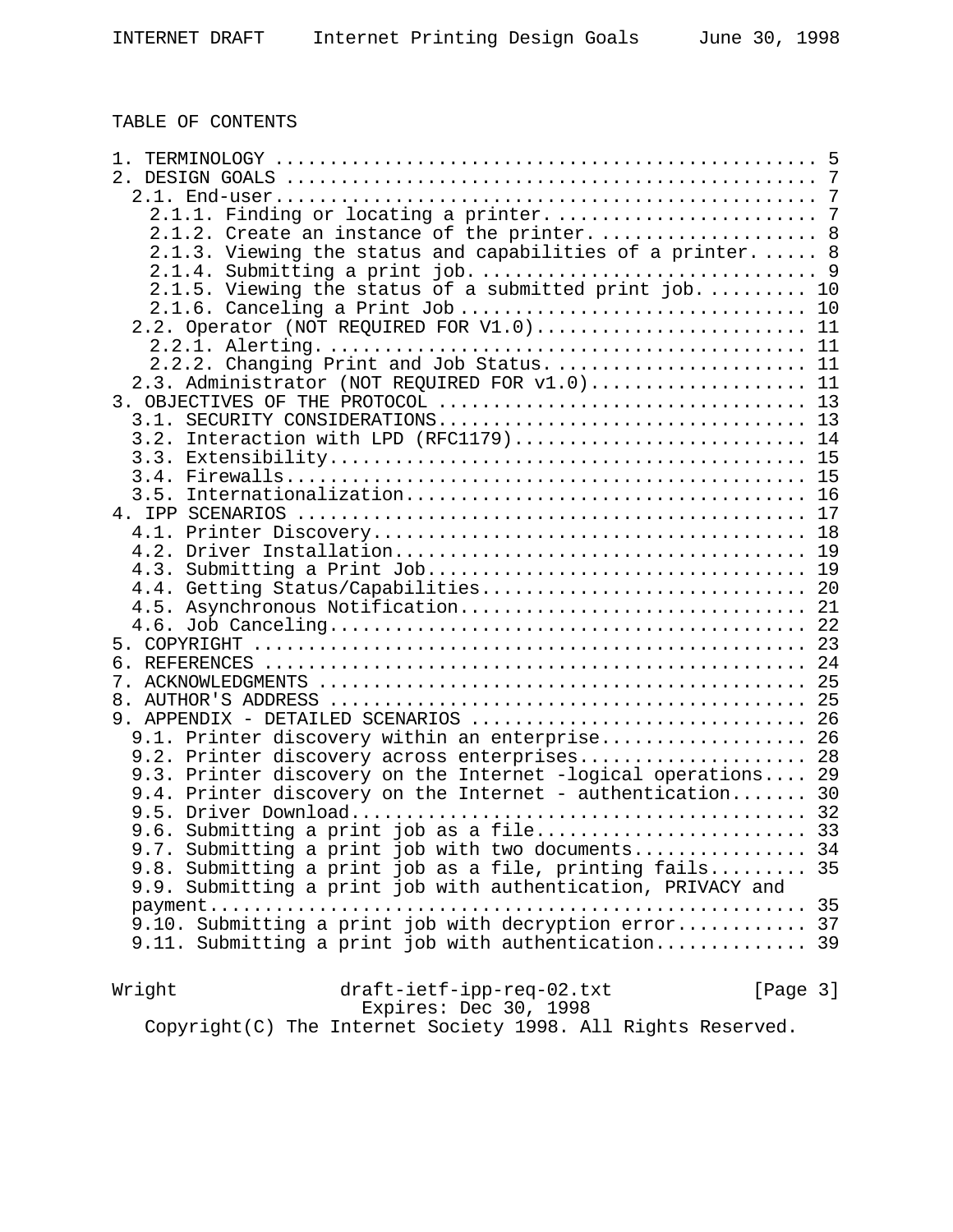| 9.12. Submitting a print job generated dynamically 40         |    |
|---------------------------------------------------------------|----|
| 9.13. Submitting a print job with a Printer jam - CANCELED 41 |    |
| 9.14. Submitting a print job with a Printer jam - recovered   | 42 |
| 9.15. Submitting a print job with server $pull$ 43            |    |
| 9.16. Submitting a print job with referenced resources 44     |    |
|                                                               |    |
| 9.17.1. Submission Attributes  45                             |    |
| 9.17.2. Printer Capabilities  45                              |    |
|                                                               |    |
| 9.18.1. Printer State/Status  46                              |    |
|                                                               |    |
| 9.18.3. Status of All My Jobs  46                             |    |
| 9.19. Asynchronous Notification 48                            |    |
|                                                               |    |
| 9.19.2. Job Complete with Data  48                            |    |
|                                                               |    |
|                                                               |    |
| 9.21. End to end Scenario - within an enterprise 50           |    |
| 9.22. End to end Scenario - across enterprises 52             |    |
|                                                               |    |
| 9.23. End to End Scenario - on the internet 55                |    |

Wright draft-ietf-ipp-req-02.txt [Page 4] Expires: Dec 30, 1998 Copyright(C) The Internet Society 1998. All Rights Reserved.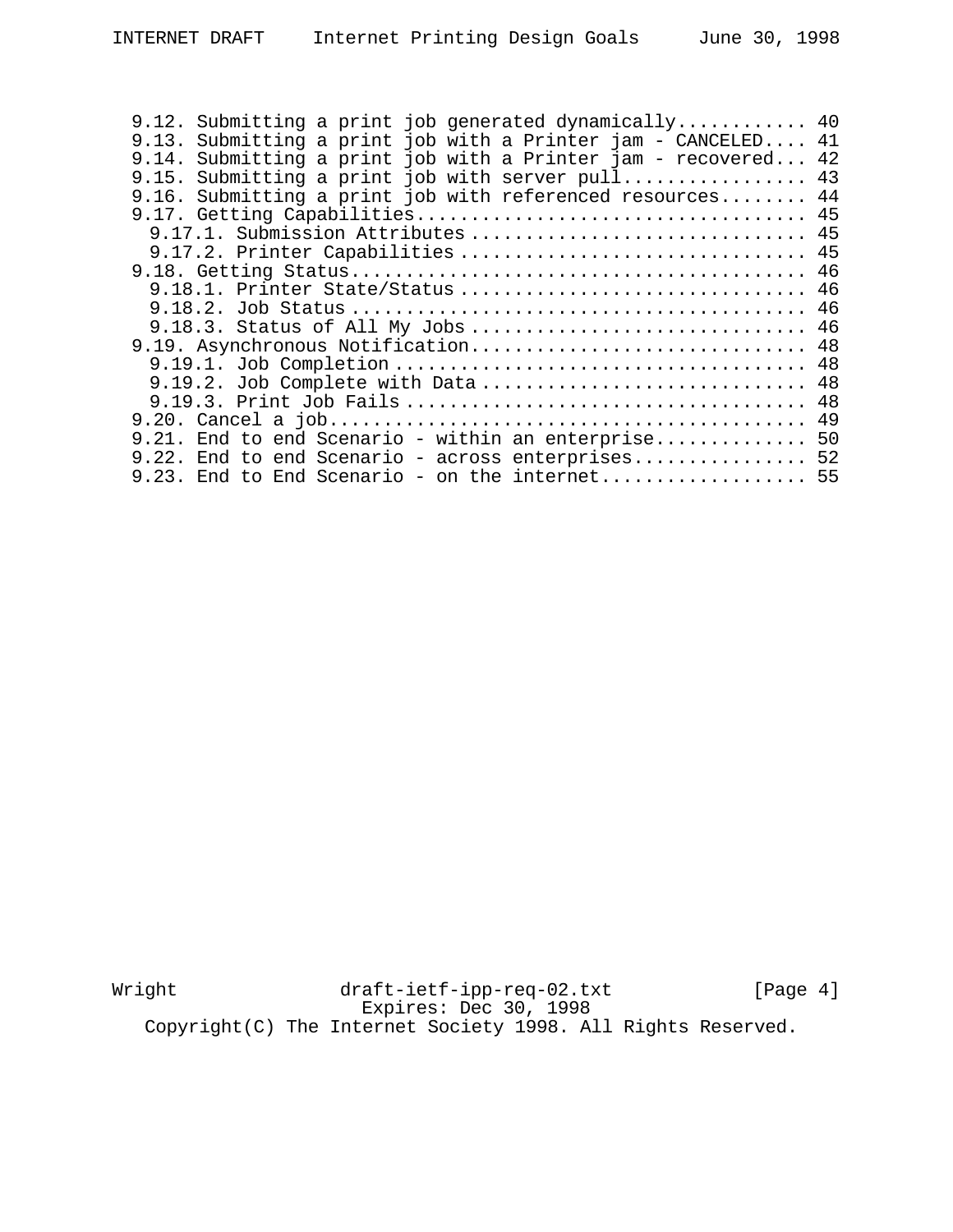## 1. TERMINOLOGY

Internet Printing for the purposes of this document is the application of Internet tools, programs, servers and networks to allow end-users to print to a remote printer using, after initial setup or configuration, the same methods, operations and paradigms as would be used for a locally attached or a local area network attached printer. This could include the use of HTTP servers and browsers and other applications for providing static, dynamic and interactive printer locating services, user installation, selection, configuration, print job submission, printer capability inquiry and status inquiry of remote printers and jobs.

For the purposes of this document, a WEB Browser is software available from a number of sources including but not limited to the following: Microsoft Internet Explorer, NCSA Mosaic, Netscape Navigator, Sun Hot Java!. The major task of these products is to use the Hypertext Transport Protocol (HTTP) to retrieve, interpret and display Hypertext Markup Language (HTML). These products are often a part of a complete Internet Printing system because they are often used as a means of obtaining the status of or more information about the printing system; however, they may not be present in all implementations.

Throughout this document, 'printer' shall be interpreted to include any device which is capable of marking on a piece of media using any available technology. These design goals do not include support for multi-tiered printing solutions involving servers (single or multiple) logically in front of the actual printing device yet all such configurations shall be supported but shall appear to the end-user as only a single device.

Throughout this document 'driver' refers to the code installed in some client operating system to generate the print data stream for the intended printer. Some computing environments may not include a separate printer driver. Rather, the generation of the proper print data stream is accomplished in an application on that computer. How such a computer environment or application is updated to support a new printer now made available using IPP is outside the scope of IPP. The actual details for installing a printer driver are operating system dependent and are also outside the scope of IPP. See also section 3.1 (SECURITY CONSIDERATIONS) for security implications of driver download and installation.

Wright draft-ietf-ipp-req-02.txt [Page 5] Expires: Dec 30, 1998 Copyright(C) The Internet Society 1998. All Rights Reserved.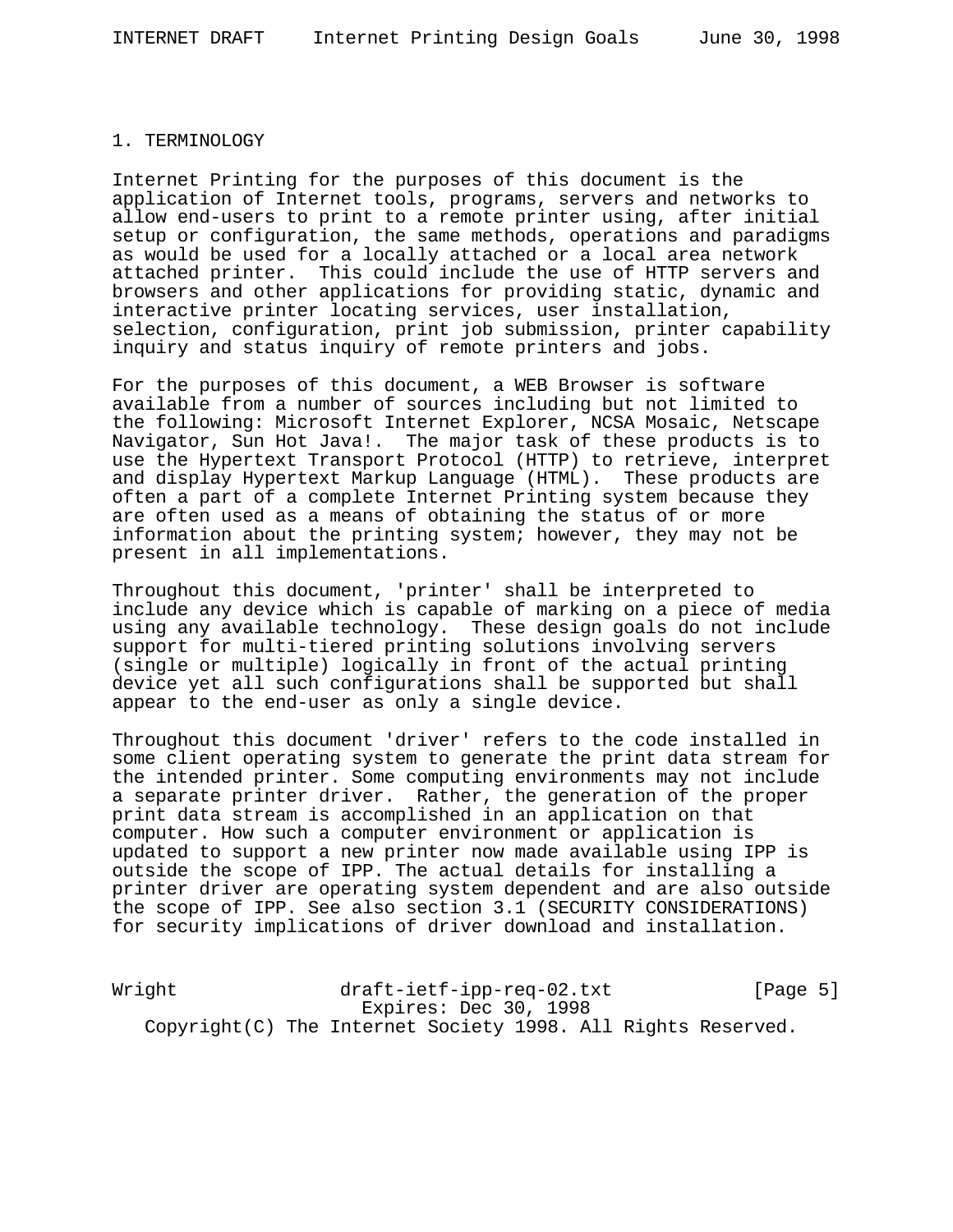The IPP protocol will support the following physical configurations:

- An IPP client talking to an IPP Printer object imbedded in a single, physical output device.
- An IPP Client talking to a server containing one or more IPP Printer objects. Each Printer object is associated with exactly one physical output device supported by the server. The protocol between the server and the output devices is undefined.
- An IPP Client talking to an IPP Printer object in a server. The Printer object is associated with one or more physical output devices, but the client only sees the Printer object, which is an abstraction and represents all of the associated physical output devices. The protocol between the server and the physical output devices is undefined.

Throughout this document, certain design goals will be identified as not being a part of version 1.0 (or V1.0) of the protocol or as being satisfied by means outside of IPP. IPP is assumed to be one part, an enabler, of a complete Internet Printing solution. For example printer instance creation is not performed by but is enabled by the protocol. Globally, none of the operator or administrators wants and needs are included in the design goals for version 1.0. Some of the end-user wants and needs may also be excluded from version 1.0 and will be so noted in the description of them. Subsequent versions of the protocol (e.g. V2.0) may include support for these initially excluded wants and needs.

Wright draft-ietf-ipp-req-02.txt [Page 6] Expires: Dec 30, 1998 Copyright(C) The Internet Society 1998. All Rights Reserved.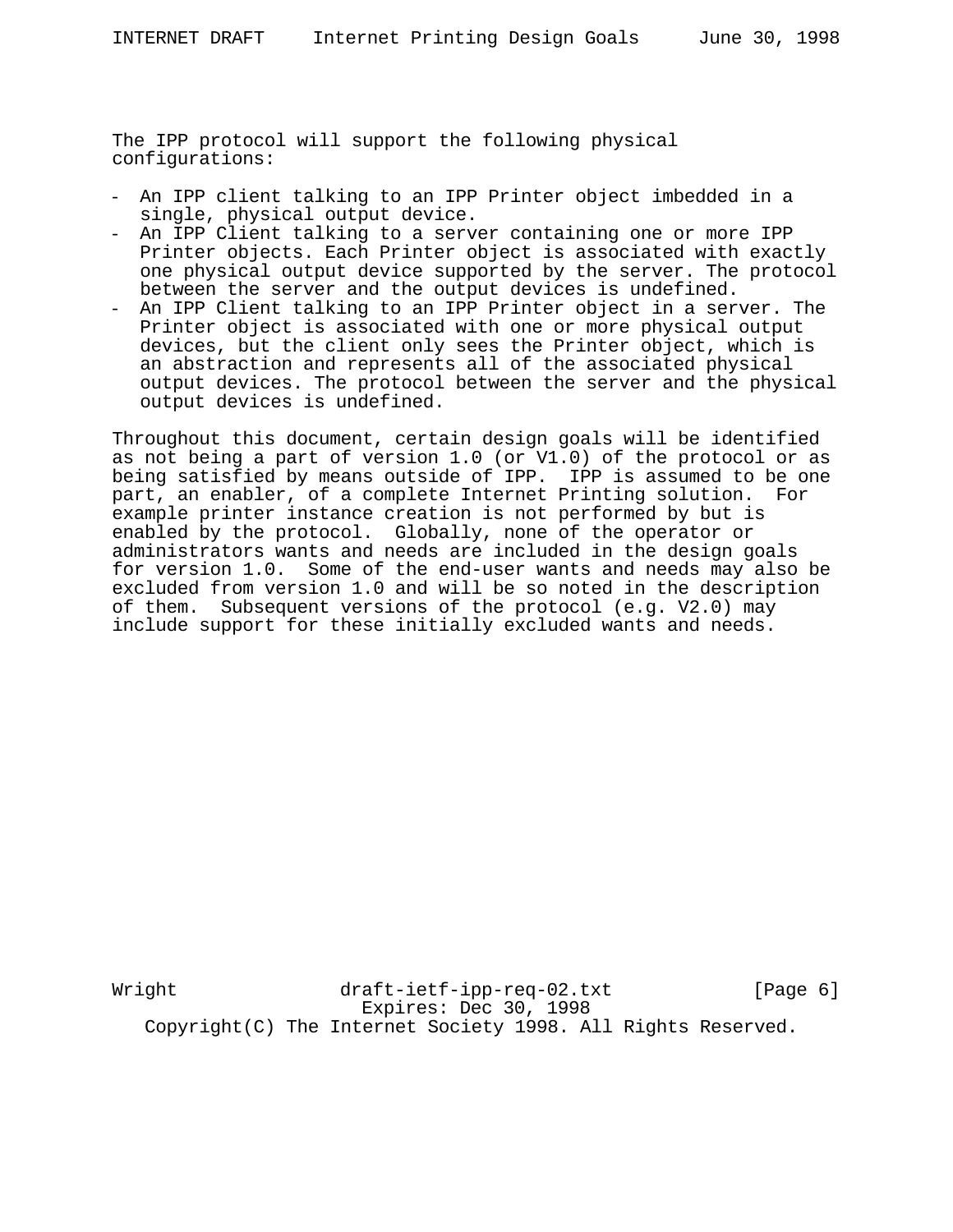#### 2. DESIGN GOALS

The next three sections identify the design goals for an Internet printing protocol from three roles assumed by humans: end-user, operator, and administrator. The goals defined here are only those that need to be addressed by an Internet printing protocol. Other wants and needs, such as that the operator needs physical access to the printer (e.g. to be able to load paper or clear jams) are not covered by this document. Section 4 contains scenarios which provide more detailed examples of the entire process including discovery, status, printing and end-of-job reporting.

## 2.1. END-USER

An end-user of a printer accepting jobs through the Internet is one of the roles in which humans act. The end-user is the person that will submit a job to be printed on the printer.

The wants and needs of the end-user are broken down into six categories: finding/locating a printer, creating a local instance of a printer, viewing printer status, viewing printer capabilities, submitting a print job, viewing print job status, altering the attributes of a print job.

2.1.1. Finding or locating a printer.

End-users want to be able to find and locate printers to which they are authorized to print. They want to be able to perform this function using a standard WEB browser or other application. Multiple criteria can be applied to find the printers needed. These criteria include but are not limited to:

- by name (Printer 1, Joes-color-printer, etc.)
- by geographic location (bldg 1, Kentucky, etc.)
- by capability or attribute (color, duplex, legal paper, etc.)

Additionally, while it is outside of scope of IPP, end-users want to be able to limit the scope of their searching to:

- inside a functional sub-domain

- include only a particular domain (lexmark.com)
- exclude specified domains

Wright draft-ietf-ipp-req-02.txt [Page 7] Expires: Dec 30, 1998 Copyright(C) The Internet Society 1998. All Rights Reserved.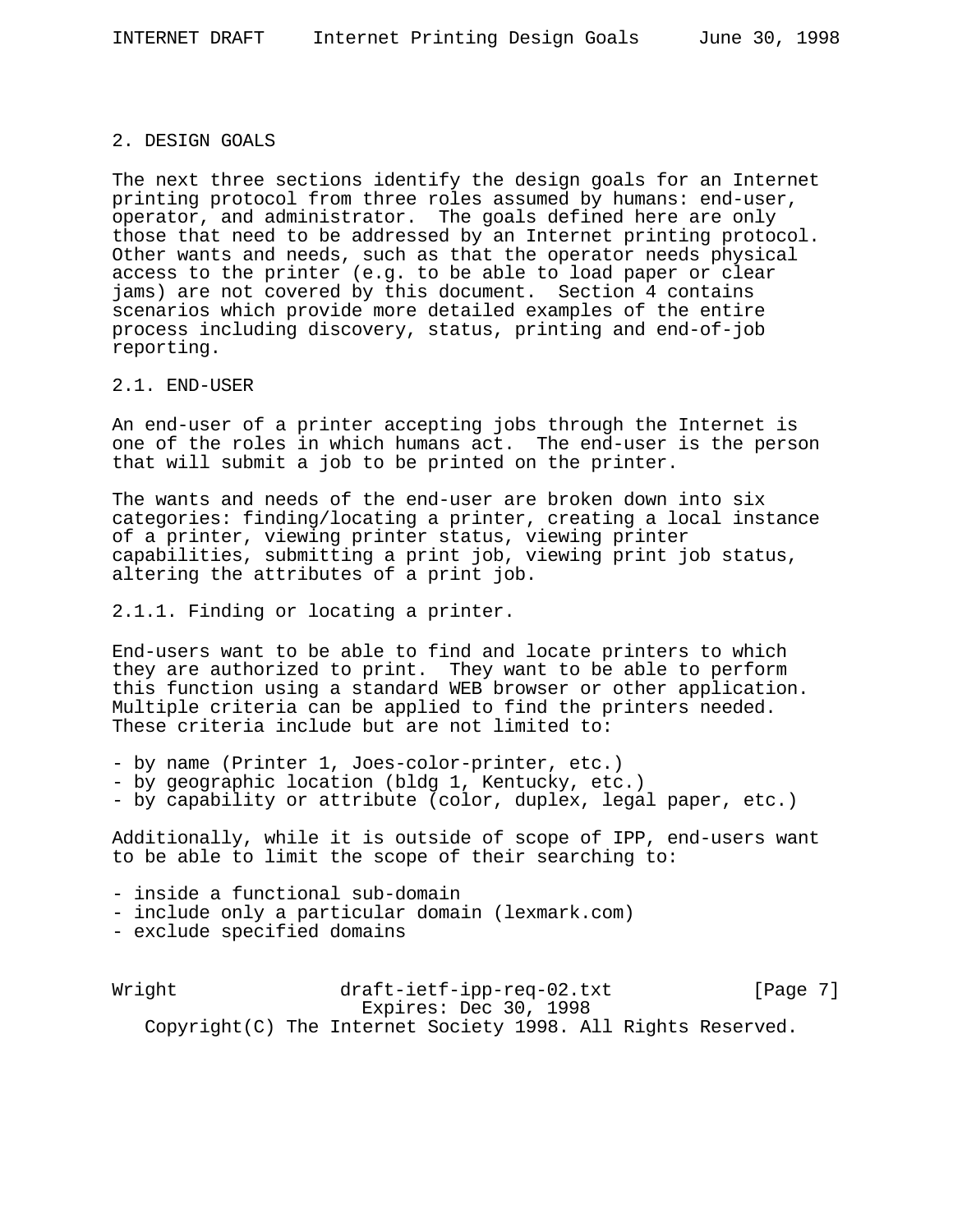While an Internet printing protocol may not of itself include this function, IPP must define and enable a directory schema which will provide the necessary information for a directory service implementation to consistently represent printers by their IPP attributes.

2.1.2. Create an instance of the printer.

After finding the desired printer, an end-user needs to be able to create a local instance of that printer within the end-user operating system or desktop. This local instance will vary depending upon the printing paradigm of the operating system. For example, some UNIX users will only want a queue or a reference to a remote printer created on their machine while other UNIX users and Windows NT users will want the queue and also the necessary icons and registry entries to be created and initialized. Where required, drivers may need to be downloaded from some repository and installed on the computer. All necessary decompressing, unpacking, and other installation actions should occur without end-user interaction or intervention excepting initial approval by the end-user. Once the local instance of the printer has been installed, it shall appear to the end-user of operating system and to the applications running there as any other printer (local, local area network connected, or network operating system connected) on the end-user desktop or environment. An IPP's role in this goal is simply to enable the creation of the printer instance providing information such as where to locate a printer driver for this printer, as an attribute of an IPP Printer.

2.1.3. Viewing the status and capabilities of a printer.

Before using a selected printer or, in fact at any time, the enduser needs the ability to verify the characteristics and status of both printers and jobs queued for that printer. When checking the characteristics of a printer, the end-user typically wants to be able to determine the capability of the device, e.g.:

- supported media, commonly paper, by size and type

- paper handling capability, e.g. duplex, collating, finishing - color capability

When checking the status of the printer and its print jobs, the end-user typically wants to be able to determine:

Wright draft-ietf-ipp-req-02.txt [Page 8] Expires: Dec 30, 1998 Copyright(C) The Internet Society 1998. All Rights Reserved.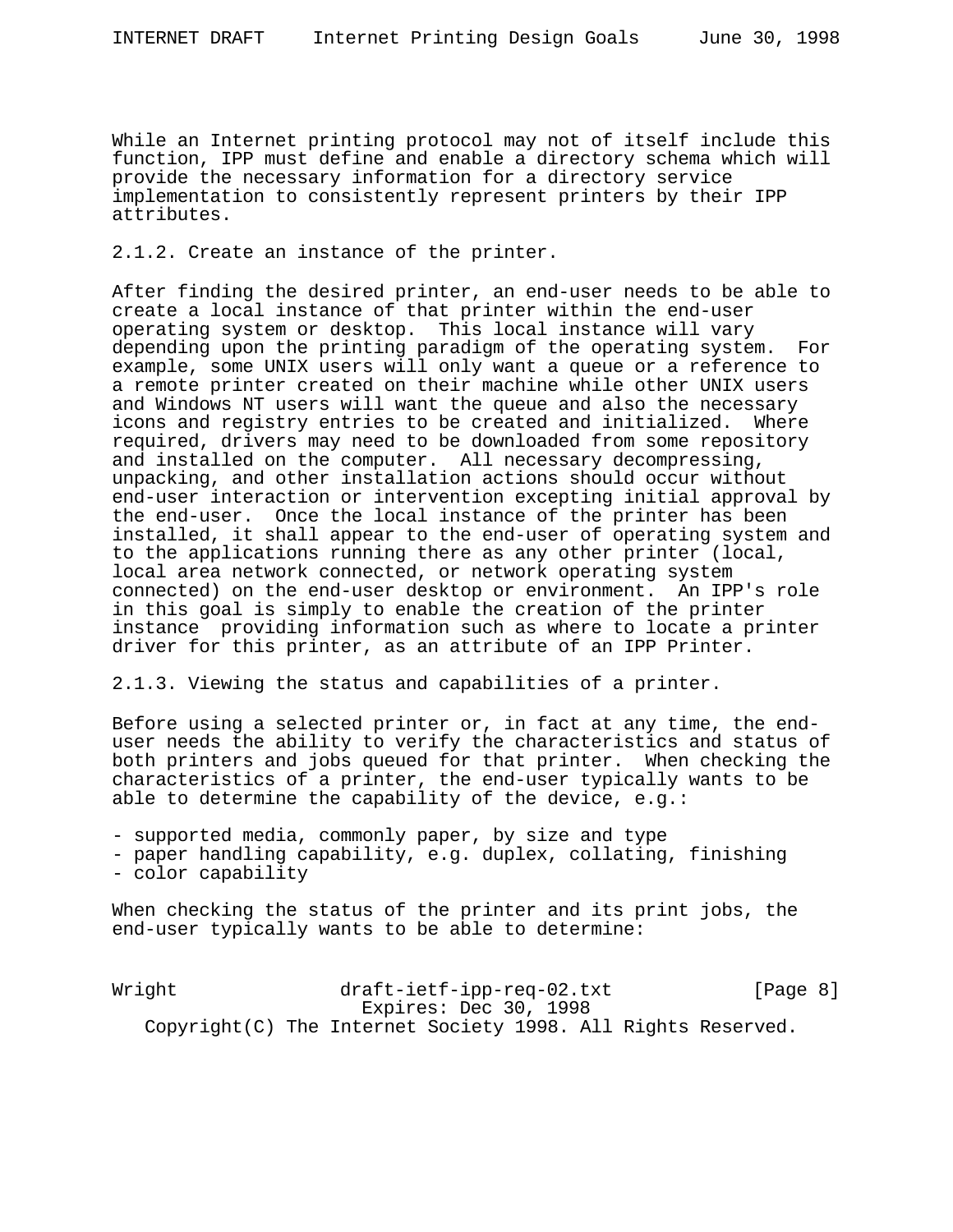- is the printer on-line?
- what are the defaults to be used for printing?
- how many jobs are queued for the printer?
- how are job priorities assigned? (outside the scope of IPP)

2.1.4. Submitting a print job.

Once the desired printer has been located and installed, the enduser wants to print to that printer from normal applications using standard methods. These normal applications include such programs as word processors, spreadsheets, data-base applications, WEB browsers, production printing applications, etc. Additionaly, the end-user may want to print a file already existing on the enduser's computer -- "simple push." In addition to printing from an application and simple push, the end-user needs to have the ability to submit a print job by reference. Printing by reference is defined to mean as submitting a job by providing a reference to an existing document. The reference, a URI, will be resolved before the actual print process occurs. Submitting a job by reference relieves the user from downloading the job from the remote server and then sending it via IPP to the printer. This saves both time and network bandwidth.

Some means shall be provided to determine if the format of a job matches the capability of the printer. This can be done by one of the following (all of which are outside of scope of the IPP protocol):

- the end-user selects the correct printer driver
- the printer automatically selects the proper interpreter
- the end-user uses some other manual procedure.

A standard action shall be defined should the job's requirements not match the capabilities of the printer.

Because the end-user does not want to know the details of the underlying printing process, the protocol must support job-toprinter capability matching (all implementations are not necessarily required to implement this function.) This matching capability requires knowing both the printer's capabilities and attributes and those capabilities and attributes required by the job. Actions taken when a print job requires capabilities or

Wright draft-ietf-ipp-req-02.txt [Page 9] Expires: Dec 30, 1998 Copyright(C) The Internet Society 1998. All Rights Reserved.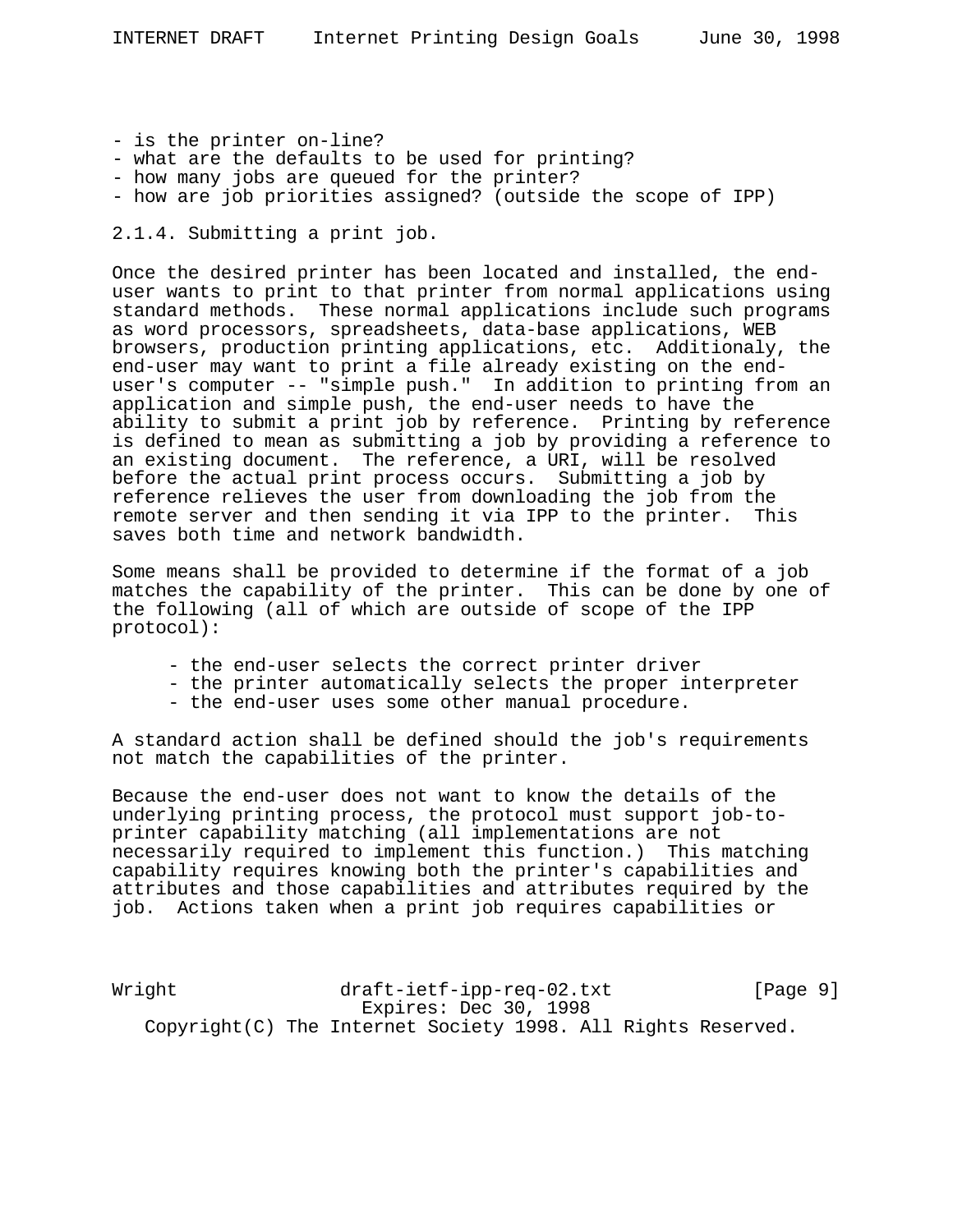attributes that are not available on the printer vary and can include but are not limited to:

- rejecting the print job
- redirecting the print job to another printer (Not in V1.0)
- printing the job, accepting differences in the appearance

Print jobs will also be submitted by background or batch applications without human intervention.

End-users need the ability to set certain print job parameters at the time the job is submitted. These parameters include but are not limited to:

- number of copies
- single or two sided printing
- finishing
- job priority

2.1.5. Viewing the status of a submitted print job.

After a job has been submitted to a printer, the end-user needs a way to view the status of that job (i.e. job waiting, job printing, job done) and to determine where the job is in the print queue.

In addition to the need to inquire about the status of a print job, automatic notification of the completion of that job is also required. Notification means are not defined by the protocol but the protocol must provide a means of enabling and disabling the notification.

2.1.6. Canceling a Print Job

While a job is waiting to be printing or has been started but not yet completed, the original creator/submitter of the print job (i.e. the end-user) shall be able to cancel the job entirely (job is waiting) or the remaining portion of it (job is printing.) Altering the print job itself is not a V1.0 design goal.

Wright draft-ietf-ipp-req-02.txt [Page 10] Expires: Dec 30, 1998 Copyright(C) The Internet Society 1998. All Rights Reserved.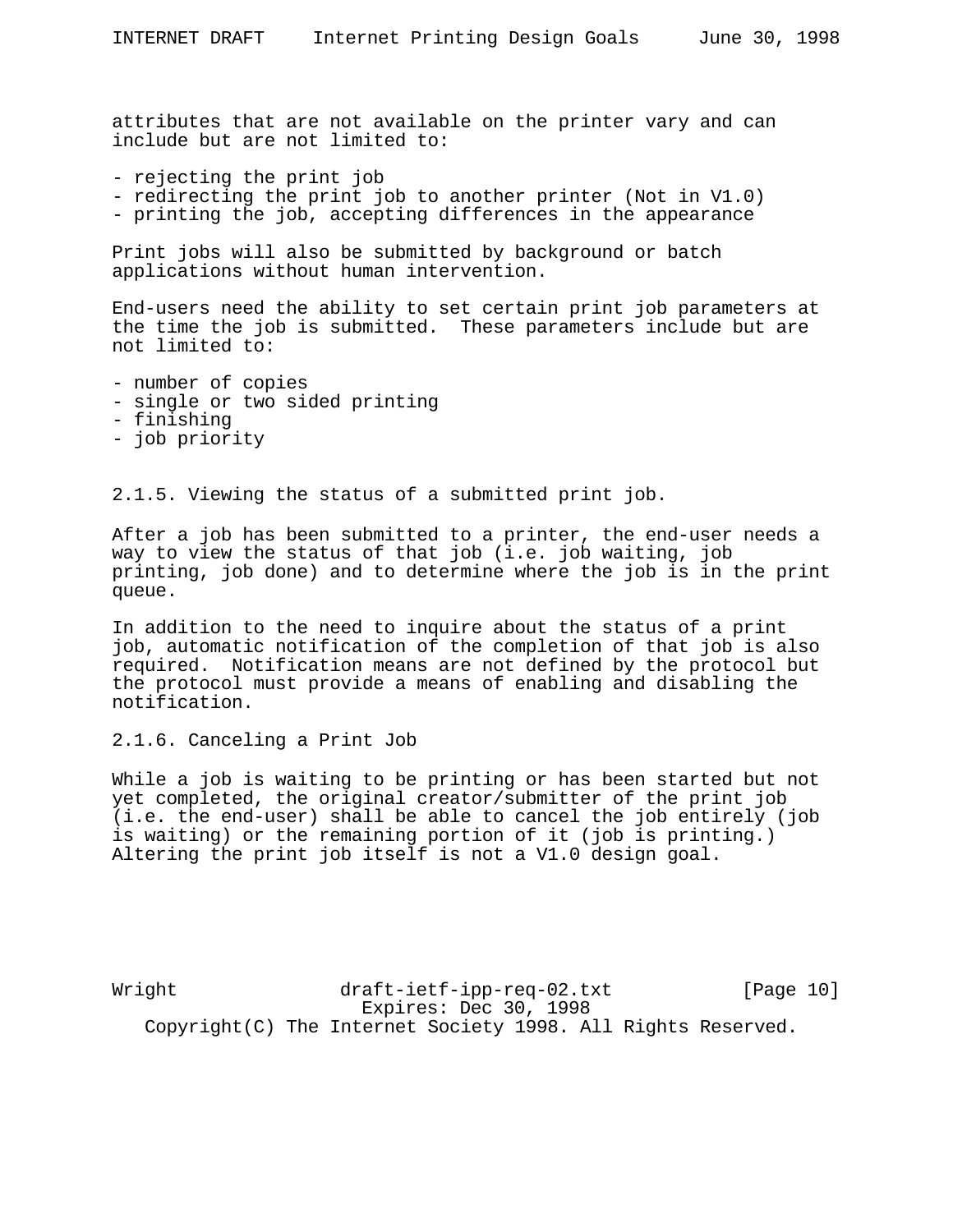#### 2.2. OPERATOR (NOT REQUIRED FOR V1.0)

An operator of a printer accepting jobs through the Internet is one of the roles in which humans act. The operator has the responsibility of monitoring the status of the printer as well as managing and controlling the jobs at the device. These responsibilities include but are not limited to the replenishing of supplies (ink, toner, paper, etc.), the clearing of minor errors (paper jams, etc.) and the re-prioritization of end-user jobs. Operator wants and needs will not be addressed by V1.0 of the protocol.

The wants and needs of the operator include all those of the enduser but may include additional privileges. For example, an operator may be able to view all print jobs on a printer while the end-user may only be able to see his own jobs.

## 2.2.1. Alerting.

One of the required operator functions is having the ability to discover or to be alerted to changes in the status of a printer particularly those changes that cause a printer to stop printing and to be able to correct those problems. As such, an Internet printing protocol shall be able to alert a designated operator or operators to these conditions such as 'out of paper', 'out of ink', etc. Additionally. the operator shall be able to, asynchronous to other printer activity, inquire as to a printer's or a job's status.

2.2.2. Changing Print and Job Status.

Another of the required operator functions is the ability to affect changes to printer and job status remotely. For example, the operator will need to be able to re-prioritize or cancel any print jobs on a printer to which the operator has authority.

#### 2.3. ADMINISTRATOR (NOT REQUIRED FOR V1.0)

An administrator of a printer accepting jobs through the Internet is one of the roles in which humans act. The administrator has the responsibility of creating the printer instances and controlling the authorization of other end-users and operators.

Wright draft-ietf-ipp-req-02.txt [Page 11] Expires: Dec 30, 1998 Copyright(C) The Internet Society 1998. All Rights Reserved.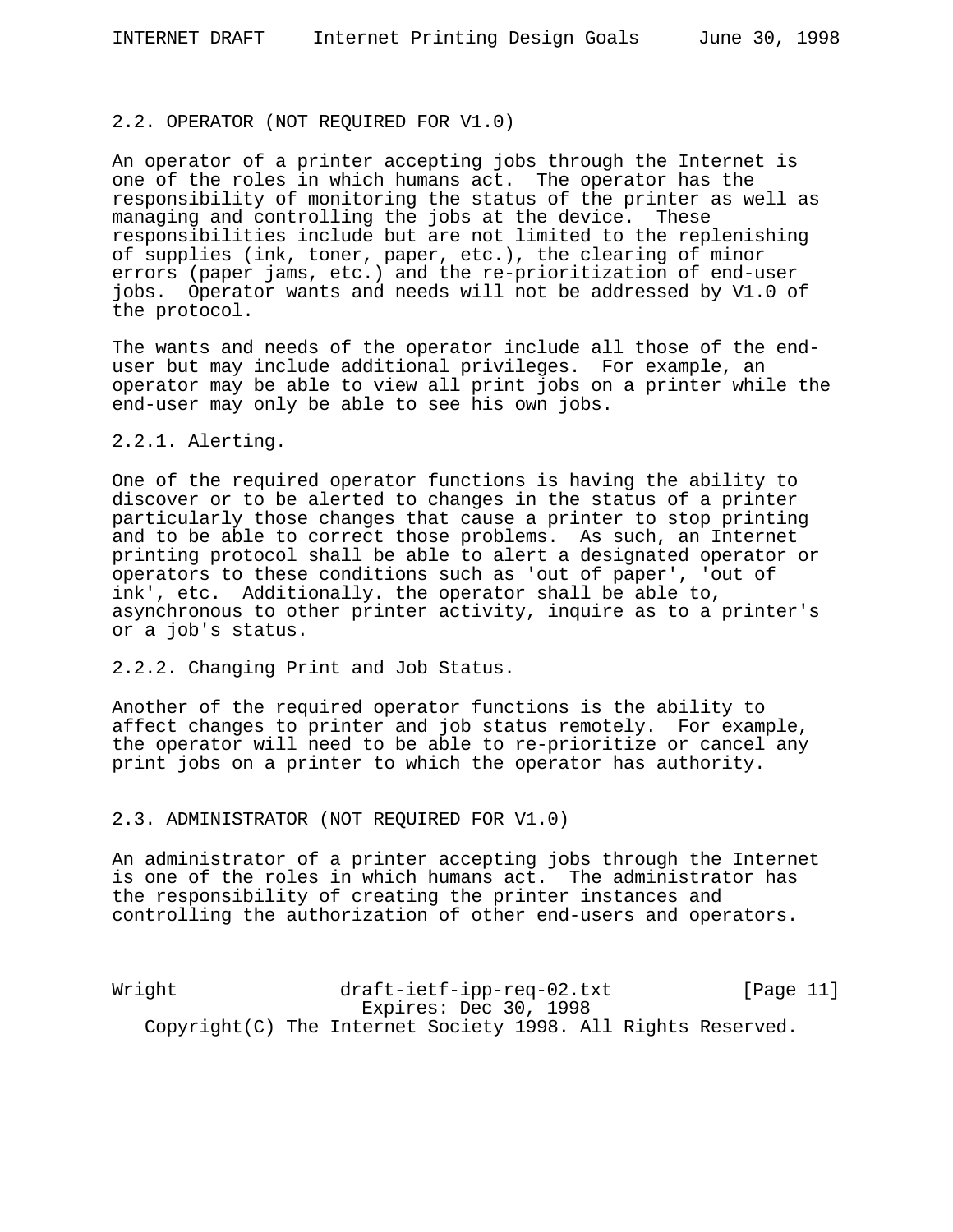Administrator wants and needs will not be addressed by V1.0 of the protocol.

The wants and needs of the administrator include all those of the end-user and, in some environments, some or all of those of the operator. Minimally, the administrator must also have the tools, programs, utilities and supporting protocols available to be able  $t \cap$ :

- create an instance of a printer
- create, edit and maintain the list of authorized end-users
- create, edit and maintain the list of authorized operators
- create, edit and maintain the list of authorized administrators
- create, customize, change or otherwise alter the manner in which the status capabilities and other information about printers and jobs are presented
- create, customize, or change other printer or job features
- administrate billing or other charge-back mechanisms
- create sets of defaults
- create sets of capabilities

The administrator must have the capability to perform all the above tasks locally or remotely to the printer.

Wright draft-ietf-ipp-req-02.txt [Page 12] Expires: Dec 30, 1998 Copyright(C) The Internet Society 1998. All Rights Reserved.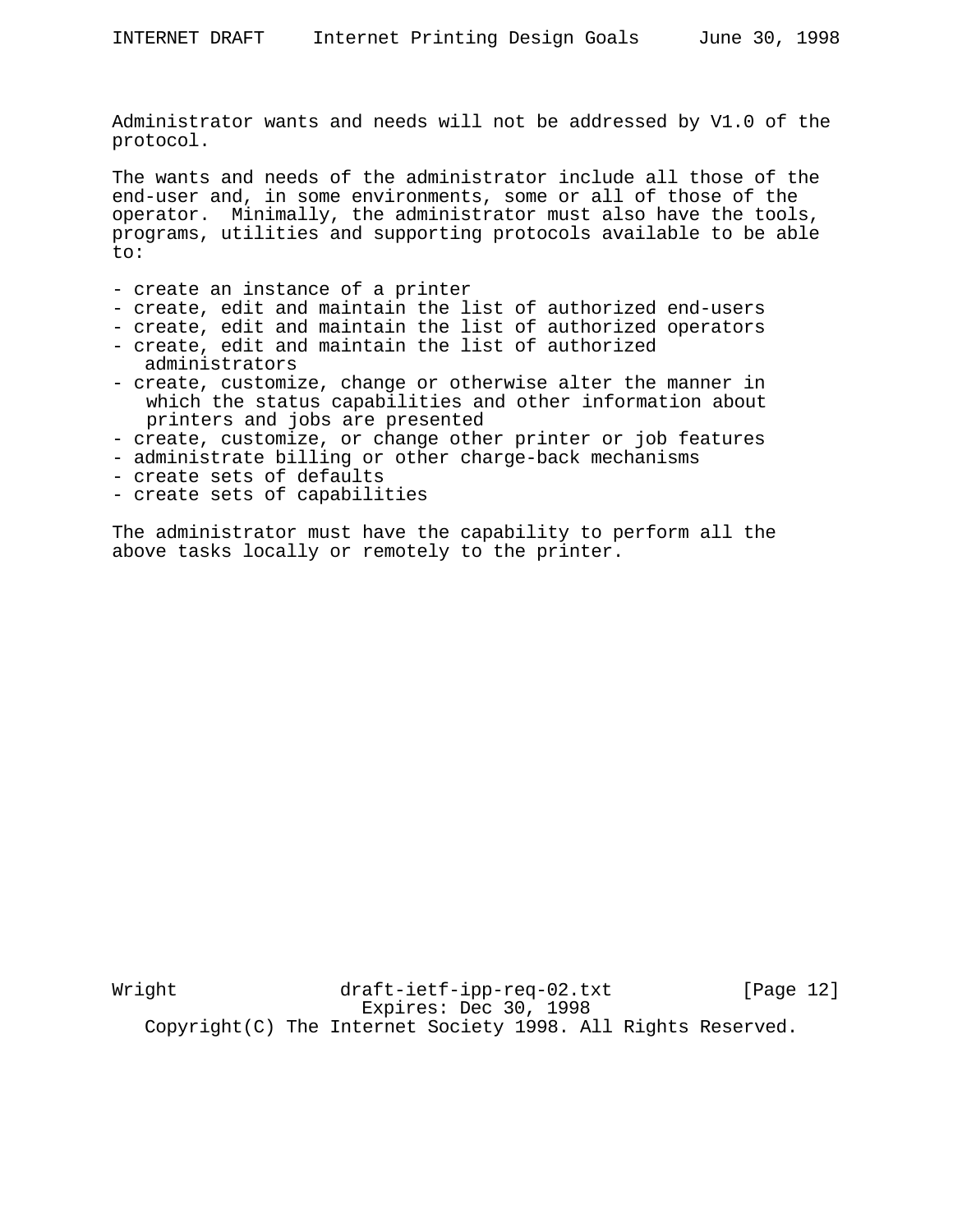#### 3. OBJECTIVES OF THE PROTOCOL

The protocol to be defined by an Internet printing working group will address the wants and needs of the end-user (V1.0). It will not, at least initially, address the operator or administrator wants and needs (V2.0).

The protocol defined shall be independent of the operating system of both the client and the server. Generally, any platform capable of supporting a WEB Browser should be capable of being a client. Generally, any platform providing a WEB/HTTP server and printing services should be capable of being a server. Usage of the WEB Browser and Server is not required for IPP; the operating system, operating system extensions or other applications may provide IPP functionality directly.

In many environments such as Windows 95, Windows NT and OS/2, the print data is created and transmitted to the printer on the fly rather than being created, spooled and then transmitted to the printer (a typical UNIX method.) The Internet Printing Protocol must properly handle either methodology and make this transparent to the end-user.

## 3.1. SECURITY CONSIDERATIONS

It is required that the Internet Printing Protocol be able to operate within a secure environment. Wherever reasonable, IPP ought to make use of existing security protocols and services. IPP will not invent new security features when the design goals described in this document can be met by existing protocols and services. Examples of such services include Transport Layer Security (TLS) and HTTP Digest Authentication.

Since we cannot anticipate the security levels or the specific threats that any given IPP print administrator may be concerned with, IPP must be capable of operating with different security mechanisms and policies as required by the individual installation. The initial security needs of IPP are derived from two primary considerations. First, the printing environments described in this document take into account that the client, the

Wright draft-ietf-ipp-req-02.txt [Page 13] Expires: Dec 30, 1998 Copyright(C) The Internet Society 1998. All Rights Reserved.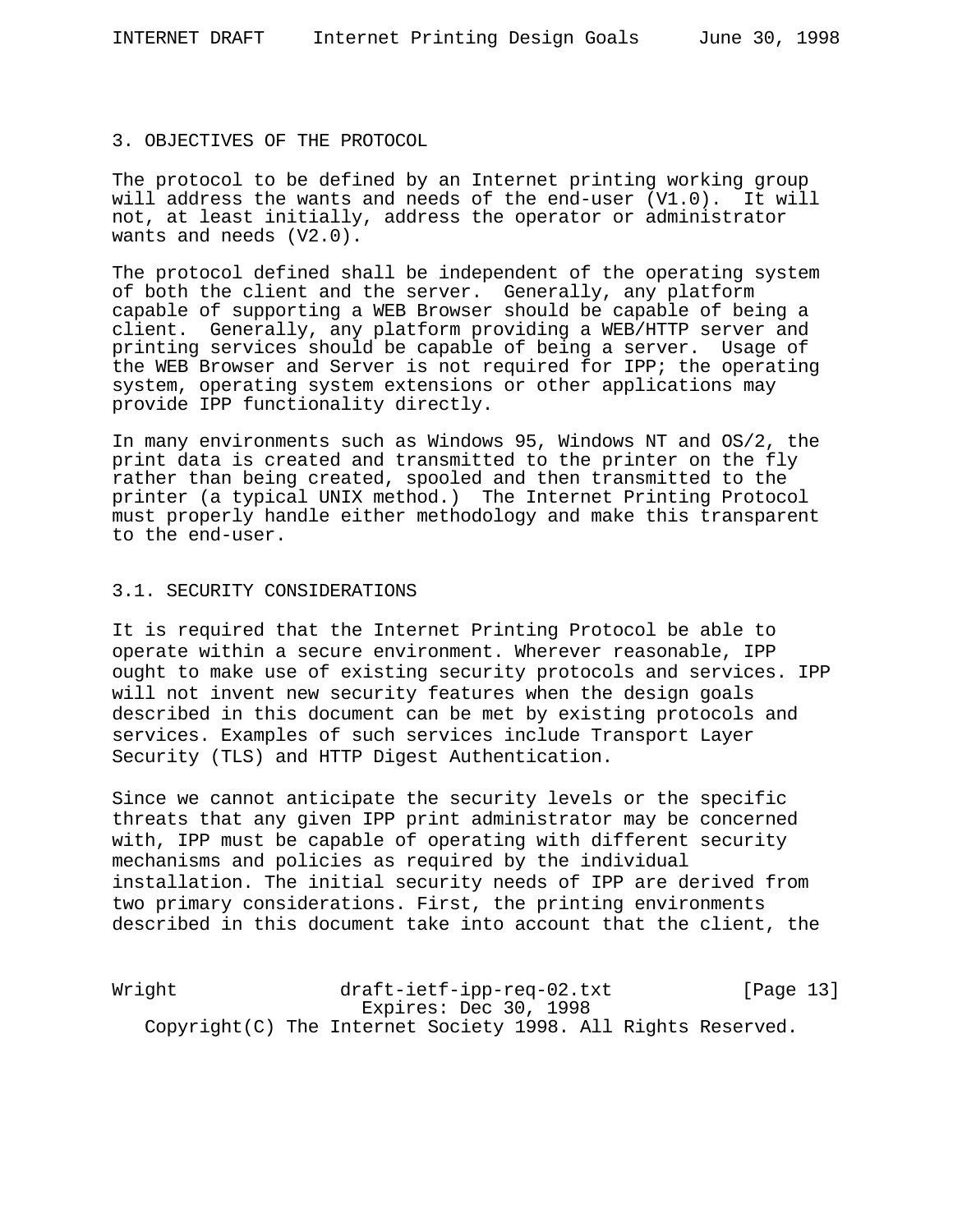Printer, and the document to be printed may each exist in different security domains. When objects are in different security domains the design goals for authentication and message protection may be much stronger than when they are all in the same domain.

Secondly, the sensitivity and value of the content being printed will vary from one instance of a print job to another. For example, a publicly available document does not need the same level of protection as a payroll document does. Message protection design goals include data origin authentication, privacy, integrity, and non-repudiation.

In many environments (e.g. Windows, OS/2) a printer driver may be needed to create the proper datastream for printer. This document discusses downloading such a new driver from a variety of sources. Downloading and installing any software, including drivers) on a computer exposes that computer to a number of security risks including but not limited to:

- defective software
- malicious software (e.g. trojan horses)
- inappropriate software (i.e. software doing something deemed unreasonable by the user.)

As such, proper security considerations and actions need to be taken by the user and/or a system administrator to prevent the compromising of the computer. IPP design goals do not include addressing the security considerations associated with the downloading and installing of software (including drivers) on a computer.

Examples including security considerations can be found in sections 0 ( IPP SCENARIOS) and 9 (APPENDIX - DETAILED SCENARIOS) later in this document.

3.2. INTERACTION WITH LPD (RFC1179)

Many versions of UNIX and in fact other operating systems provide a means of printing as described in RFC1179 (Line Printer Daemon

Wright draft-ietf-ipp-req-02.txt [Page 14] Expires: Dec 30, 1998 Copyright(C) The Internet Society 1998. All Rights Reserved.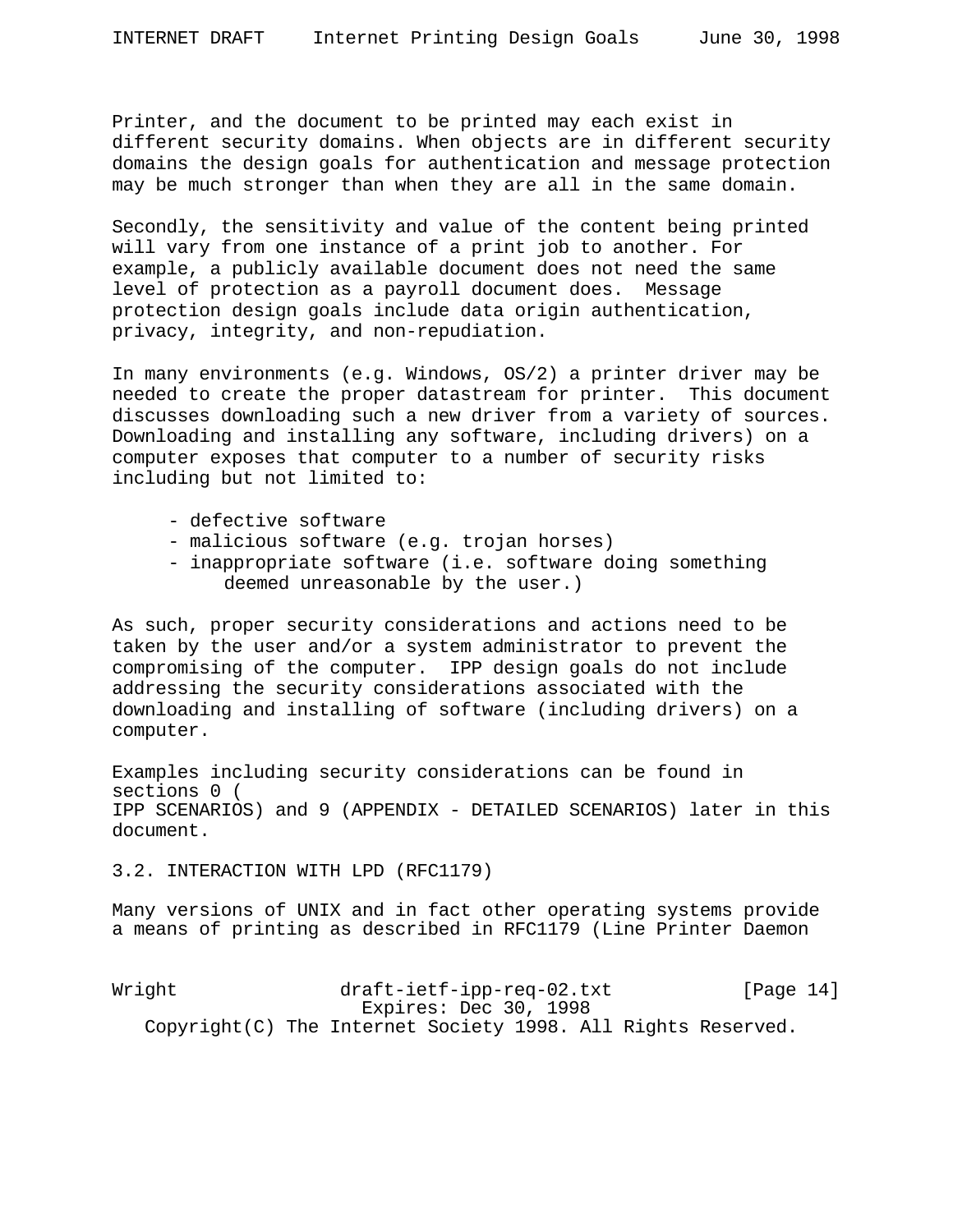Protocol.) This document describes the file formats for the control and data files as well as the messages used by the protocol. Because of the simplistic approach taken by this protocol, many manufacturers have include proprietary enhancements and extensions to 'lpd.' Because of this divergence and due to other design goals described in this document, there is no requirement for backward compatibility or interoperability with 'lpd'. However, a mapping of LPD functionality and IPP functionality shall be provided so as to enable a gateway between LPD and IPP.

# 3.3. EXTENSIBILITY

The Internet Printing Protocol shall be extensible by several means that facilitate interoperability and prevent implementation collisions:

- by providing a process whereby implementers can submit proposals for registration of new attributes and new enumerated values for existing attributes.

\* that require review and approval. The Internet Assigned Number Authority (IANA) will be the repository for such accepted registration proposals after review.

\* that do not require review and approval. IANA will be the repository for such registrations.

- by providing syntax in the protocol so that implementers may add private (i.e. unregistered) attributes and enumerated attribute values.

- by providing versioning and negotiation so as to enable future implementations of IPP to interoperate with implementations of version 1.0 of IPP.

# 3.4. FIREWALLS

As stated in the end-user wants and needs section, Internet printing shall by definition support printing from one enterprise to another. As such, the Internet printing protocol must be capable of passing through firewalls and/or proxy servers (where

Wright draft-ietf-ipp-req-02.txt [Page 15] Expires: Dec 30, 1998 Copyright(C) The Internet Society 1998. All Rights Reserved.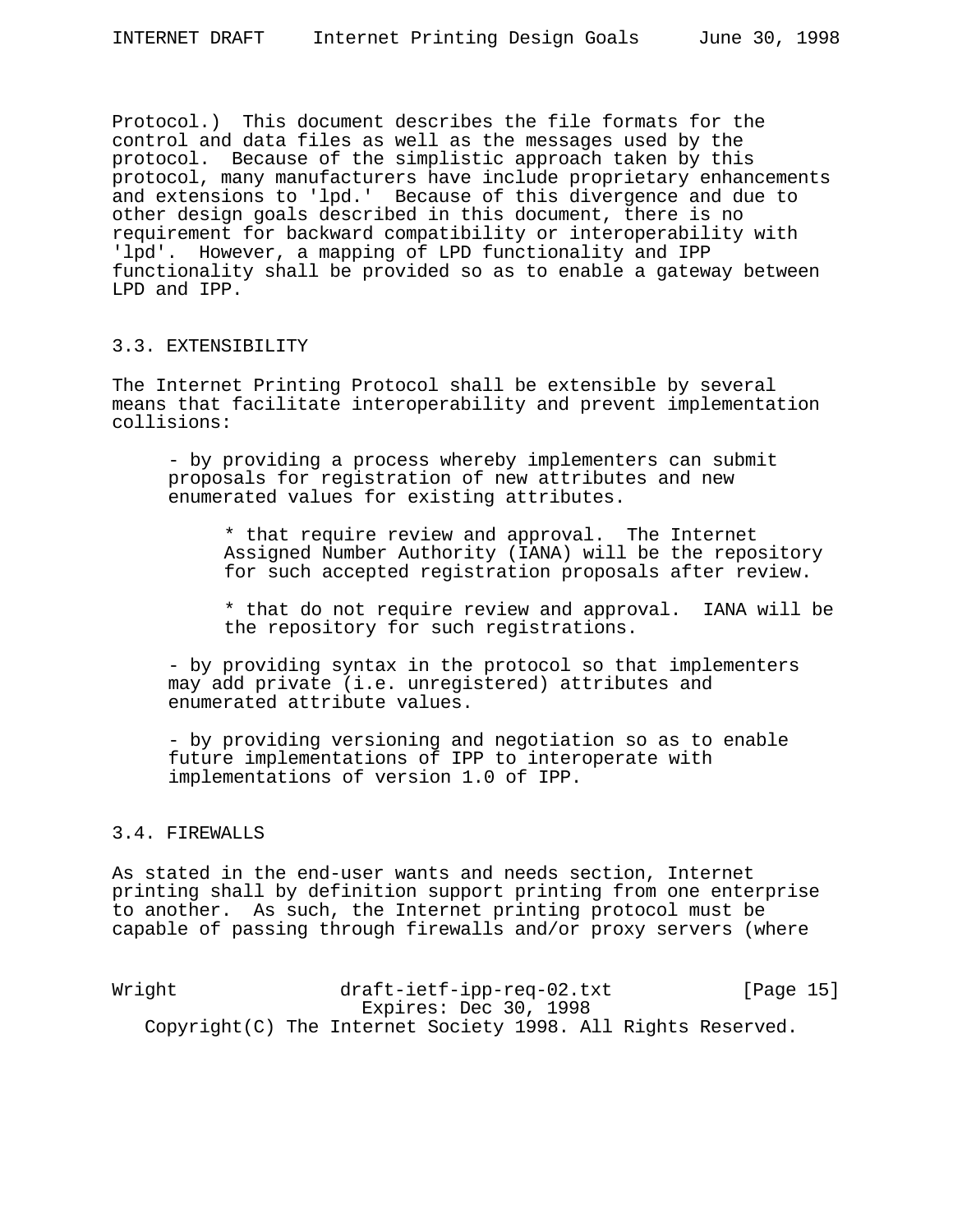enabled by the firewall administrator) preferably without modification to the existing firewall technology.

## 3.5. INTERNATIONALIZATION

Users of Internet printing will come from all over the world. As such, where appropriate, internationalization and localization will be enabled for the protocol.

Wright draft-ietf-ipp-req-02.txt [Page 16] Expires: Dec 30, 1998 Copyright(C) The Internet Society 1998. All Rights Reserved.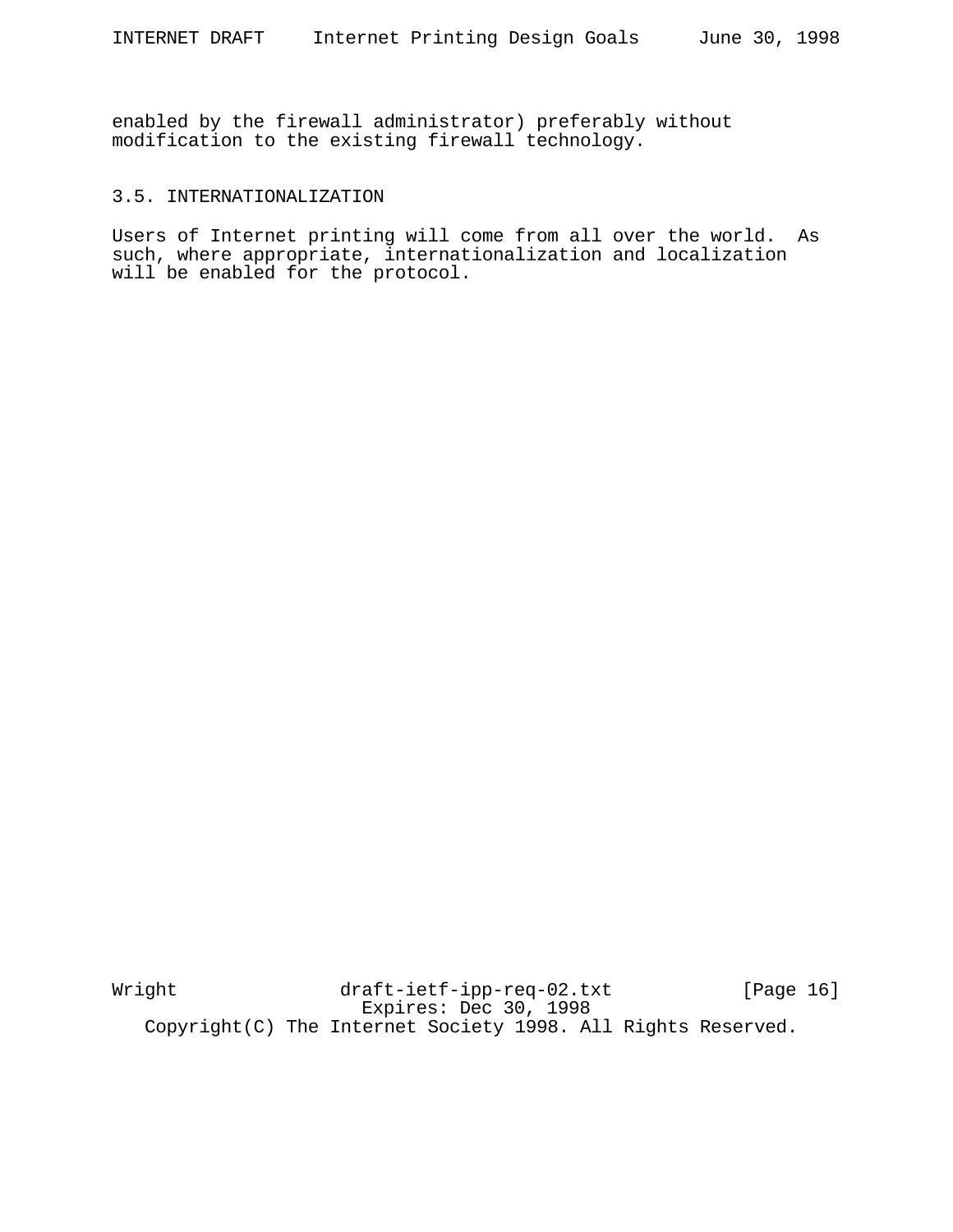#### 4. IPP SCENARIOS

Each of the scenarios in this section describes a specific IPP operation, such as submitting a print job. Section 9.0 contains several detailed flows for each scenario to provide additional detail. The examples should not be considered exhaustive, but illustrative of the functions and features required in the protocol. Flows are intended to be protocol neutral. It is not assumed that all of the functions and features described in these scenarios will necessarily be supported directly by IPP or in version 1.0 of IPP.

See the IPP Model and Semantics document for details on configurations of clients, servers and firewalls.

Wright draft-ietf-ipp-req-02.txt [Page 17] Expires: Dec 30, 1998 Copyright(C) The Internet Society 1998. All Rights Reserved.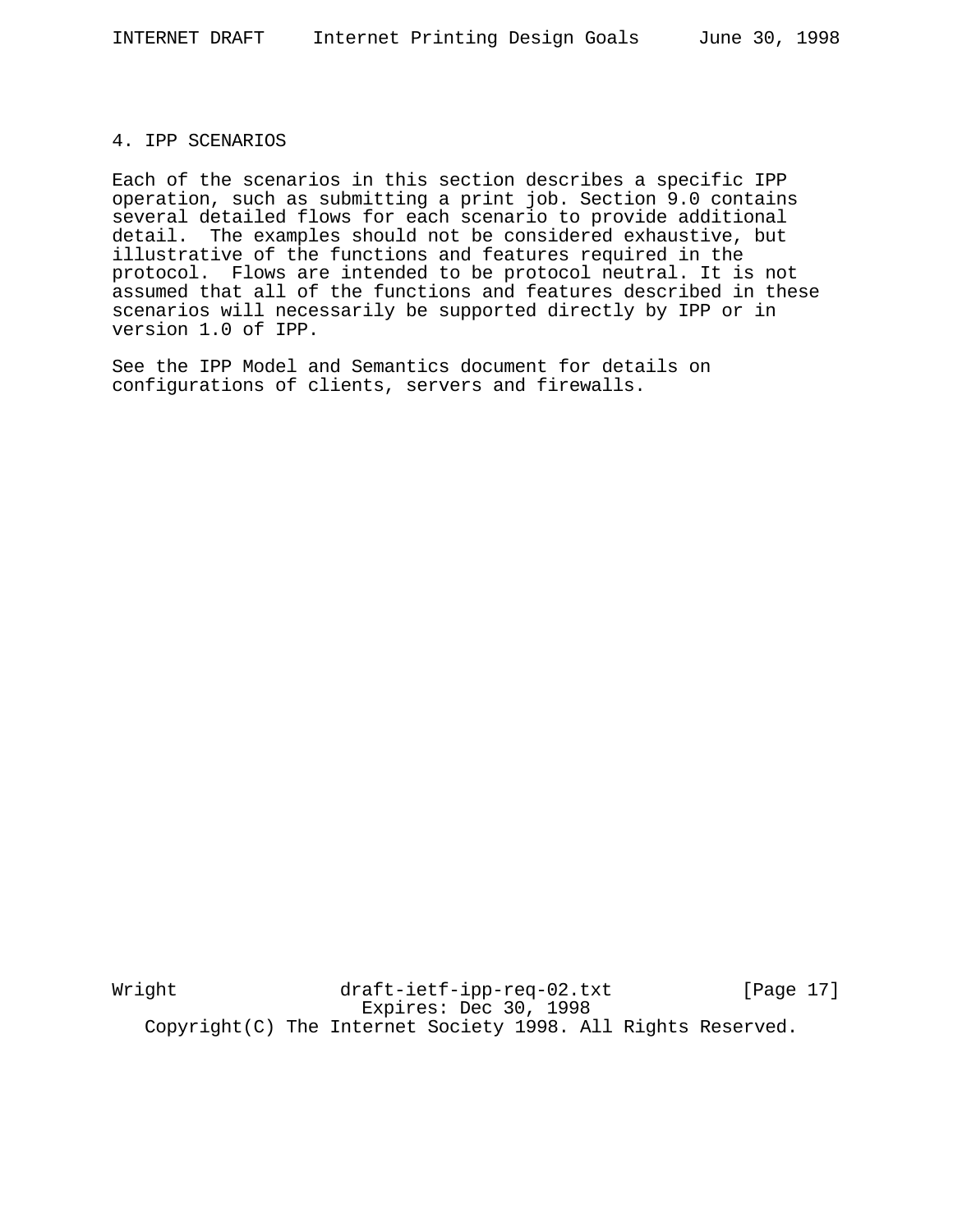4.1. PRINTER DISCOVERY

Client Directory<br>Service Service Directory Service Service Service Service

 +----------------------------------------------------------- > give me information on printers with these characteristics

 < -----------------------------------------------------------+ Information on Printers matching these characteristics

The objective of printer discovery is to locate printers that meet the client's wants and needs. The Directory Service should provide enough information for the client to make an initial choice. The client may have to connect to each individual Printer offered to get more detail. Not all information available from the Directory Service is obtained using IPP; some information may be administratively provided.

The actual protocol used between client and Directory or Name Service is considered outside the scope of IPP. Printer Discover is included in the scenarios to provide design goals for the directory schema for IPP Printers and to further define Printer attributes.

Characteristics that might be considered when locating a Printer include:

- 
- 
- 
- 
- 
- 
- 
- capabilities of the Printer, e.g. PDLs supported<br>
 physical location, e.g. in building 010<br>
 driver required and location<br>
 cost per page to print (outside the scope of IPP)<br>
 whether or not printer is access control
- 
- maximum job size (spool size) (outside the scope of IPP)<br>- whether or not Printer support compression (outside the scope of
- IPP) whether or not Printer supports encryption

Wright draft-ietf-ipp-req-02.txt [Page 18] Expires: Dec 30, 1998 Copyright(C) The Internet Society 1998. All Rights Reserved.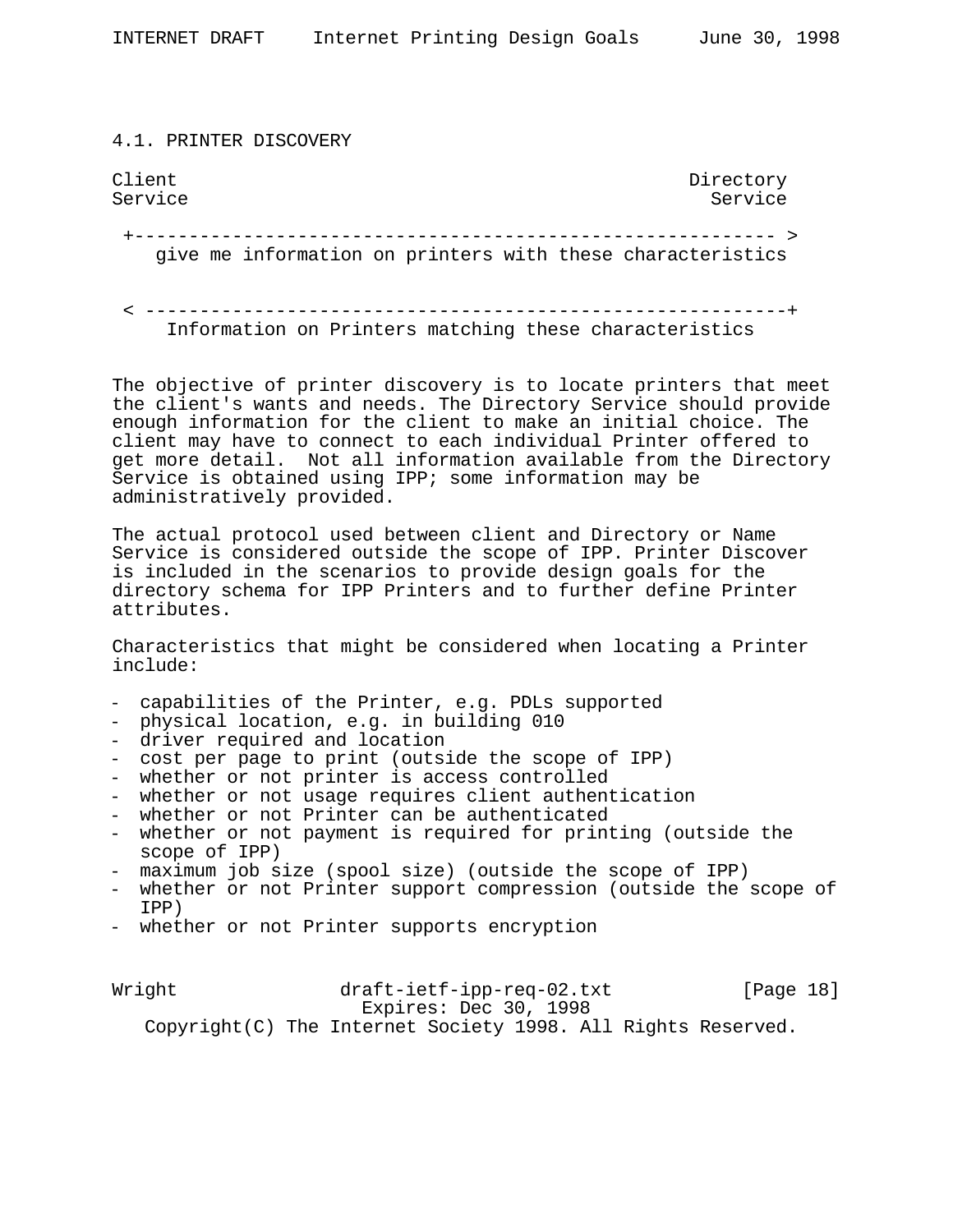- administrative limits on this Printer
	- maximum number of copies per job
	- maximum number of pages per job

Responses could additionally include:

- how to get more information
	- web page
	- telephone number
	- help desk

## 4.2. DRIVER INSTALLATION

Client extension of the contract of the printer of the printer

 +----------------------------------------------------------- > Where can I find a driver & software to install it?

< -----------------------------------------------------------+

URIs for drivers and install software

Driver here refers to the code installed in some client operating system to generate the print data stream for the intended printer. The actual details for installing a printer driver are operating system dependent and are also outside the scope of IPP. However, an IPP printer or a directory service advertising an IPP Printer should be capable of telling a client what drivers are available and /or required, where they can be found, and provide pointers to installation instructions, installation code or initialization strings required to install the driver. See section 3.1 (SECURITY CONSIDERATIONS) for security implications of driver download and installation.

4.3. SUBMITTING A PRINT JOB

| Client                                  | IPP Printer                          |
|-----------------------------------------|--------------------------------------|
| Here is a Print Job<br>- Job attributes | ------------------------------------ |

Wright draft-ietf-ipp-req-02.txt [Page 19] Expires: Dec 30, 1998 Copyright(C) The Internet Society 1998. All Rights Reserved.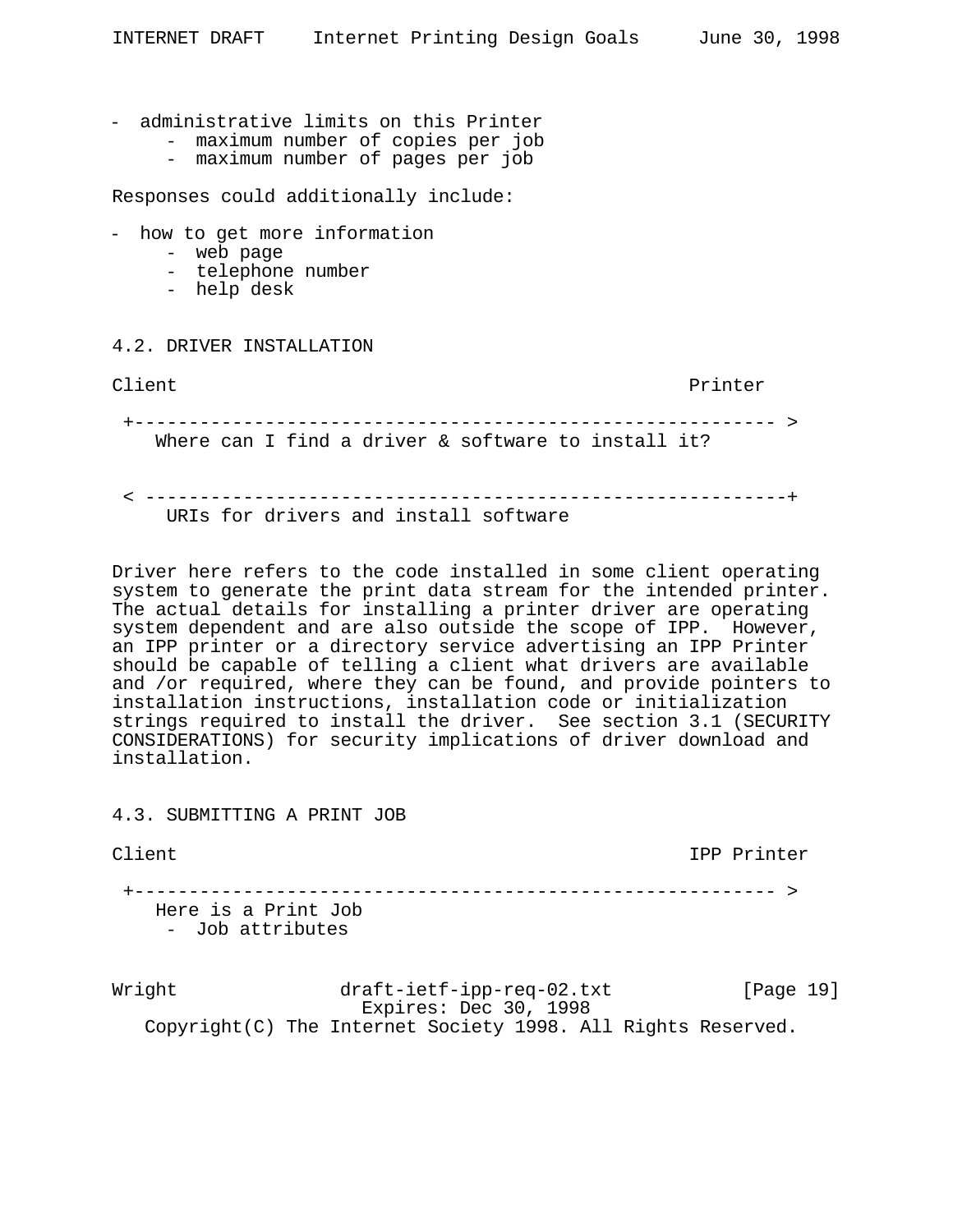- Print data

< -----------------------------------------------------------+

Response

The protocol must support these sources of client data:

- Print data is a file submitted with the job
- Print data is generated on the fly by an application
- Print data is a file referenced by a URI

The protocol must handle overrun conditions in the printer and must support overlapped printing and downloading of the file in devices that are unable to spool files before printing them.

Every print request will have a response. Responses will indicate success or failure of the request and provide information on failures when they occur. Responses would include things like:

- Got the print job and queued it
- Got the print job and am printing it
- Got the print job, started to print it, but printing failed
	- why it failed (e.g. unrecoverable PostScript error)
		- state of the printer
		- how much printed
- Got the print job but couldn't print it
	- why it can't be printed<br>- state of the printer
	-
- 
- Got the print job but don't know what to do with it<br>- Didn't get a complete print job (e.g. communication failure)

## 4.4. GETTING STATUS/CAPABILITIES

Client IPP Printer

+----------------------------------------------------------- >

Get status and/or capabilities of Printer

 < -----------------------------------------------------------+ Status/Capabilities

Wright draft-ietf-ipp-req-02.txt [Page 20] Expires: Dec 30, 1998 Copyright(C) The Internet Society 1998. All Rights Reserved.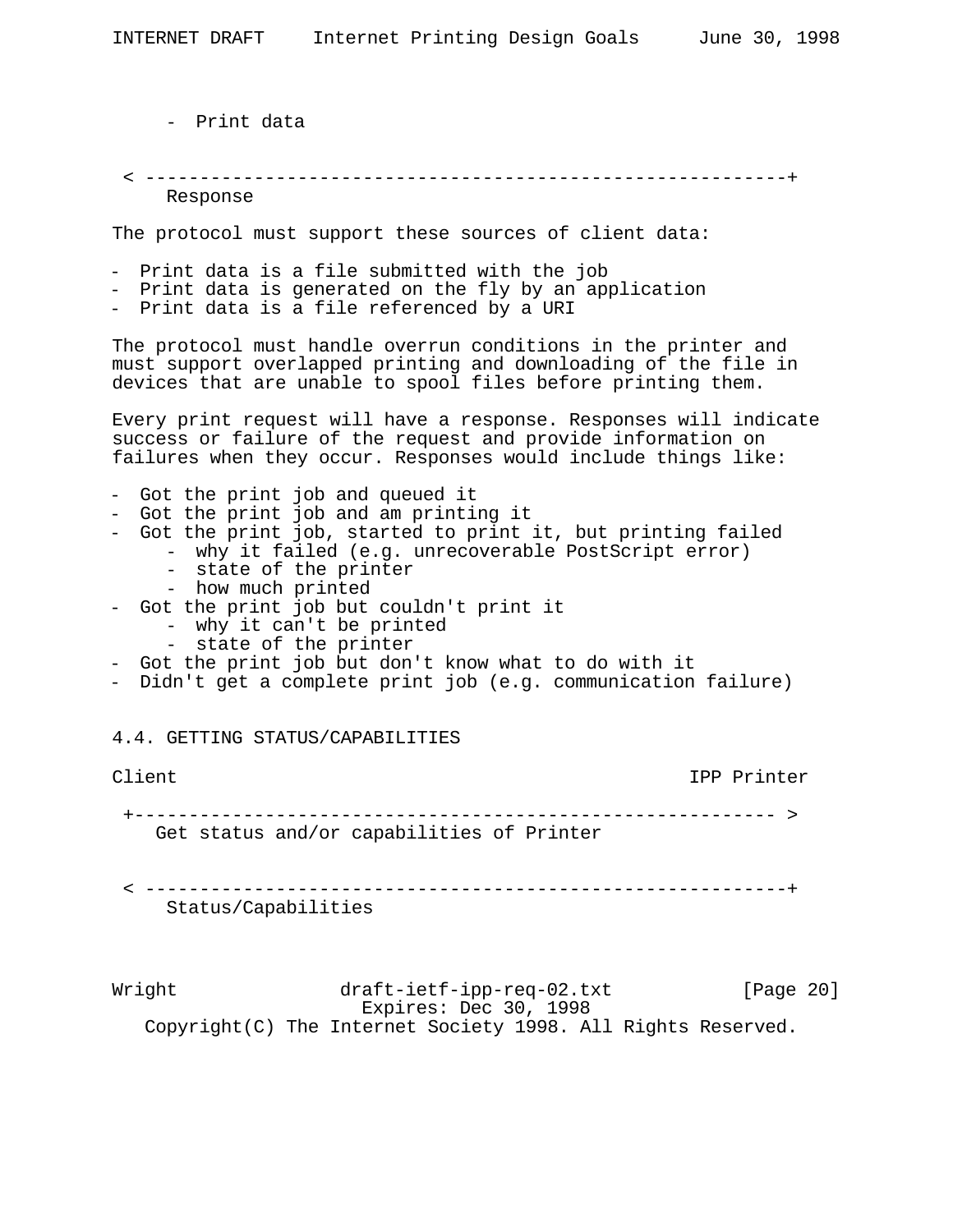Clients will need to get information about

- Static capabilities of the device
- Dynamic state of the Printer (e.g. out of paper)
- State of a specific job owned by this client
- State of all jobs owned by this client
	- queued
	- printing
	- completed
- Job submission attributes supported/required
	- scheduling attributes (e.g. priority)
	- production attributes (e.g. number of copies)

#### 4.5. ASYNCHRONOUS NOTIFICATION

**.** The contract of the contract of the contract of the contract of the contract of the contract of the contract of **.** The contract of the contract of the contract of the contract of the contract of the contract of the contract of

# Client IPP Printer

+----------------------------------------------------------- >

Use the following method to notify me of Printer events

**.** The contract of the contract of the contract of the contract of the contract of the contract of the contract of < -----------------------------------------------------------+ Asynchronous notification of Printer event

Clients must be able to request asynchronous notification for Printer events such as

- 
- 
- job completion<br>- a fatal error that requires the job to be resubmitted<br>- a condition that severely impacts a queued job for this client e.g. printer is out of paper

Note: end-user notification is a V1.0 design goal while operator notification is for V2.0.

Wright draft-ietf-ipp-req-02.txt [Page 21] Expires: Dec 30, 1998 Copyright(C) The Internet Society 1998. All Rights Reserved.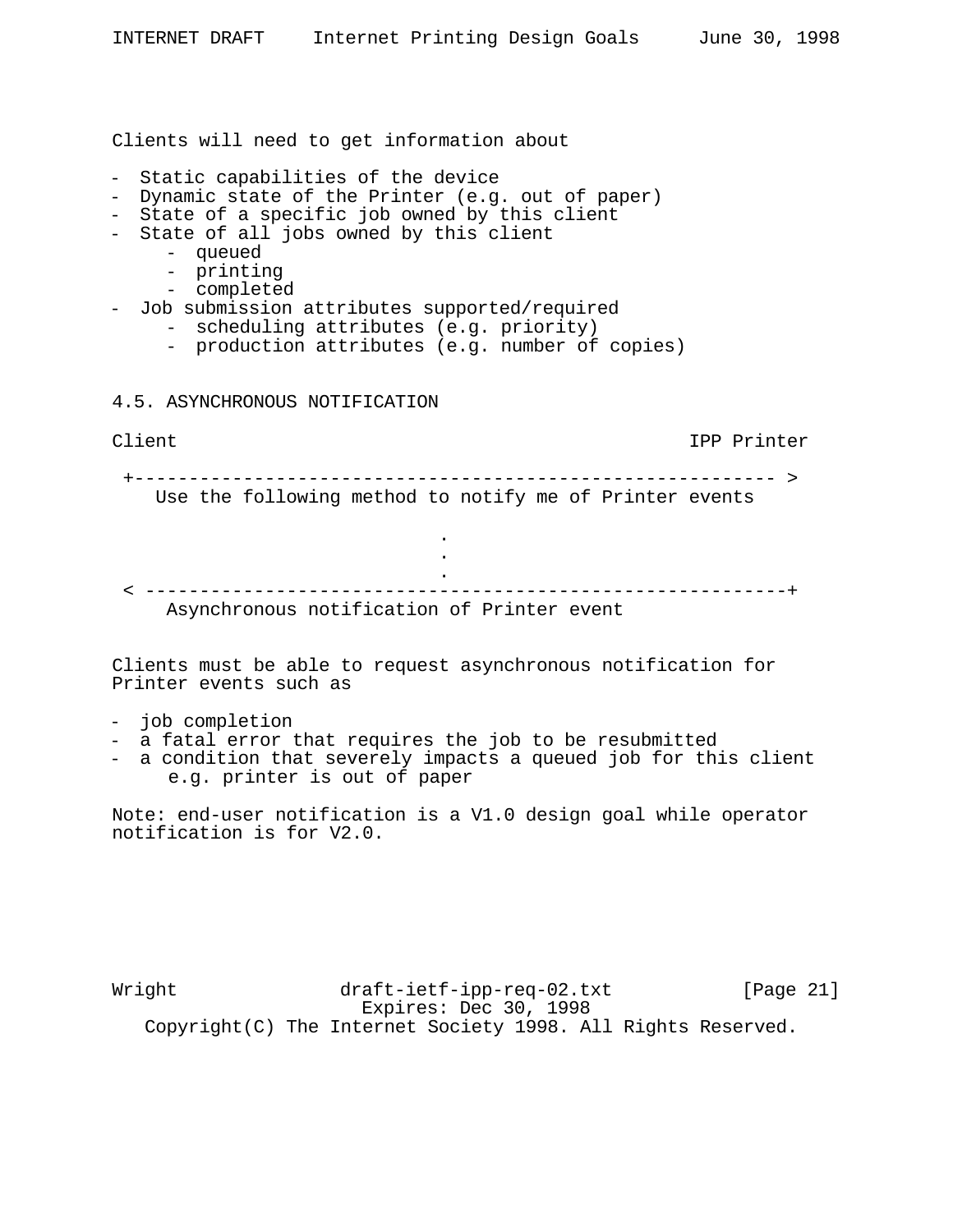4.6. JOB CANCELING

Client IPP Printer

 +----------------------------------------------------------- > Cancel the named job as indicated

 < -----------------------------------------------------------+ Response (did it or not)

Similarly clients must be able to make changes to jobs which have been submitted and are queued for printing. Changing of job attributes should also be supported. Job modifications, holding and releasing of jobs are not included in the design goals for IPP v1.0.

Wright draft-ietf-ipp-req-02.txt [Page 22] Expires: Dec 30, 1998 Copyright(C) The Internet Society 1998. All Rights Reserved.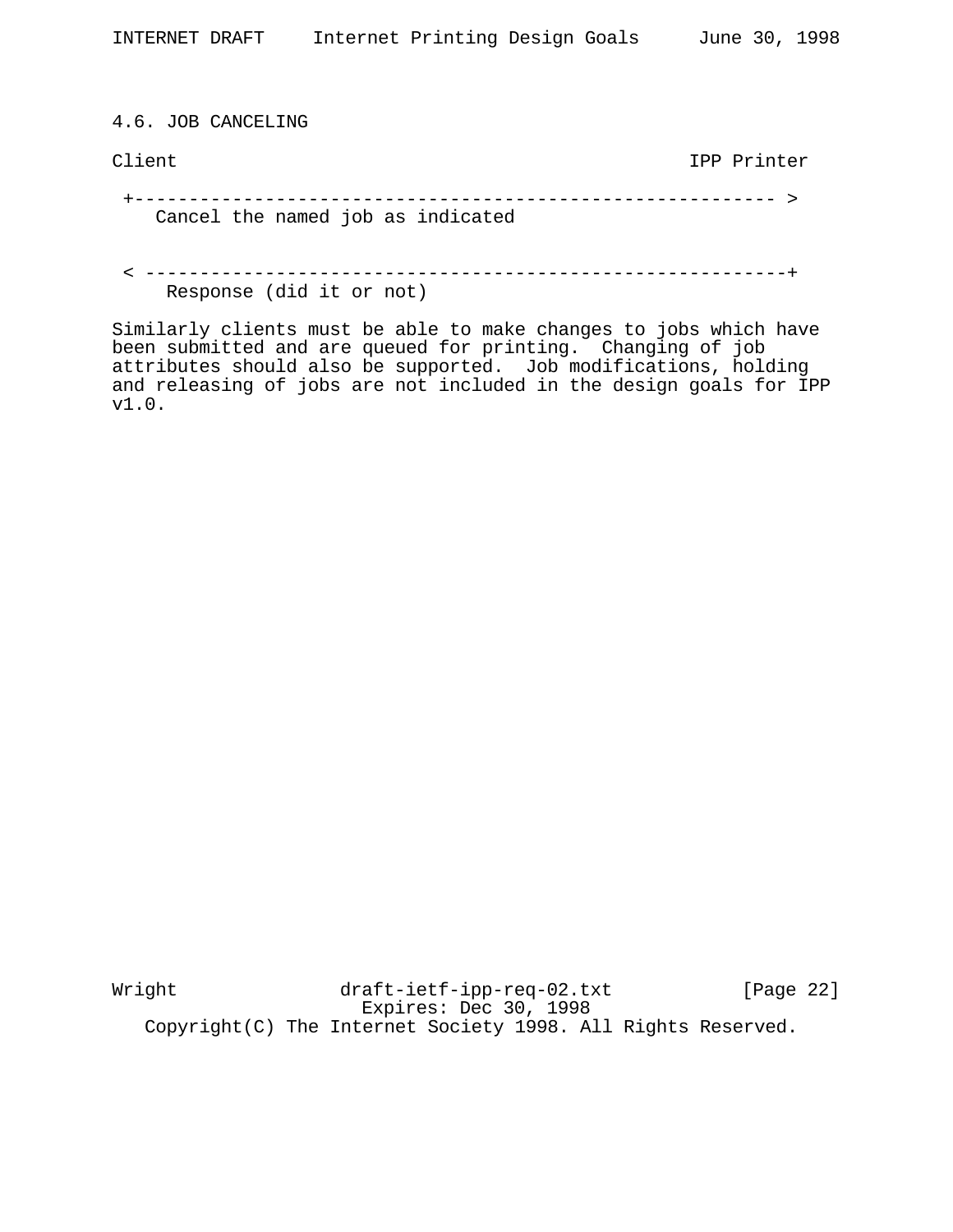# 5. COPYRIGHT

Copyright(C) The Internet Society 1997. All Rights Reserved.

This document and translations of it may be copied and furnished to others, and derivative works that comment on or otherwise explain it or assist in its implementation may be prepared, copied, published and distributed, in whole or in part, without restriction of any kind, provided that the above copyright notice and this paragraph are included on all such copies and derivative works. However, this document itself may not be modified in any way, such as by removing the copyright notice or references to the Internet Society or other Internet organizations, except as needed for the purpose of developing Internet standards in which case the procedures for copyrights defined in the Internet Standards process must be followed, or as required to translate it into languages other than English.

The limited permissions granted above are perpetual and will not be revoked by the Internet Society or its successors or assigns.

This document and the information contained herein is provided on an "AS IS" basis and THE INTERNET SOCIETY AND THE INTERNET ENGINEERING TASK FORCE DISCLAIMS ALL WARRANTIES, EXPRESS OR IMPLIED, INCLUDING BUT NOT LIMITED TO ANY WARRANTY THAT THE USE OF THE INFORMATION HEREIN WILL NOT INFRINGE ANY RIGHTS OR ANY IMPLIED WARRANTIES OF MERCHANTABILITY OR FITNESS FOR A PARTICULAR PURPOSE."

Wright draft-ietf-ipp-req-02.txt [Page 23] Expires: Dec 30, 1998 Copyright(C) The Internet Society 1998. All Rights Reserved.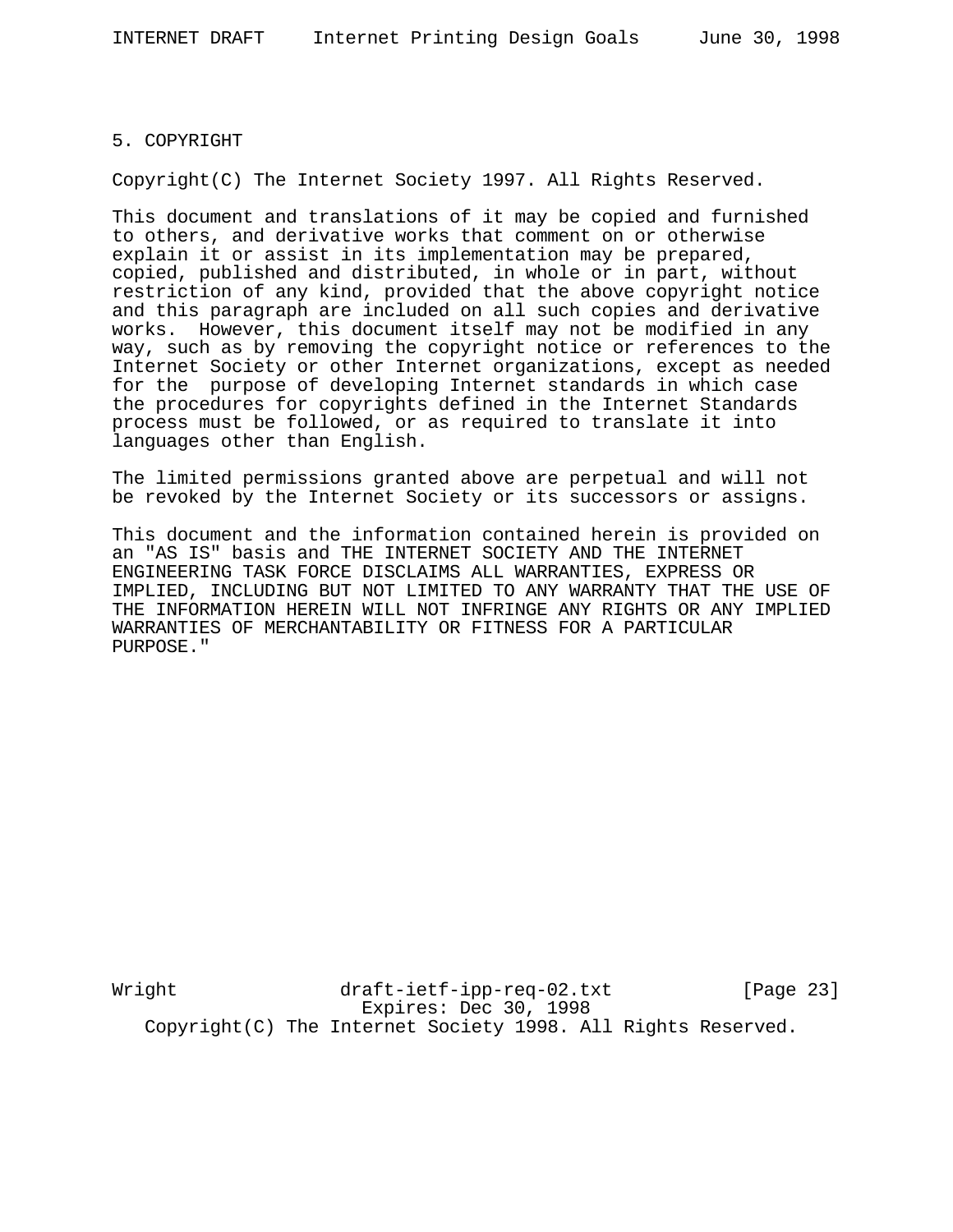6. REFERENCES RFC1179 - Line Printer Daemon Protocol RFC1759 - Printer MIB ISO/IEC 10175, Document Printing Application [IPP LPD] Herriot, R., Hastings, T., Jacobs, N., Martin, J., "Mapping between LPD and IPP Protocols", draft-ietf-ipp-lpd-ipp-map-04.txt, June 1998. [IPP-MOD] Isaacson, S., deBry, R., Hastings, T., Herriot, R., Powell, P., "Internet Printing Protocol/1.0: Model and Semantics" draft-ietf-ipp-mod-10.txt, June, 1998. [IPP-PRO] Herriot, R., Butler, S., Moore, P., Tuner, R., "Internet Printing Protocol/1.0: Encoding and Transport", draft-ietf-ipp-pro-06.txt, June, 1998. [IPP-RAT] Zilles, S., "Rationale for the Structure and Model and Protocol for the Internet Printing Protocol", draft-ietf-ipp-rat-03.txt, June, 1998. [IPP-REQ] (this document)

Wright draft-ietf-ipp-req-02.txt [Page 24] Expires: Dec 30, 1998 Copyright(C) The Internet Society 1998. All Rights Reserved.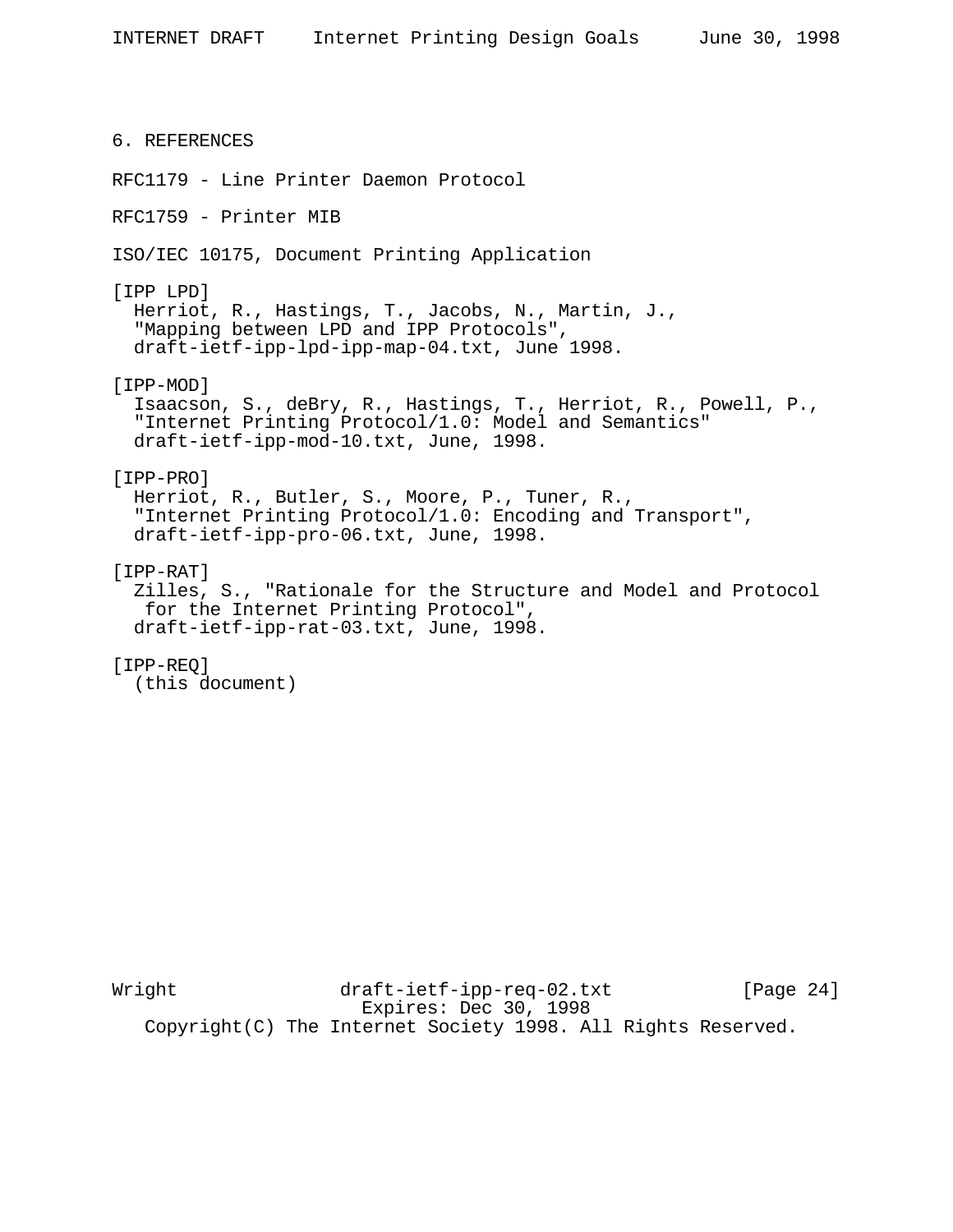## 7. ACKNOWLEDGMENTS

This document draws heavily from preliminary work done by others especially in the Printer Working Group (PWG). The author gratefully acknowledges the specific contributions of:

| Scott Isaacson<br>Novell   | Roger Debry<br>IBM         |
|----------------------------|----------------------------|
| sisaacson@novell.com       | rdebry@us.ibm.com          |
| Carl-Uno Manros<br>Xerox   | Robert Herriot<br>Sun      |
| manros@cp10.es.xerox.com   | Robert.Herriot@enq.sun.com |
| Tom Hastings               | Peter Zehler               |
| Xerox                      | Xerox                      |
| hastings@cp10.es.xerox.com | Peter.Zehler@usa.xerox.com |

8. AUTHOR'S ADDRESS

F.D. (Don) Wright Lexmark International C14/035-3 740 New Circle Rd Lexington, KY 40550

Phone: 606-232-4808 Fax: 606-232-6740 E-mail: don@lexmark.com

Wright draft-ietf-ipp-req-02.txt [Page 25] Expires: Dec 30, 1998 Copyright(C) The Internet Society 1998. All Rights Reserved.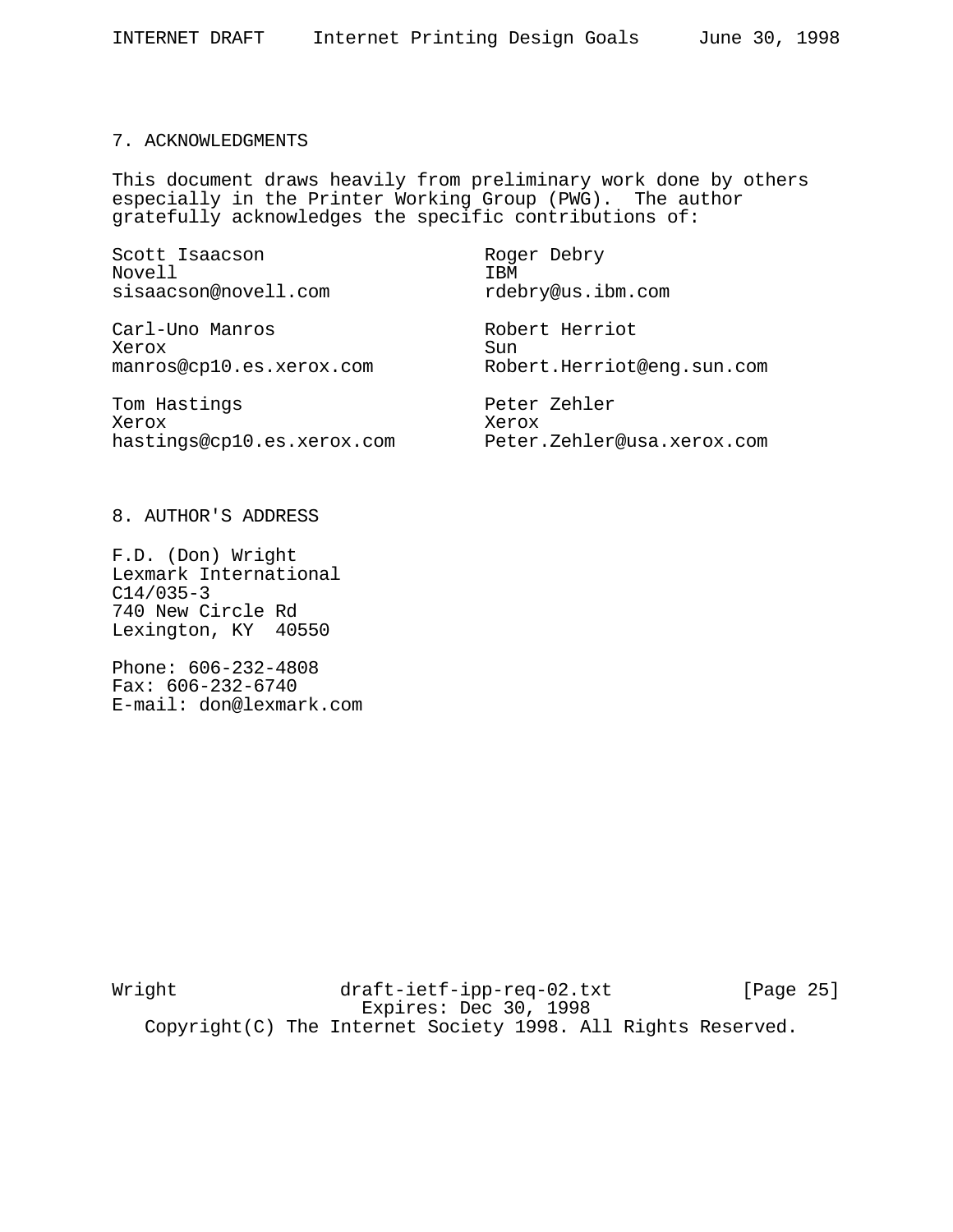#### 9. APPENDIX - DETAILED SCENARIOS

The following are more detailed scenarios illustrating how the Internet Printing Protocol is expected to be used as a part of a complete Internet Printing system. Some parts of the scenarios include concepts, functions and information that may be outside of the scope of version 1.0 of IPP (e.g. cost per page, payments means available, etc.) The information contained herein is meant to be generic. There may not be an exact wording or terminology match between these scenarios and the implementation documents.

#### 9.1. PRINTER DISCOVERY WITHIN AN ENTERPRISE

A user wants to find a color Postscript printer in his/her enterprise which will print transparencies. The client, directory service, and printer are all behind the same corporate firewall. Because color foils are expensive, printers of this type are access controlled and require an account to be established so that printing can be billed back to the using department. Note the request to find a printer usable by Dept. J15. Drivers for all supported printers are available from the server they are associated with. A help desk is provided for end user support. The printer is unattended.

#### Client Directory Service

+---------------------------------------------------------- >

- Find a printer with these characteristics
- prints color, prints transparencies prints Postscript is in building 003 accessible by the client
- 
- 
- 

# < ----------------------------------------------------------+

Printer "Color-A"

- 
- 
- 
- prints color, prints transparencies<br>- prints Postscript<br>- in room H-6, building 003<br>- driver ABC-Postscript-V1.3 required, here is URI<br>- cost is \$.45 per page for color transparencies<br>- limit is 10 pages per job
- 
- 

Wright draft-ietf-ipp-req-02.txt [Page 26] Expires: Dec 30, 1998 Copyright(C) The Internet Society 1998. All Rights Reserved.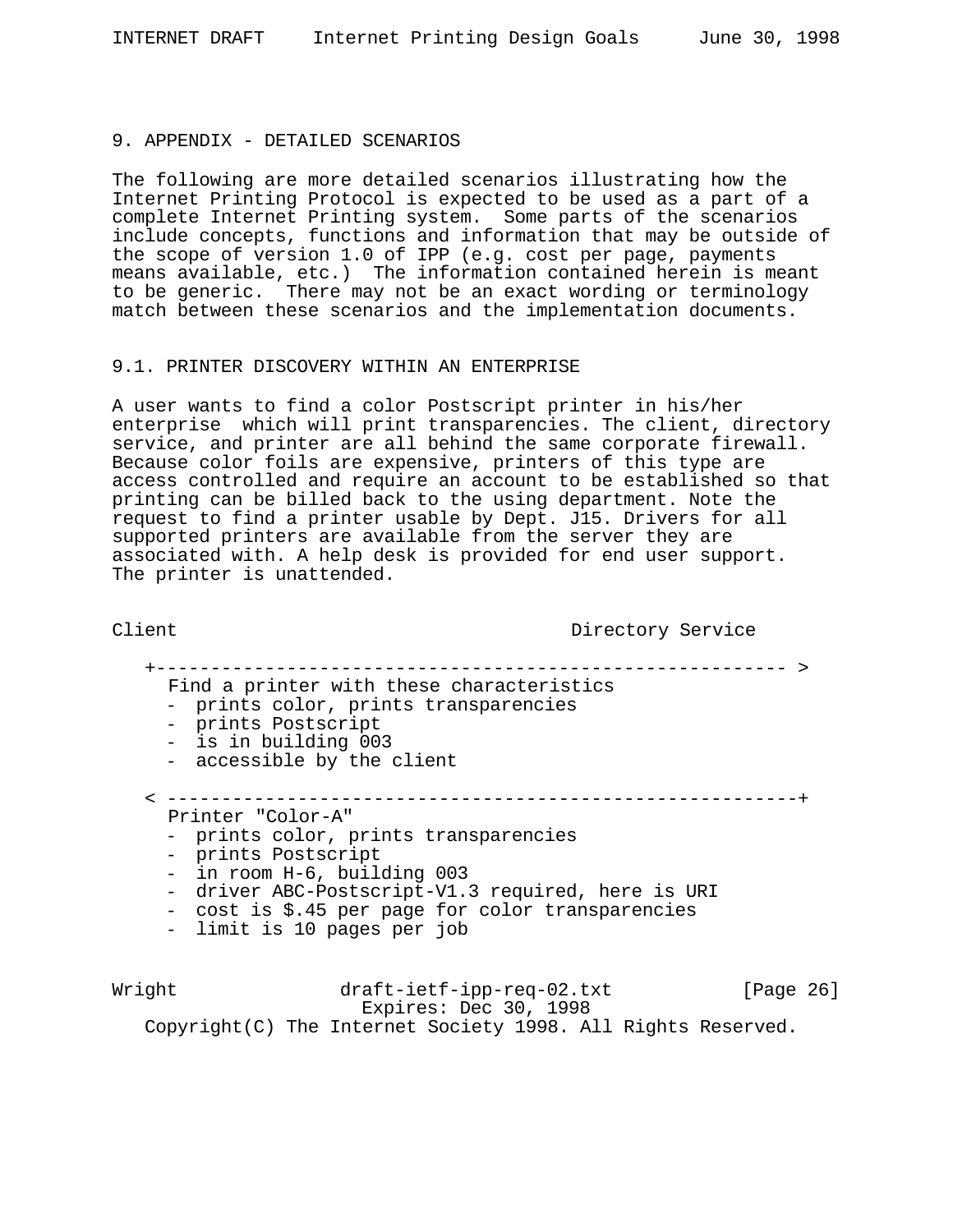- authentication required to use printer
- printer is unattended
- help desk at x5001

Printer "Color-B"

- prints color, prints transparencies
- prints Postscript
- in room J-10, building 003
- driver XYZ-Postscript-V2.4 required, here is URI
- cost is \$1.25 page for color transparencies
- limit is 5 pages per job
- authentication is required to use printer
- printer is unattended
- help desk at x5001

Wright draft-ietf-ipp-req-02.txt [Page 27] Expires: Dec 30, 1998 Copyright(C) The Internet Society 1998. All Rights Reserved.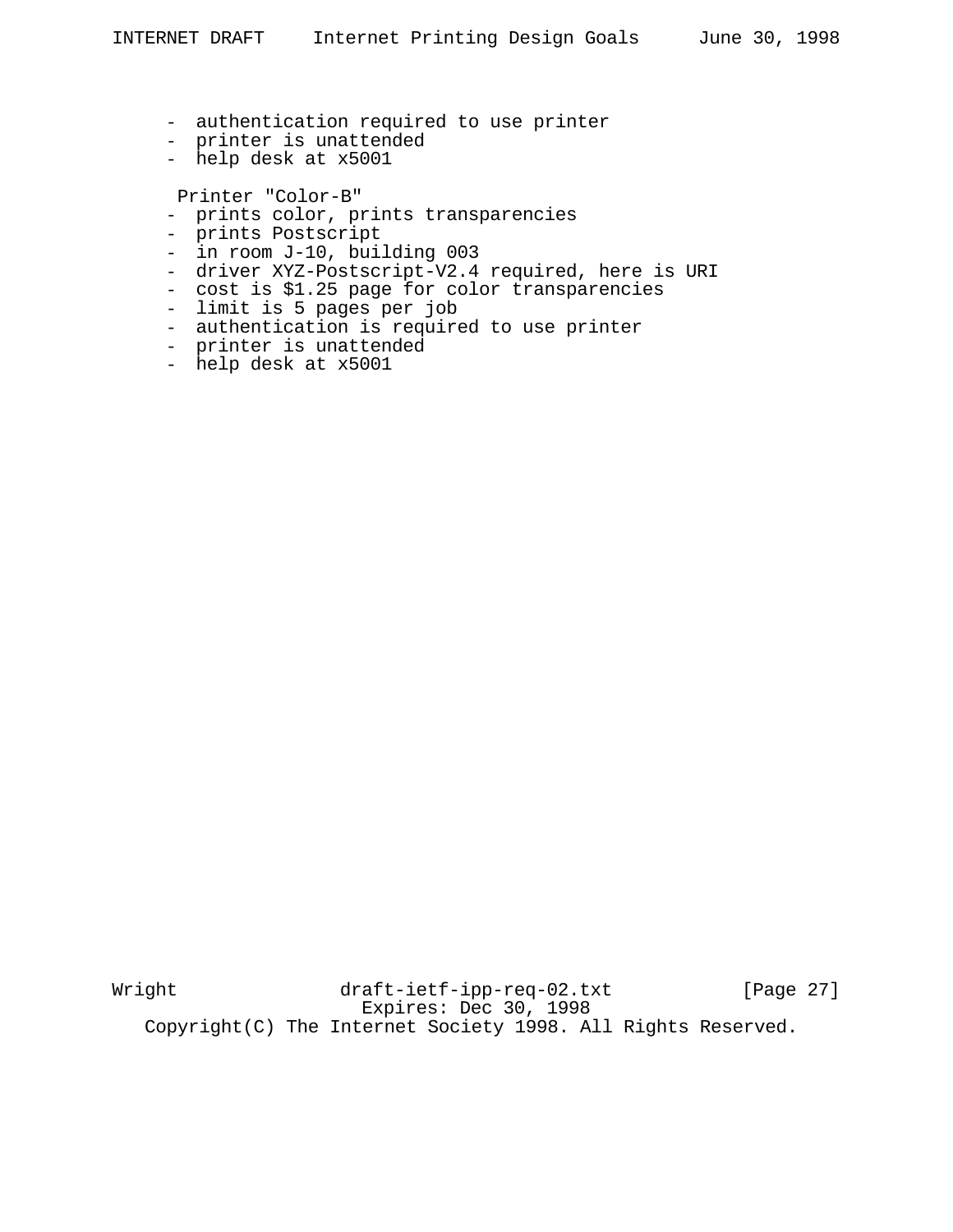## 9.2. PRINTER DISCOVERY ACROSS ENTERPRISES

A user in Company A wants to find a public printer in a business partner's enterprise (Company B) on which to print a purchase order. The client is behind one corporate firewall and the directory service and the printer are behind a different corporate firewall. Drivers for all supported printers are available from the server they are associated with. A web page is provided for end user support for public printers.

| Client |                                                                                                                                                                                                                                                          | Company B Directory Service              |  |  |  |
|--------|----------------------------------------------------------------------------------------------------------------------------------------------------------------------------------------------------------------------------------------------------------|------------------------------------------|--|--|--|
|        | Find a printer with these characteristics<br>- prints black and white<br>- is in El Segundo, building A<br>- is a public printer                                                                                                                         | -------------------------------------- > |  |  |  |
|        | Printer "Public-A"<br>- prints black and white<br>- prints Postscript<br>- in El Segundo, room H-6, building A<br>- driver ABC-Postscript-V1.3 required, here is URI<br>- printer is public<br>- help available at http://xerox/elSegundo/publicPrinters |                                          |  |  |  |
|        | Printer "Public-B"<br>- prints black and white<br>- prints PCL/5e<br>- is in El Segundo, room J-10, building A<br>- driver XYZ-PCL-V2.4 required, here is URI<br>- printer is public<br>- help available at http://xerox/elSegundo/publicPrinters        |                                          |  |  |  |

Wright draft-ietf-ipp-req-02.txt [Page 28] Expires: Dec 30, 1998 Copyright(C) The Internet Society 1998. All Rights Reserved.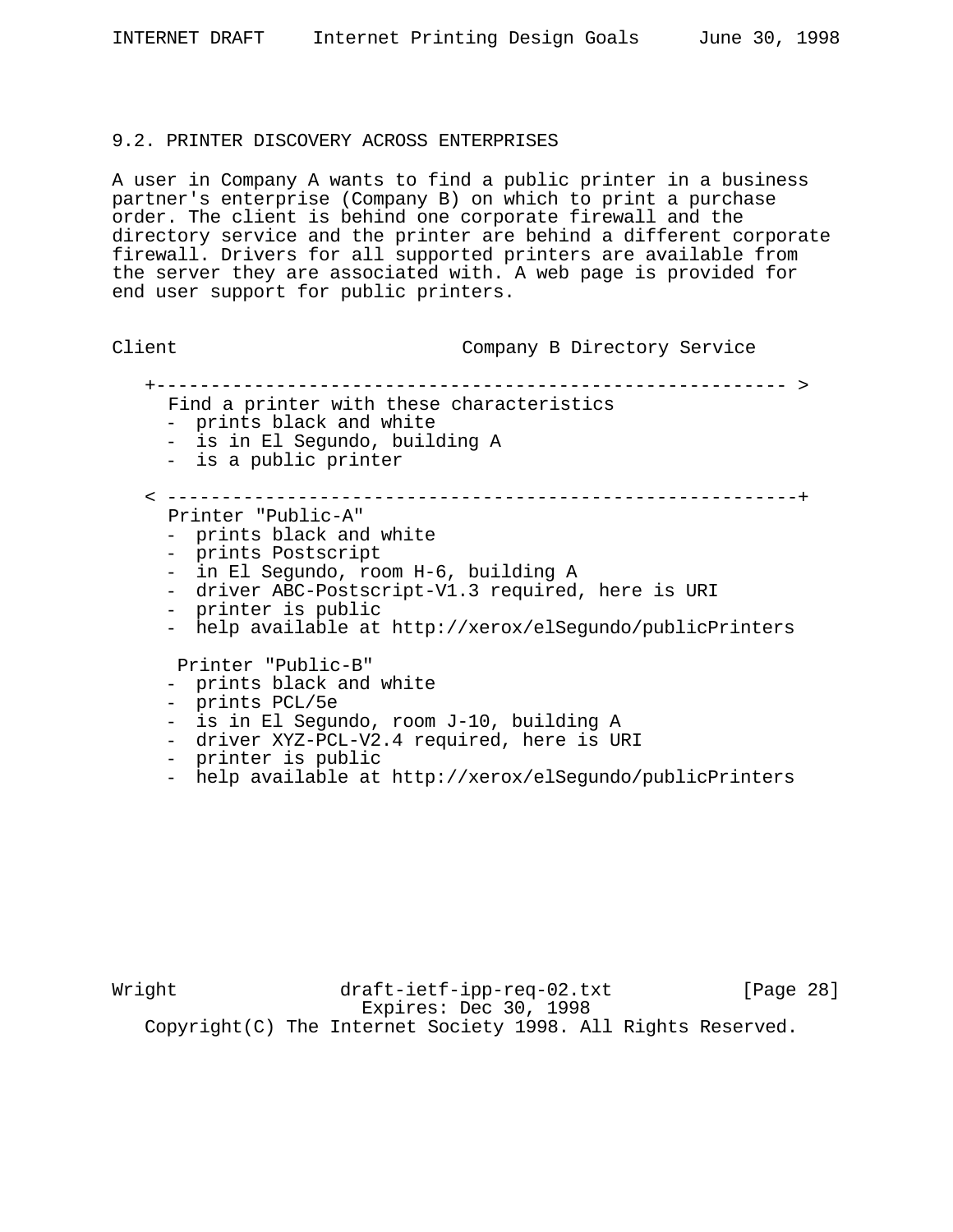|              | INTERNET DRAFT                                                                                                                                                                                                                                                                                      | Internet Printing Design Goals |                           |  | June 30, 1998 |
|--------------|-----------------------------------------------------------------------------------------------------------------------------------------------------------------------------------------------------------------------------------------------------------------------------------------------------|--------------------------------|---------------------------|--|---------------|
|              | 9.3. PRINTER DISCOVERY ON THE INTERNET -LOGICAL OPERATIONS                                                                                                                                                                                                                                          |                                |                           |  |               |
| information. | A student wants to print a paper on a printer at his neighborhood<br>Ink-o's print shop. The report was written using Microsoft Word.<br>The student is interested in the cost of printing since his budget<br>is limited. Note the use of logical operators to find this                           |                                |                           |  |               |
| Client       |                                                                                                                                                                                                                                                                                                     |                                | Ink-o's Directory Service |  |               |
|              | Find a Printer with these characteristics<br>prints color or black and white<br>- costs less than \$.50 per page<br>- tell me about resolution and marking technology                                                                                                                               |                                |                           |  |               |
|              | Printer "Color-A"<br>- prints color<br>- 600 dpi laser printer<br>- prints Postscript<br>- driver ABC-Postscript-V1.3 required, here is URI<br>- cost is \$.50 per page for color<br>- payment required prior to submitting print job<br>here is URI for more information on Ink-o's                |                                |                           |  |               |
|              | Printer "Mono-B"<br>prints black and white<br>- 300 dpi inkjet printer<br>- prints Postscript<br>- driver XYZ-Postscript-V2.4 required, here is URI<br>- cost is \$0.35 page for black and white<br>- payment required prior to submitting print job<br>here is URI for more information on Ink-o's |                                |                           |  |               |

Wright draft-ietf-ipp-req-02.txt [Page 29] Expires: Dec 30, 1998 Copyright(C) The Internet Society 1998. All Rights Reserved.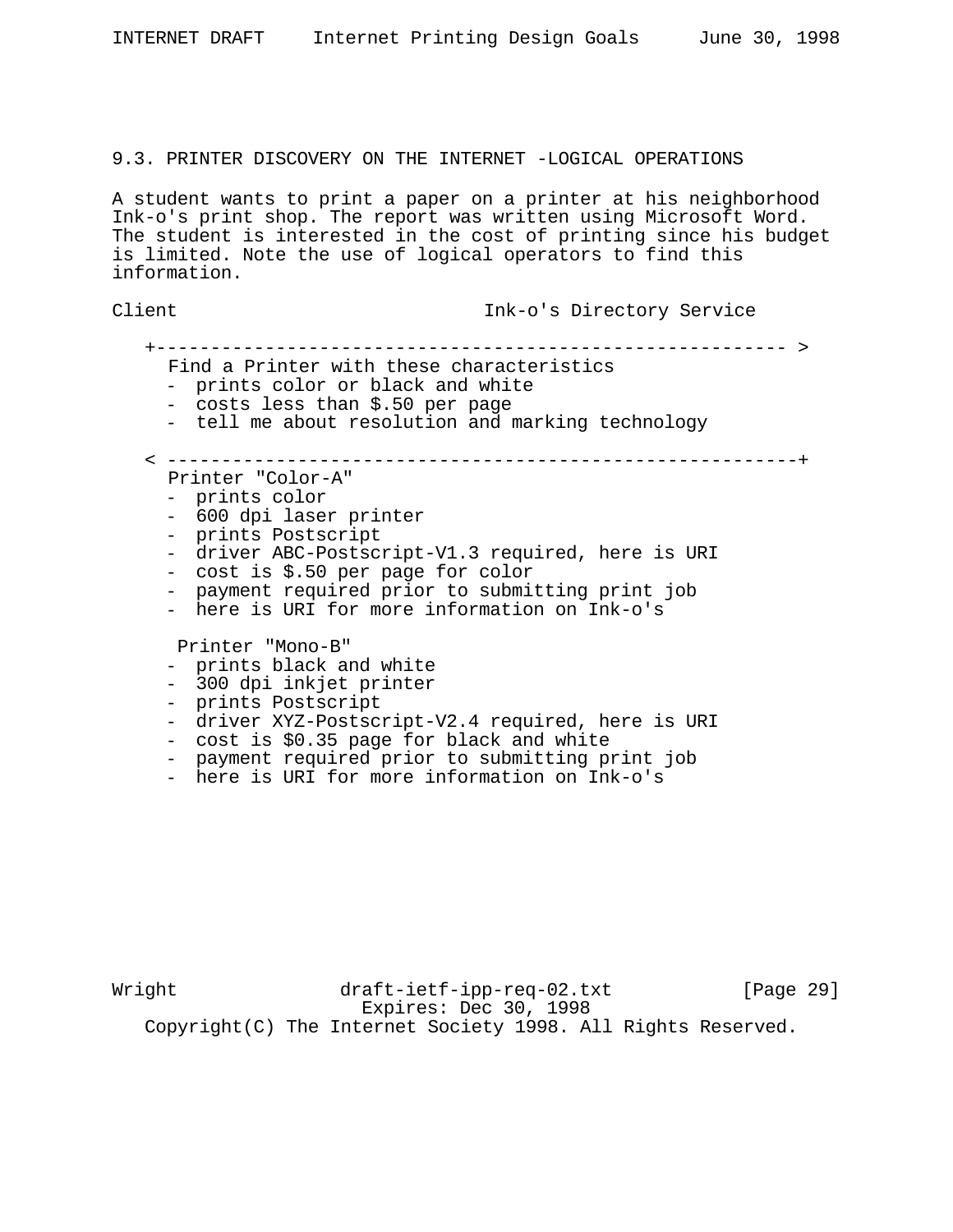#### 9.4. PRINTER DISCOVERY ON THE INTERNET - AUTHENTICATION

An executive in her hotel room is finishing an important presentation on her laptop computer. She connects to a local print shop through the web to get a copy of her charts printed for tomorrow's presentation. She must find a print shop that is convenient to her hotel and can print color transparencies. She wants to be sure that the printer can be authenticated and can accept encrypted data.

Client SirZippy Directory Service

+---------------------------------------------------------- >

< ----------------------------------------------------------+

- Find a Printer with these characteristics
- prints color transparencies - is in Boulder, Colorado
- Printer can be authenticated
- Printer supports encryption

Tell me when you are open for business

Printer "Color-A"

- prints color transparencies
- prints Postscript
- driver ABC-Postscript-V1.3 required, here is URI
- payment required prior to submitting print job
- Printer can be authenticated
- Data can be encrypted
- Located at 1670 Pearl Street, Boulder, CO
- This Branch is open 24 hours a day

Printer "Color-B"

- prints color transparencies
- prints Postscript
- driver ABC-Postscript-V1.3 required, here is URI
- payment required prior to submitting print job
- Printer can be authenticated

Wright draft-ietf-ipp-req-02.txt [Page 30] Expires: Dec 30, 1998 Copyright(C) The Internet Society 1998. All Rights Reserved.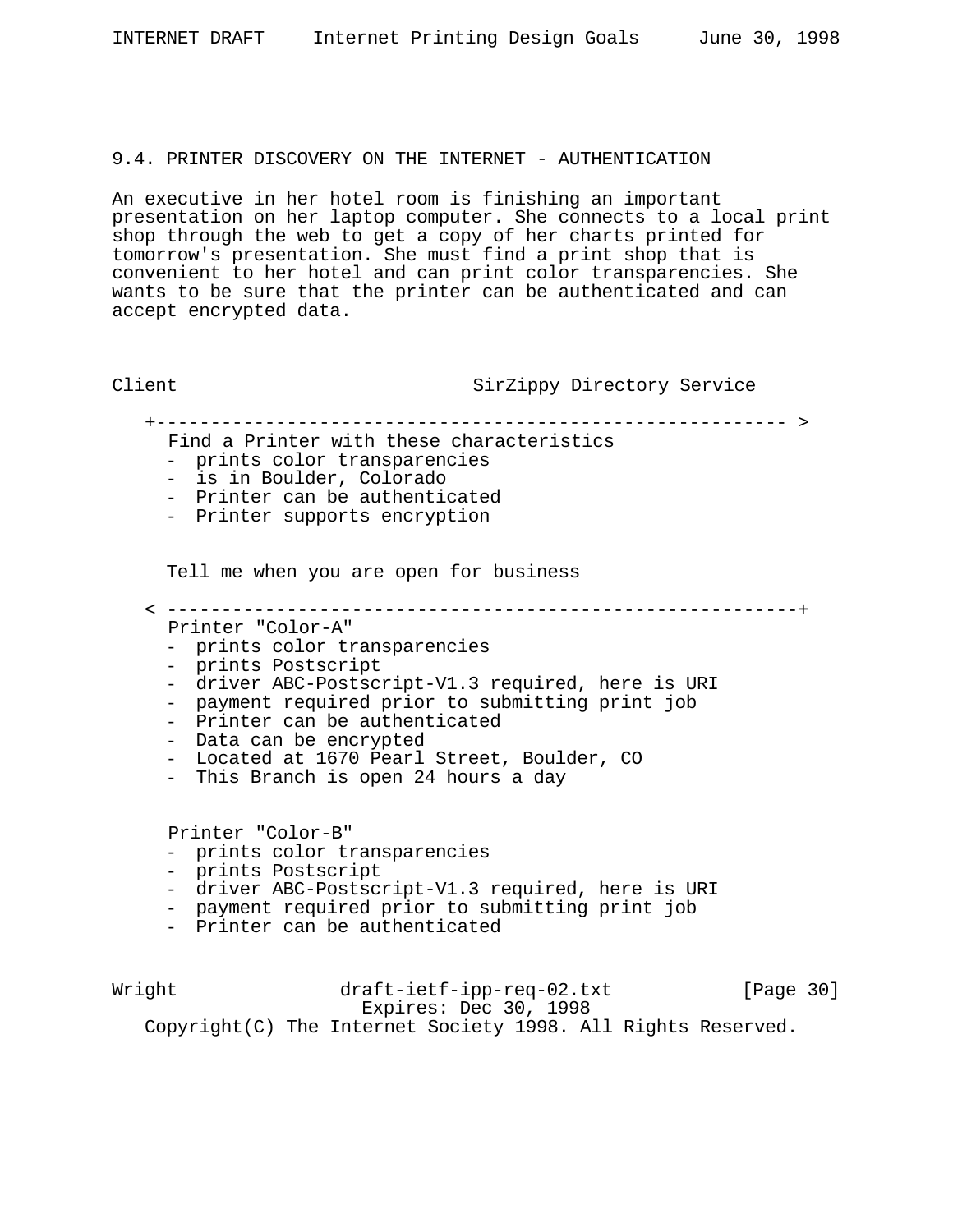- Data can be encrypted
- Located at 1220 Arapahoe, Boulder, CO
- This Branch is open from 9:00am to 6:30pm

Wright draft-ietf-ipp-req-02.txt [Page 31] Expires: Dec 30, 1998 Copyright(C) The Internet Society 1998. All Rights Reserved.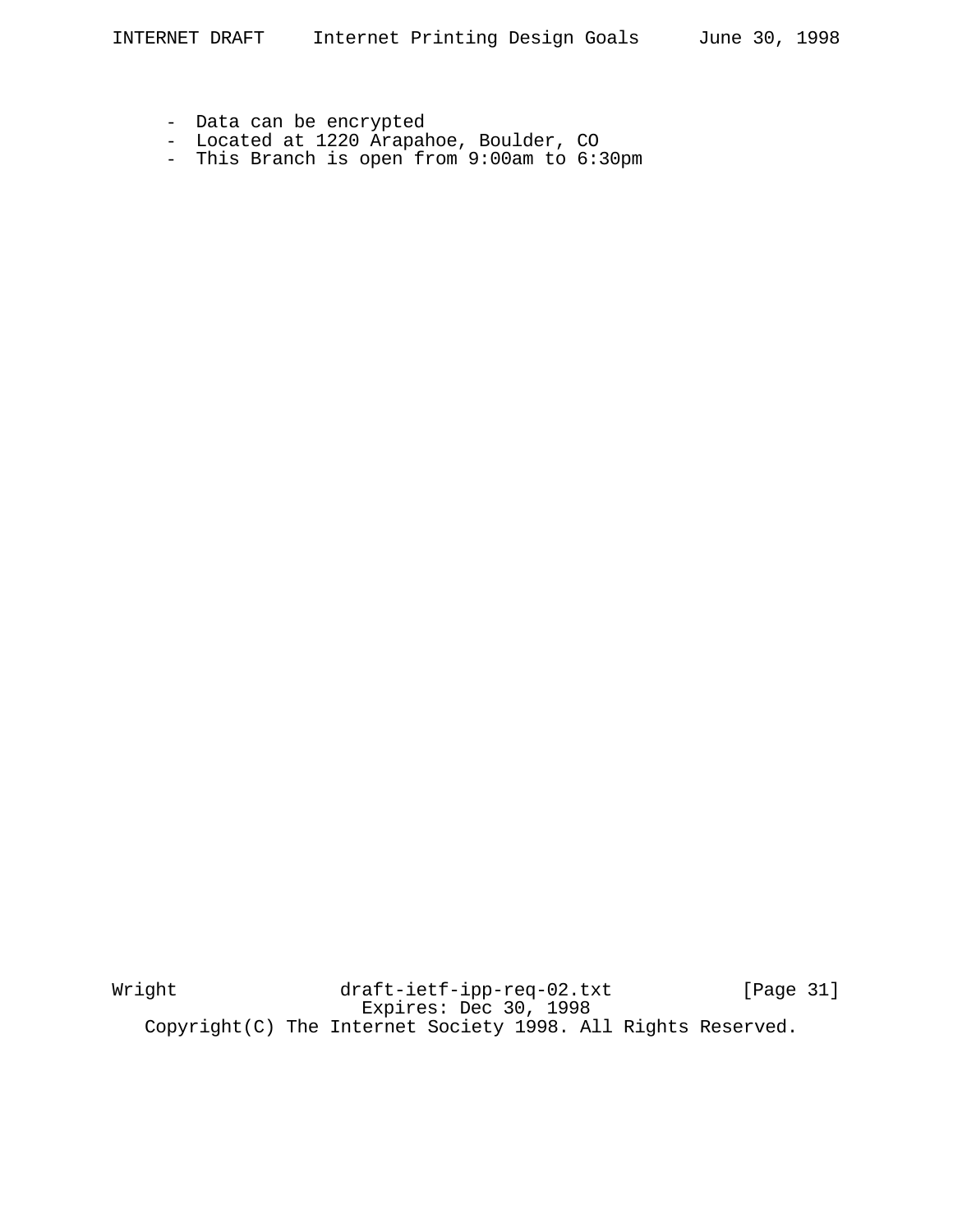## 9.5. DRIVER DOWNLOAD

An end user in an enterprise wants to print a lengthy report on a newly installed high speed PostScript printer. Since she will likely use this printer often, she would like to download a driver and install it on her workstation. She is running Windows 95. Note: Driver download is not a V1.0 design goal.

Client IPP Printer

 +---------------------------------------------------------- > Tell me where to find print drivers for you

 < ----------------------------------------------------------+ Driver install file is at

http://www.ibm.com/drivers/NP12a/Win95

Wright draft-ietf-ipp-req-02.txt [Page 32] Expires: Dec 30, 1998 Copyright(C) The Internet Society 1998. All Rights Reserved.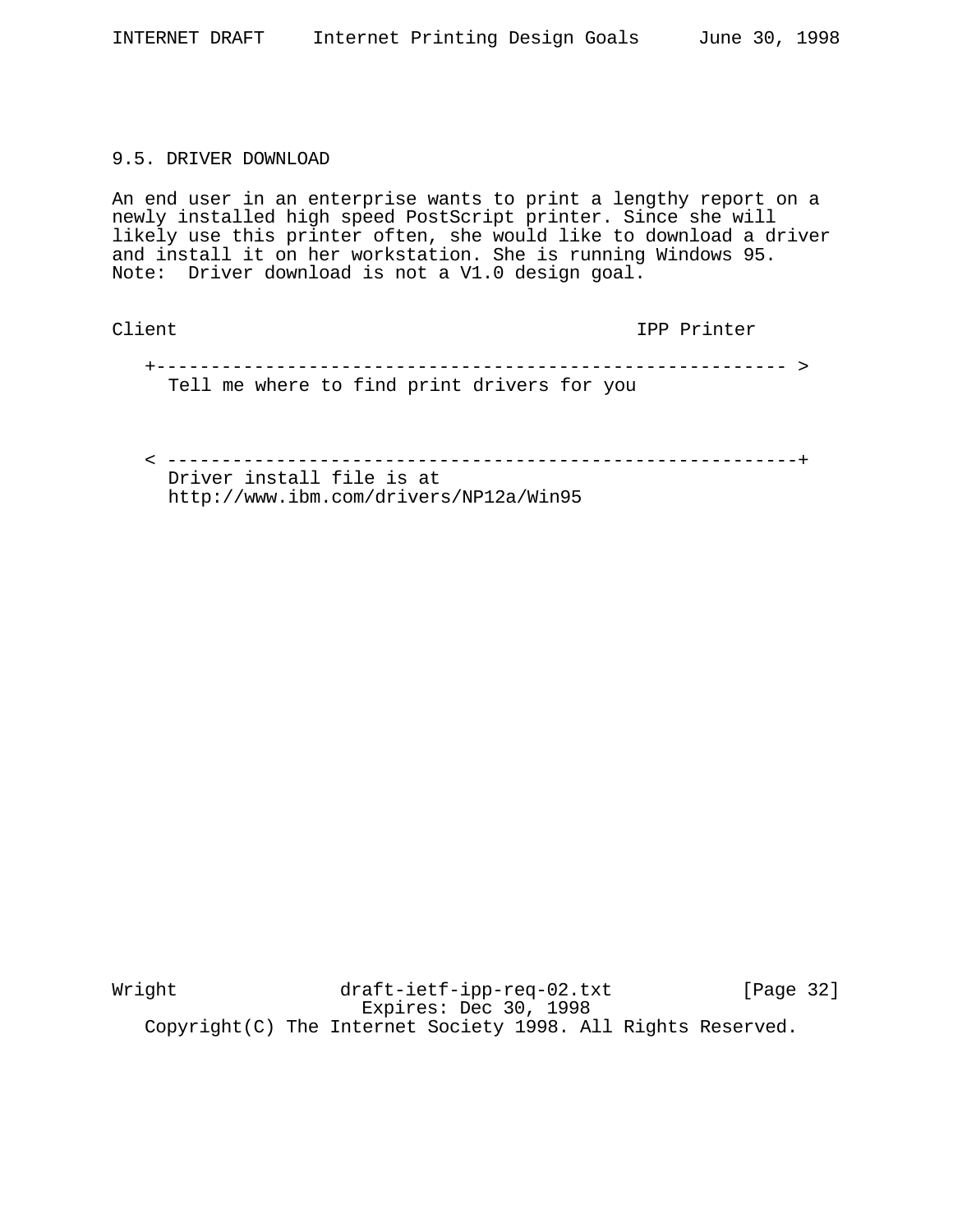#### 9.6. SUBMITTING A PRINT JOB AS A FILE

An end-user wants to submit a print job. The print file already exists on his workstation. The client and printer are behind the same corporate firewall. The printer is available to anyone behind the firewall and no authorization or authentication is required. The data is pushed to the printer. The printer is capable of spooling the output. No errors occur.

Client IPP Printer

 +---------------------------------------------------------- > Here is a print job - job name = MyJob - notify me by email when done printing - print on iso-a4-white paper - print on both sides of the paper - return status of the printer in response - document is in Postscript format - here is the document to print < ----------------------------------------------------------+ Print job accepted and spooled  $-$  job id = #12345 - current state of print job = spooled - submission time =  $02/12/97$ , 15:35 - printer state = printing

Wright draft-ietf-ipp-req-02.txt [Page 33] Expires: Dec 30, 1998 Copyright(C) The Internet Society 1998. All Rights Reserved.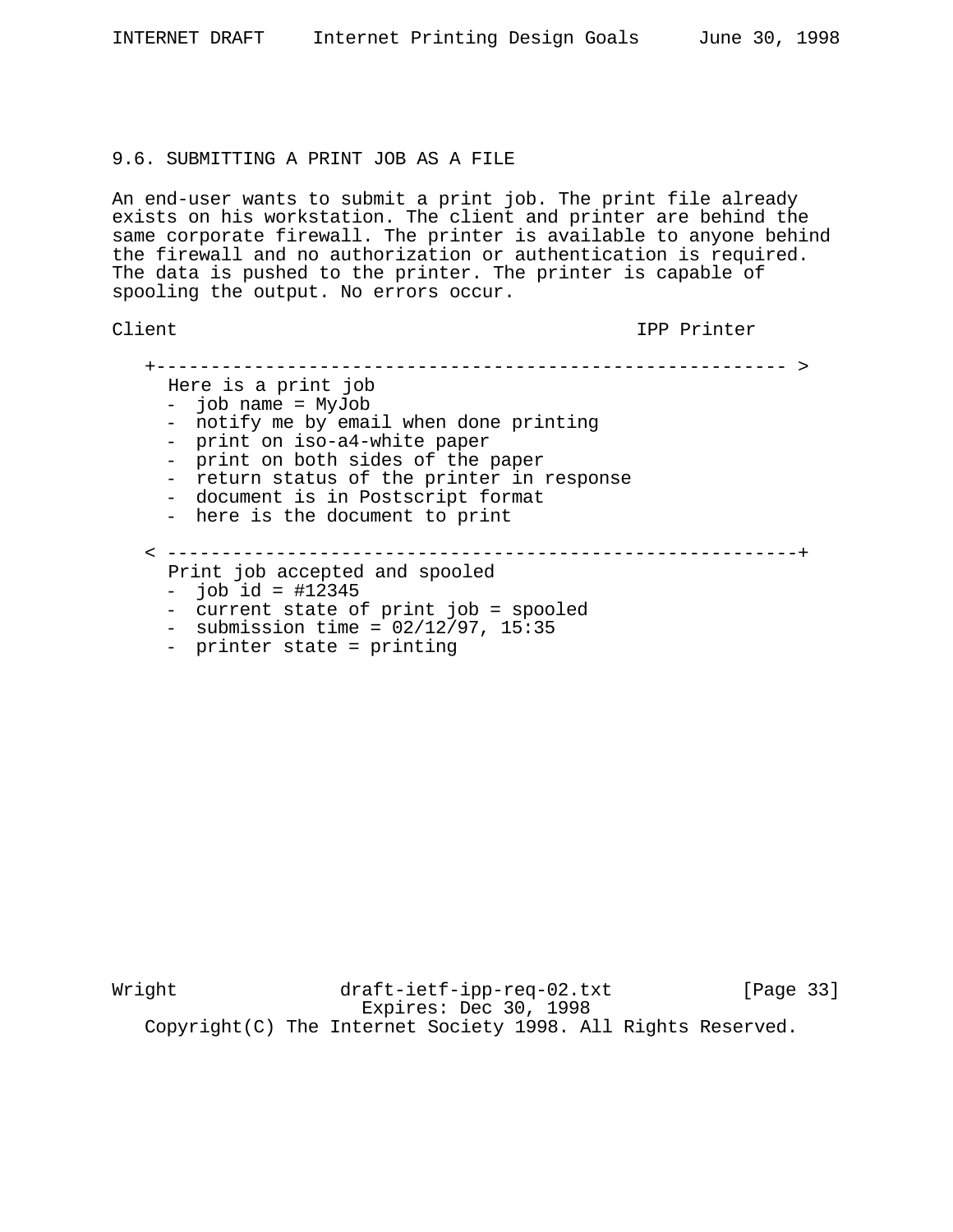## 9.7. SUBMITTING A PRINT JOB WITH TWO DOCUMENTS

An end-user wants to submit a print job. The print file already exists on his workstation. The client and printer are behind the same corporate firewall. The printer is available to anyone behind the firewall and no authorization or authentication is required. The data is pushed to the printer. The job consists of two separate documents. The printer is capable of spooling the output. No errors occur.

# Client IPP Printer

 +---------------------------------------------------------- > Here is a print job - job name = MyJob - notify me by email when done printing - print on iso-a4-white paper - print on both sides of the paper - return status of the printer in response < ----------------------------------------------------------+ Print job accepted and spooled  $-$  job id = #12345 - submission time =  $02/12/97$ ,  $15:35$  +---------------------------------------------------------- > - here is the document to print < ----------------------------------------------------------+ - OK +---------------------------------------------------------- > - here is the document to print, it is the last document. < ----------------------------------------------------------+ - OK

Wright draft-ietf-ipp-req-02.txt [Page 34] Expires: Dec 30, 1998 Copyright(C) The Internet Society 1998. All Rights Reserved.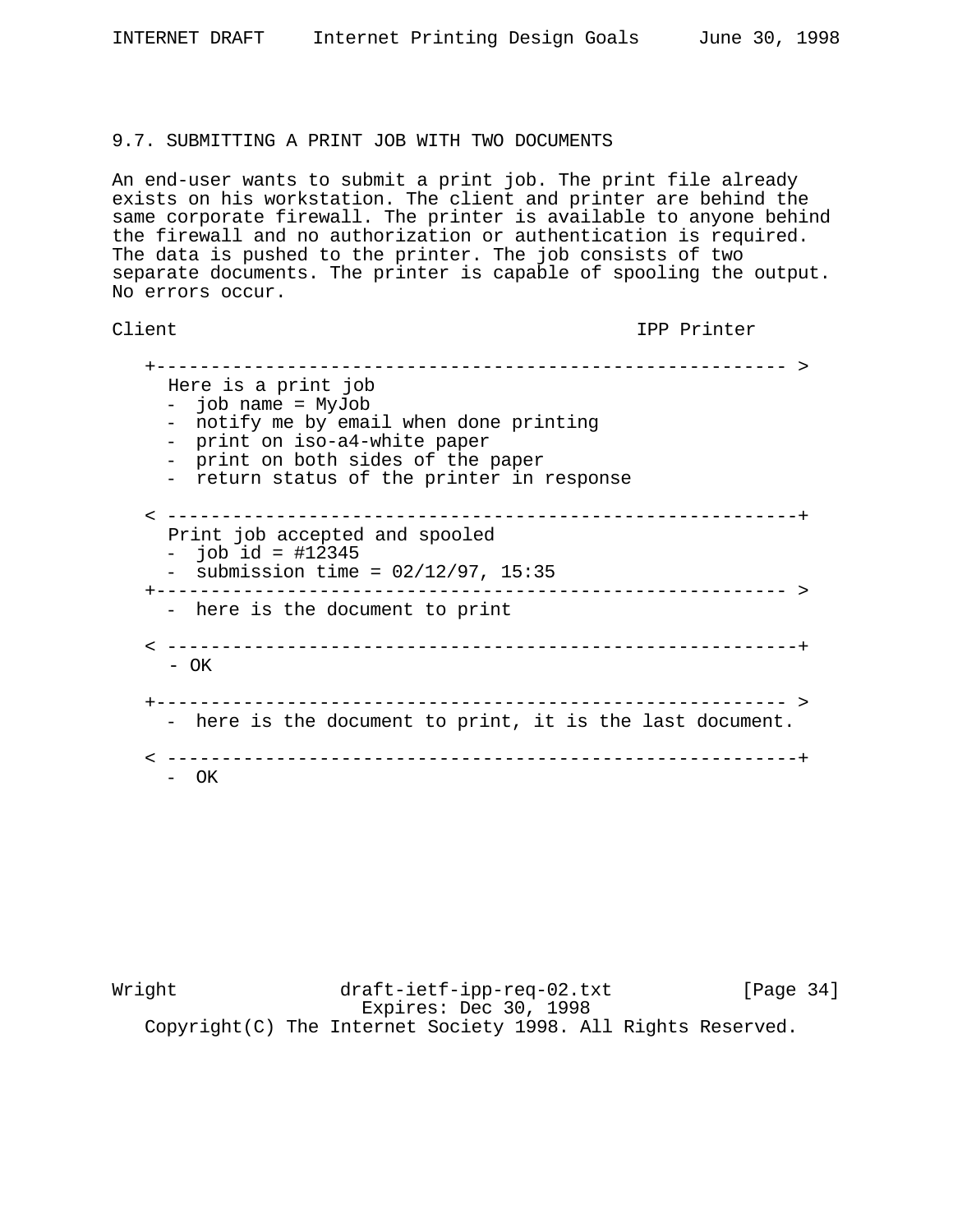## 9.8. SUBMITTING A PRINT JOB AS A FILE, PRINTING FAILS

An end-user wants to submit a print job. The print file already exists on his workstation. The client and printer are behind the same corporate firewall. The printer is available to anyone behind the firewall and no authorization or authentication is required. The data is pushed to the printer. The printer is not capable of spooling the output so it begins printing while still receiving the file. An error occurs and the printer cannot complete printing (in this case the user requires A4 paper and that paper size is not available on the printer.)

Client IPP Printer

 +---------------------------------------------------------- > Here is a print job - job name = MyJob - notify me by email when done printing - print on iso-a4-white paper - print on both sides of the paper - return status of the printer in response - document is in Postscript format - here is the document to print < ----------------------------------------------------------+ Print job accepted - printing failed - current state of print job = canceled (A4 not available)

- $-$  submission time =  $02/12/97$ , 15:35
- printer state = ready

9.9. SUBMITTING A PRINT JOB WITH AUTHENTICATION, PRIVACY AND PAYMENT

A traveling executive needs to print a set of transparencies for an important business meeting. The charts are in Lotus Freelance format on his notebook computer. He has located a SirZippy print shop near his hotel that will print color transparencies. Because the information on the charts is sensitive, he wants to be sure that his data is sent to the Printer in an encrypted format. He also wants to authenticate the Printer. The Printer also authenticates the user. Payment occurs across the Internet.

Wright draft-ietf-ipp-req-02.txt [Page 35] Expires: Dec 30, 1998 Copyright(C) The Internet Society 1998. All Rights Reserved.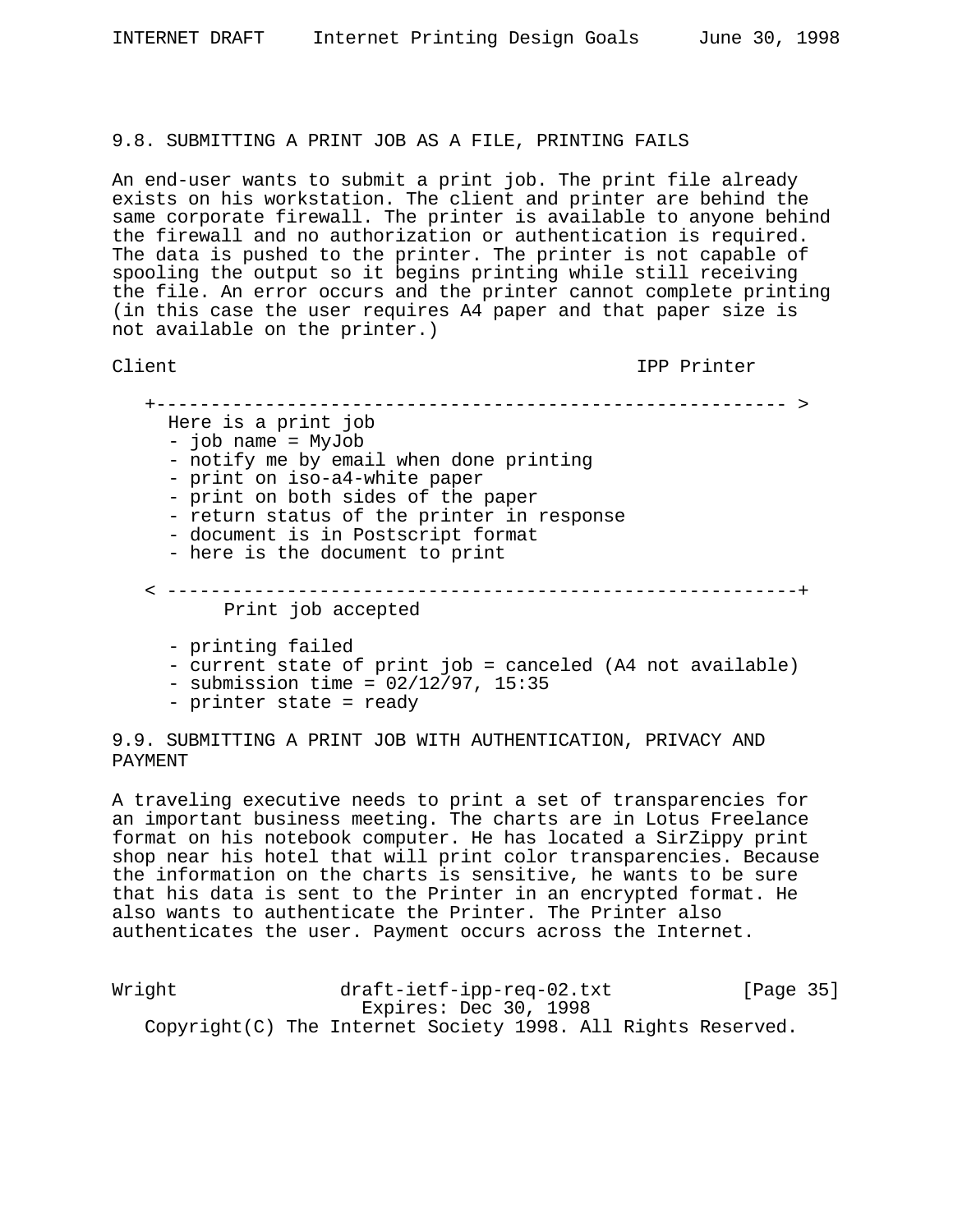Client IPP Printer +---------------------------------------------------------- > < ----------------------------------------------------------+ Mutual authentication and exchange of secret keys +---------------------------------------------------------- > Here is a print job (encrypted) - job name = MyJob - notify me by email when done printing - print on iso-a4-white paper - print on both sides of the paper - return status of the printer in response - tell me where to pick up output - document is in Postscript format - here is the document to print < ----------------------------------------------------------+ Print job accepted and spooled (encrypted)  $-$  job id = #12345 - current state of print job = spooled - submission time =  $02/12/97$ , 15:35 - printer state = printing - payment required to proceed with job - pick up at 230 East Main after 3:30pm today +---------------------------------------------------------- > < ----------------------------------------------------------+ Payment transaction

Wright draft-ietf-ipp-req-02.txt [Page 36] Expires: Dec 30, 1998 Copyright(C) The Internet Society 1998. All Rights Reserved.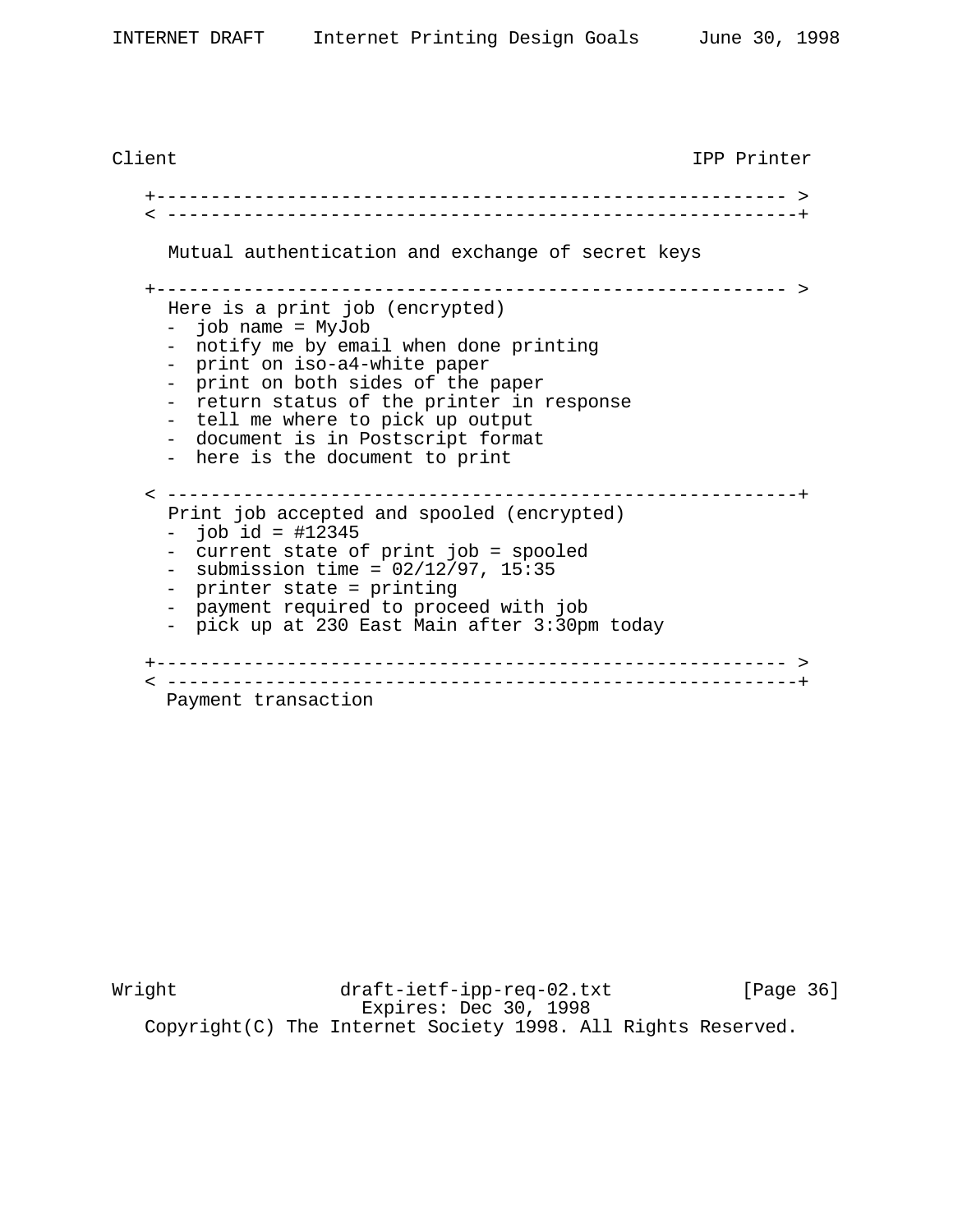## 9.10. SUBMITTING A PRINT JOB WITH DECRYPTION ERROR

A traveling executive needs to print a set of transparencies for an important business meeting. The charts are in Lotus Freelance format on his notebook computer. He has located a SirZippy print shop near his hotel that will print color transparencies. Because the information on the charts is sensitive, he wants to be sure that his data is sent to the printer in an encrypted format. He also wants to authenticate the printer. The printer also authenticates the user. Payment occurs across the Internet. An error occurs during decryption.

Client IPP Printer

 +---------------------------------------------------------- > < ----------------------------------------------------------+ Mutual authentication and exchange of secret keys +---------------------------------------------------------- > Here is a print job (encrypted) - job name = MyJob - notify me by email when done printing - print on iso-a4-white paper - print on both sides of the paper - return status of the printer in response<br>- tell me where to pick up output - document is in Postscript format<br>- here is the document to print < ----------------------------------------------------------+ Print job accepted and spooled (encrypted) - job id = #12345<br>- current state of print job = spooled<br>- submission time = 02/12/97, 15:35<br>- printer state = printing<br>- payment required to proceed with job<br>- pick up at 230 East Main after 3:30pm today +---------------------------------------------------------- > < ----------------------------------------------------------+ Payment transaction

Wright draft-ietf-ipp-req-02.txt [Page 37] Expires: Dec 30, 1998 Copyright(C) The Internet Society 1998. All Rights Reserved.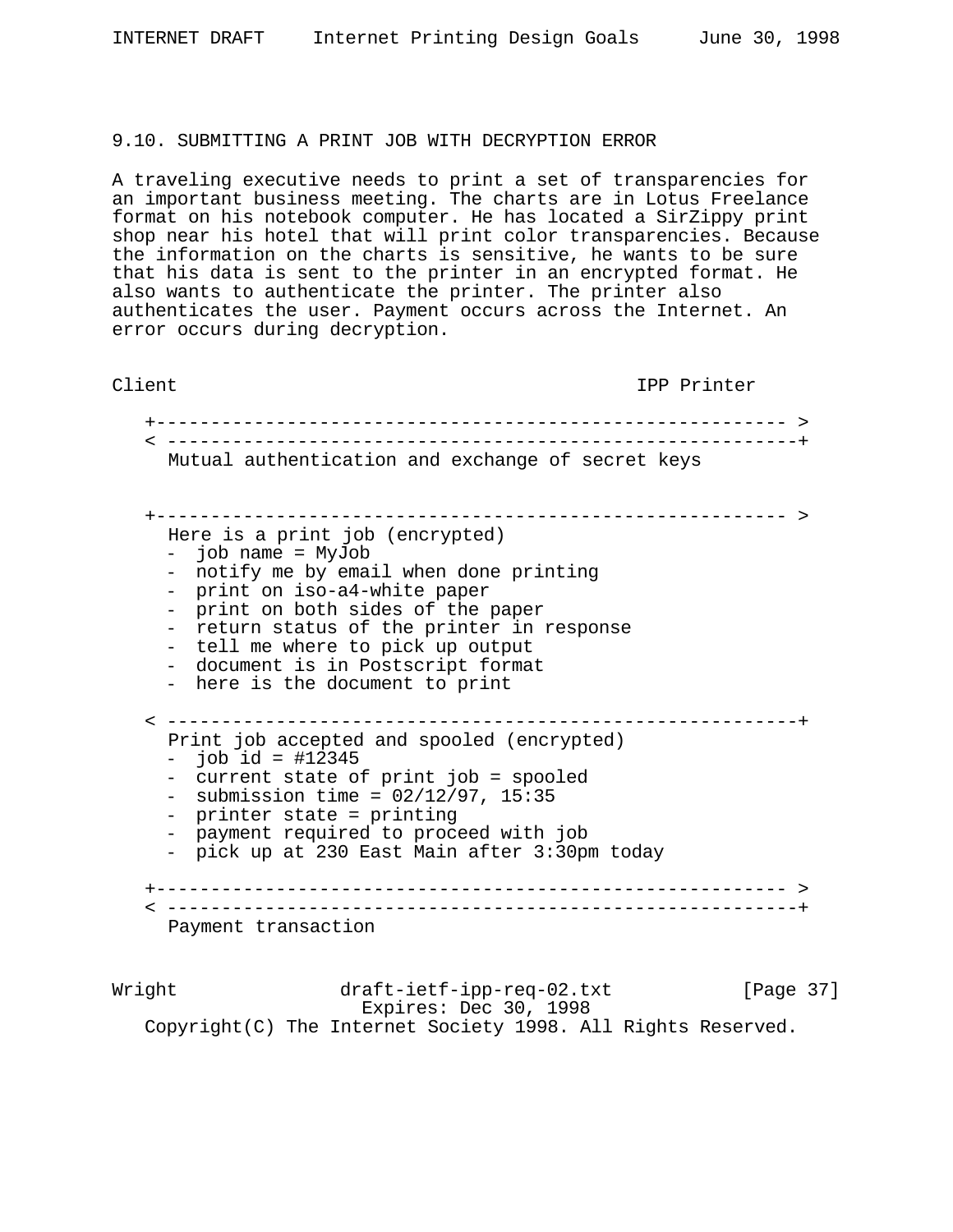. . . < ----------------------------------------------------------+ Asynchronous response (email in this case) - decryption failed on job #12345 - no pages printed

- current state of job = aborted

Wright draft-ietf-ipp-req-02.txt [Page 38] Expires: Dec 30, 1998 Copyright(C) The Internet Society 1998. All Rights Reserved.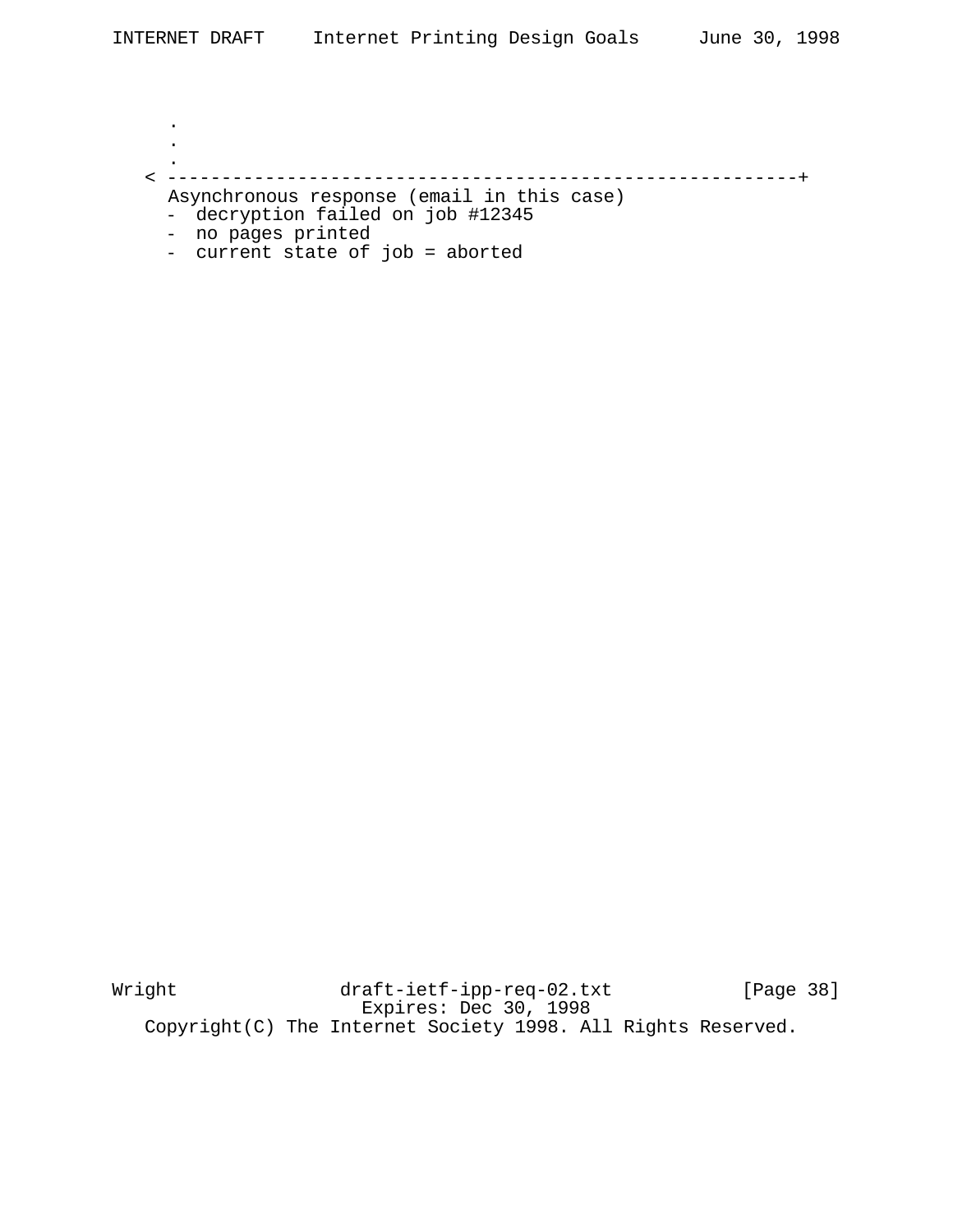## 9.11. SUBMITTING A PRINT JOB WITH AUTHENTICATION

An end-user wants to submit a print job. The print file already exists on his workstation. The client and printer are behind the same corporate firewall. The printer is available to anyone behind the firewall but authentication and authorization is required. Authorization takes place using the authenticated end-user's name. The data is pushed to the printer. The printer is capable of spooling the output.

| Client                                                                                                                                                                                                                                                                                                        | IPP Printer                                                  |
|---------------------------------------------------------------------------------------------------------------------------------------------------------------------------------------------------------------------------------------------------------------------------------------------------------------|--------------------------------------------------------------|
|                                                                                                                                                                                                                                                                                                               |                                                              |
| Authentication                                                                                                                                                                                                                                                                                                |                                                              |
| this point.                                                                                                                                                                                                                                                                                                   | Note: An authentication failure would end the transaction at |
| Here is a print job<br>- job name = MyJob<br>notify me by email when done printing<br>print on iso-a4-white paper<br>print on both sides of the paper<br>return status of the printer in response<br>tell me where to pick up output<br>- document is in Postscript format<br>- here is the document to print |                                                              |
| Print job accepted and spooled<br>- $job id = #12345$<br>current state of print job = spooled<br>submission time = $02/12/97$ , 15:35<br>$\sim$<br>printer state = printing                                                                                                                                   |                                                              |

Wright draft-ietf-ipp-req-02.txt [Page 39] Expires: Dec 30, 1998 Copyright(C) The Internet Society 1998. All Rights Reserved.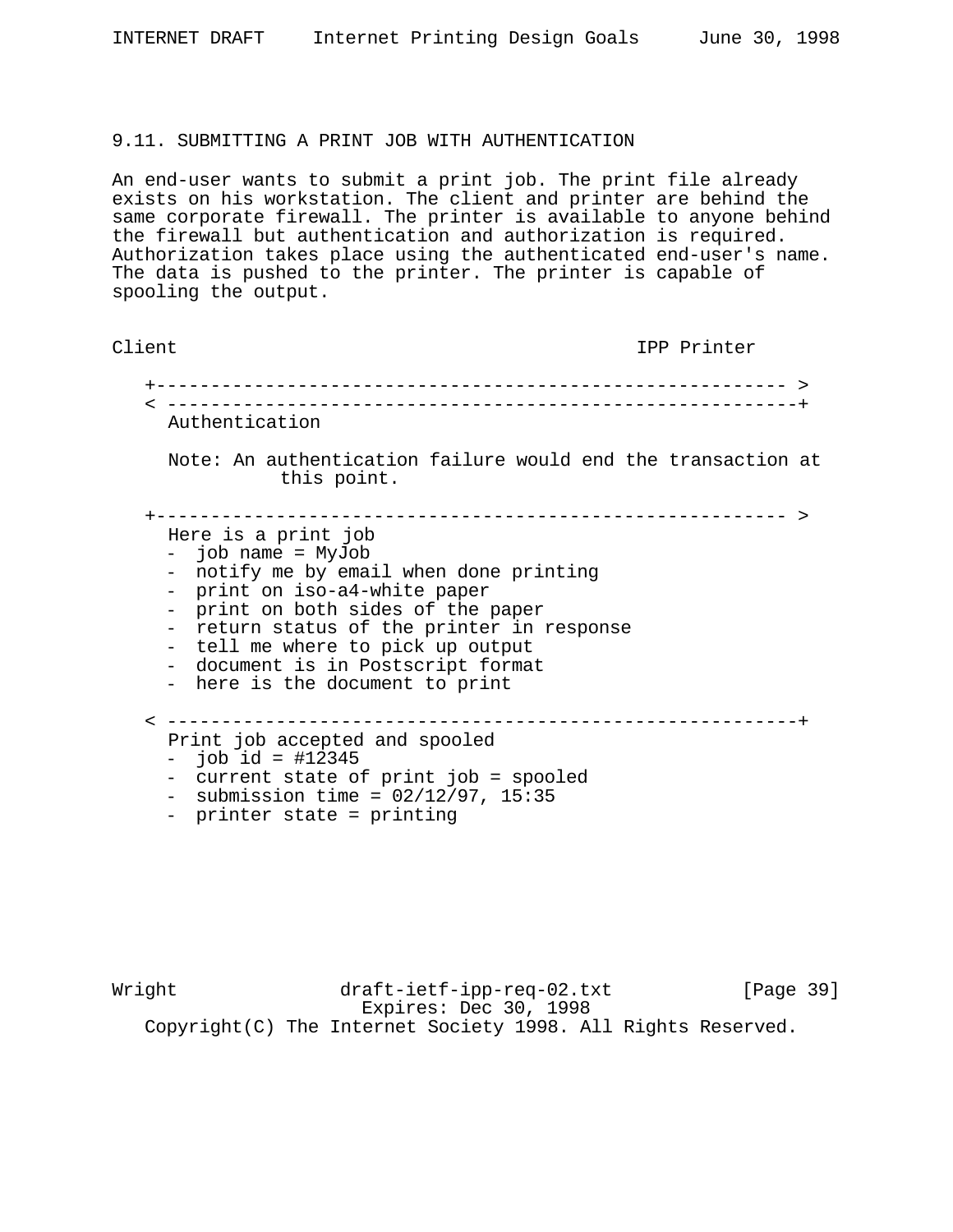#### 9.12. SUBMITTING A PRINT JOB GENERATED DYNAMICALLY

An end-user wants to submit a print job. The print data is generated dynamically and is being transmitted by a printer driver on the client workstation as available. The client and printer are behind the same corporate firewall. The printer is available to anyone behind the firewall and no authentication and authorization is required. The data is pushed to the printer. The printer is capable of spooling the output. No error occurs.

Client IPP Printer

 +---------------------------------------------------------- > Here is a print job - job name = MyJob - notify me by email when done printing - print on iso-a4-white paper - print on both sides of the paper - return status of the printer in response - document is in Postscript format - here is the print job < ----------------------------------------------------------+

Print data accepted and spooling started

- 
- job id = #12345<br>- current job state = spooled
- submission time =  $02/12/97$ , 15:35<br>- printer state = printing
- 

Wright draft-ietf-ipp-req-02.txt [Page 40] Expires: Dec 30, 1998 Copyright(C) The Internet Society 1998. All Rights Reserved.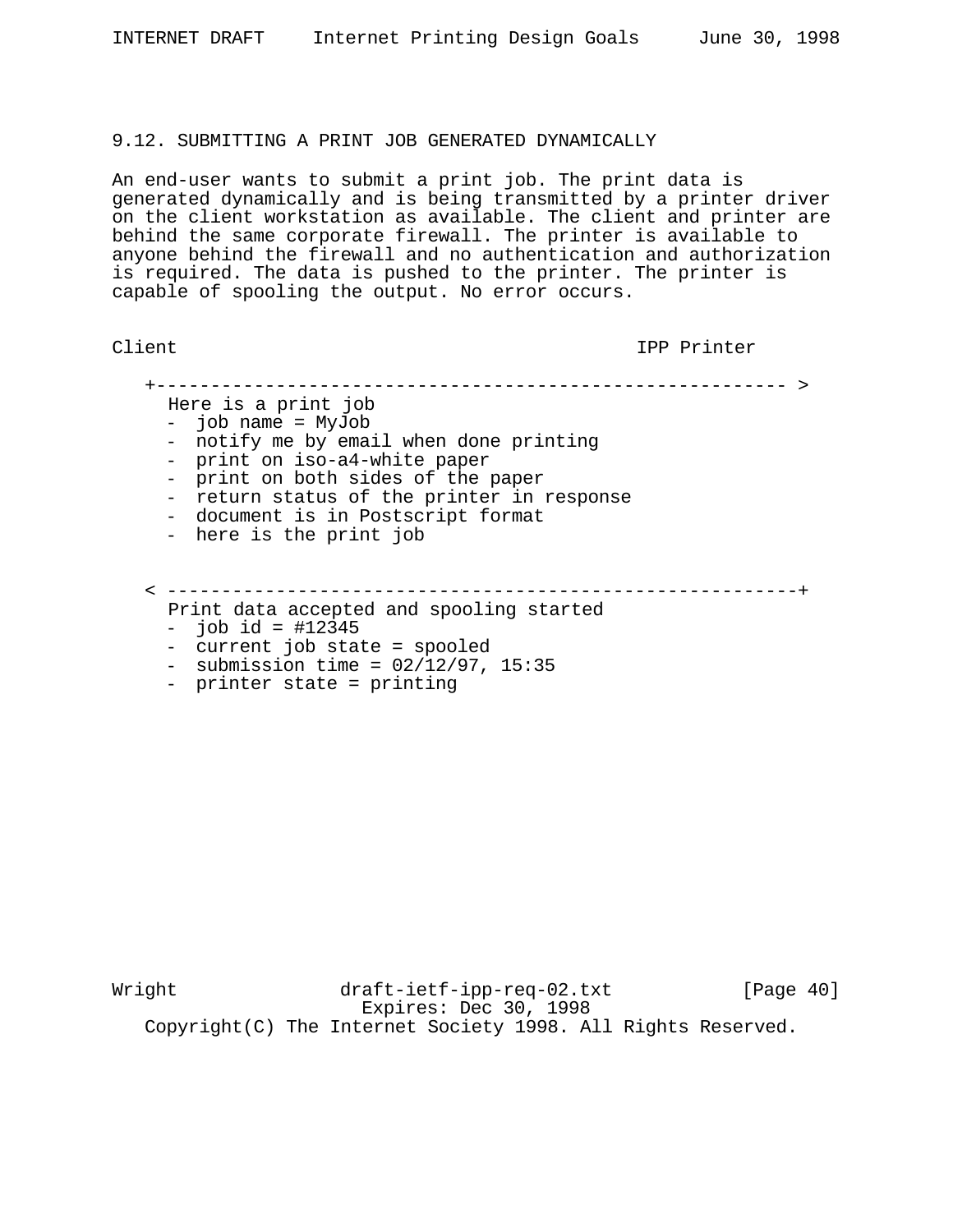# 9.13. SUBMITTING A PRINT JOB WITH A PRINTER JAM - CANCELED

An end-user wants to submit a print job. The print data is generated dynamically and is being transmitted by a printer driver on the client workstation as available. The client and printer are behind the same corporate firewall. The printer is available to anyone behind the firewall and no authentication and authorization is required. The data is pushed to the printer. The printer is not capable of spooling the output. The printer jams notifies the user and the user chooses to cancel the job.

```
Client IPP Printer
    +---------------------------------------------------------- >
    Here is a print job
     - job name = MyJob
     - notify me by email when done printing
     - print on iso-a4-white paper
     - print on both sides of the paper
     - return status of the printer in response
     - document is in Postscript format
     - here is the document to print
   < ----------------------------------------------------------+
     Print data accepted and printing started
     - job id = #12345
   +---------------------------------------------------------- >
     - What is the status of print job #12345?
    < --------------------------------------------------------- +
      - Job #12345 accepted but printer jammed, cannot continue
    +---------------------------------------------------------- >
     - Cancel job #12345
    * Printer flushes remaining data
    < ----------------------------------------------------------+
      Print job terminated
     - current job state = canceled
     - submission time = 02/12/97, 15:35
     - printer state = jammed
```
Wright draft-ietf-ipp-req-02.txt [Page 41] Expires: Dec 30, 1998 Copyright(C) The Internet Society 1998. All Rights Reserved.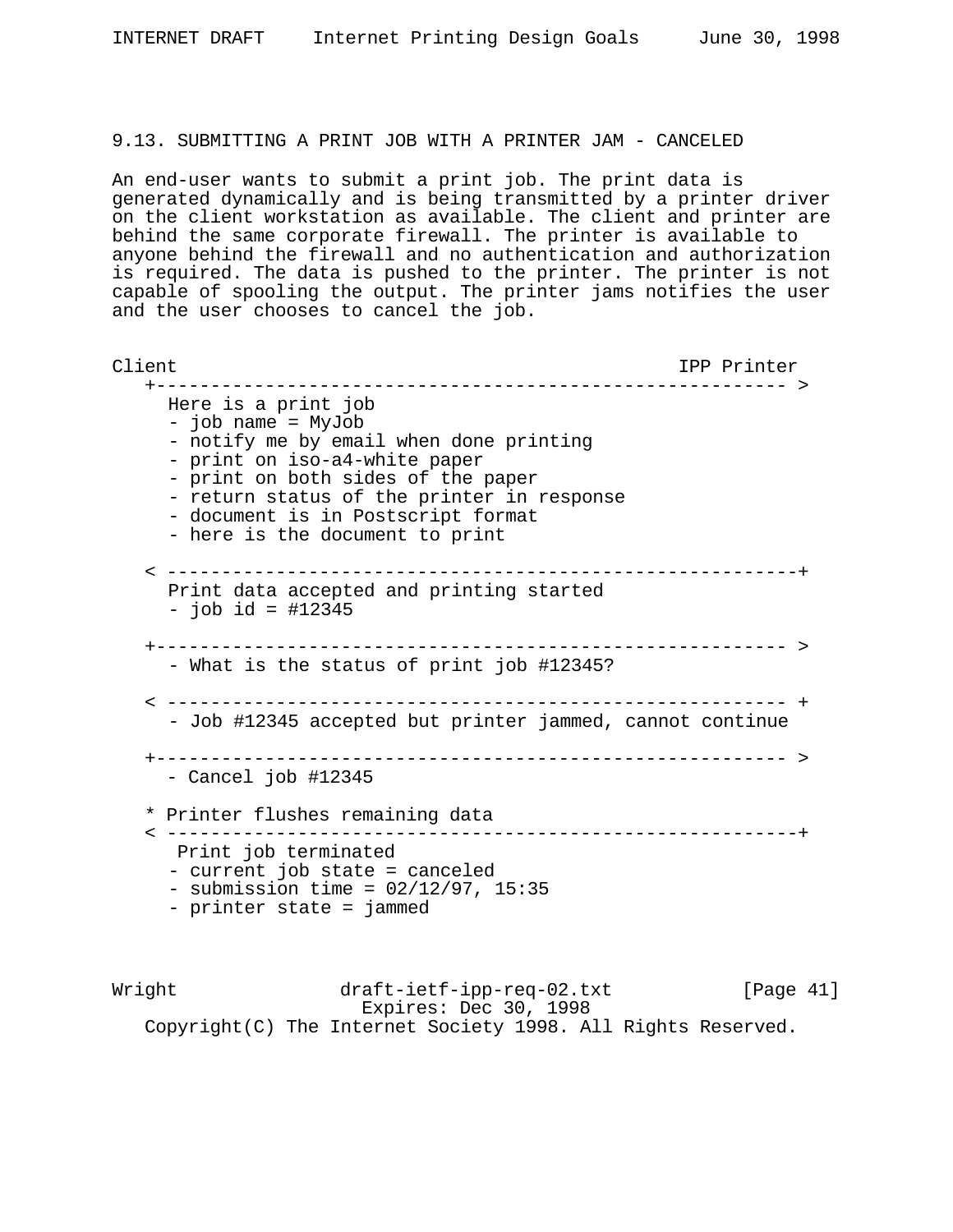# 9.14. SUBMITTING A PRINT JOB WITH A PRINTER JAM - RECOVERED

An end-user wants to submit a print job. The print data is generated dynamically and is being transmitted by a printer driver on the client workstation as available. The client and printer are behind the same corporate firewall. The printer is available to anyone behind the firewall and no authentication and authorization is required. The data is pushed to the printer. The printer is not capable of spooling the output. The printer jams, notifies the user and the user clears the jam and elects to continue.

Client IPP Printer

 +---------------------------------------------------------- > Here is a print job - job name = MyJob - notify me by email when done printing - print on iso-a4-white paper - print on both sides of the paper - return status of the printer in response - document is in Postscript format - here is the document to print < ----------------------------------------------------------+ Print data accepted and printing started - job id = #12345 < --------------------------------------------------------- + - Notification: printer jammed, cannot continue \* Jam is clear by human intervention, printing continues +---------------------------------------------------------- > Here is the last part of the document to print < ----------------------------------------------------------+ Print job received - current job state = printing  $-$  submission time =  $02/12/97$ , 15:35 - printer state = printing

Wright draft-ietf-ipp-req-02.txt [Page 42] Expires: Dec 30, 1998 Copyright(C) The Internet Society 1998. All Rights Reserved.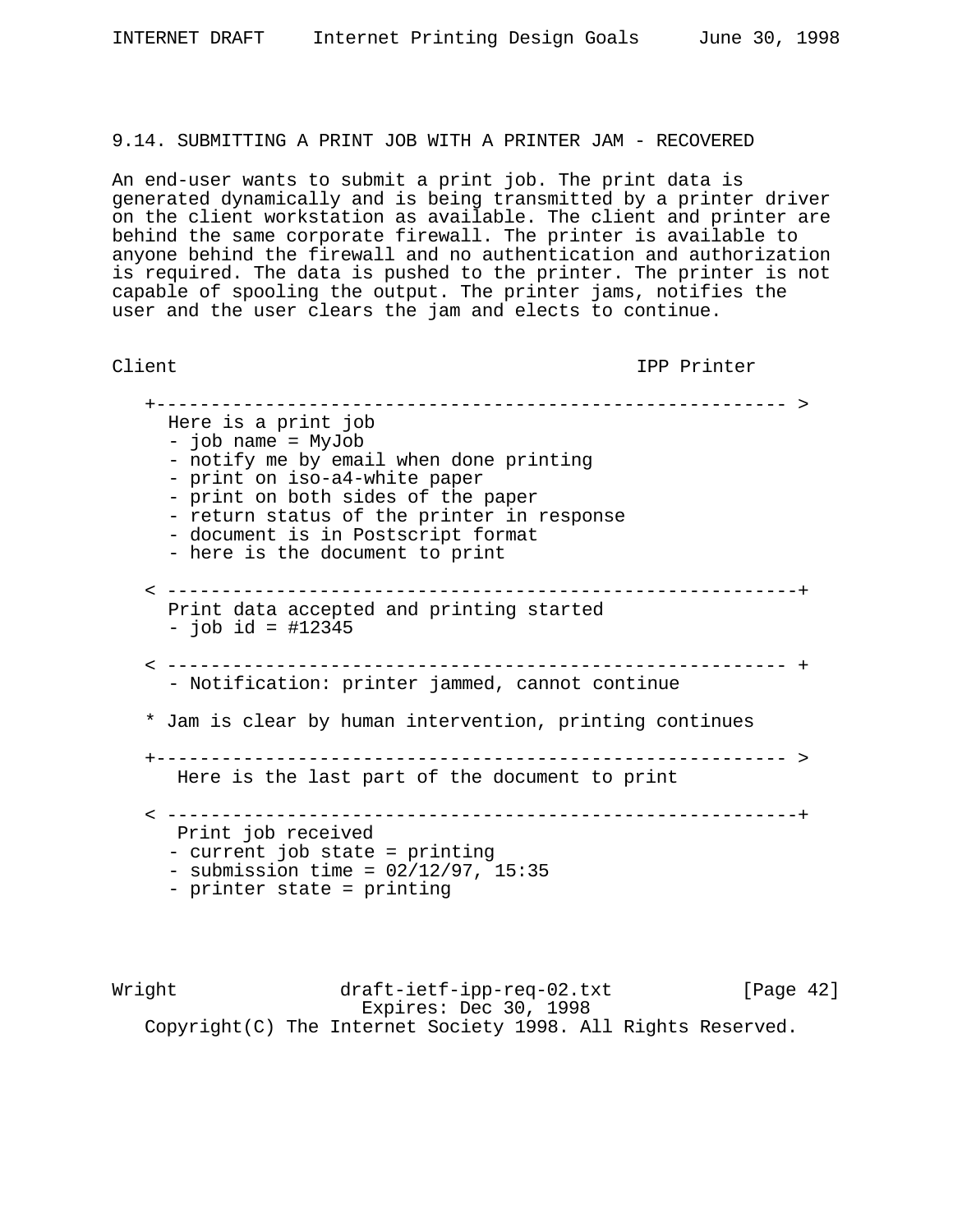## 9.15. SUBMITTING A PRINT JOB WITH SERVER PULL

An end-user wants to submit a print job. The print data is in a file and is publicly available. It is pulled by the printer. The client and printer are behind the same corporate firewall. The printer is available to anyone behind the firewall and no authentication and authorization is required. The printer is capable of spooling the output. Printing may start before the entire job has been pulled.

```
Client IPP Printer
```
 +---------------------------------------------------------- > Here is a print job - job name = MyJob - notify me by email when done printing - print on iso-a4-white paper - print on both sides of the paper - return status of the printer in response - here is a reference to the data to be printed < ----------------------------------------------------------+ Print data accepted and printing started  $-$  job id = #12345 - current state of job = spooled  $-$  submission time =  $02/12/97$ , 13:15 - printer state = printing . . < ----------------------------------------------------------+ Get the file to be printed +---------------------------------------------------------- > Here it is Note: Failure to find the file, would end the transaction with an error at this point and an asynchronous notification would be send to the Client. < ----------------------------------------------------------+ Data received

Wright draft-ietf-ipp-req-02.txt [Page 43] Expires: Dec 30, 1998 Copyright(C) The Internet Society 1998. All Rights Reserved.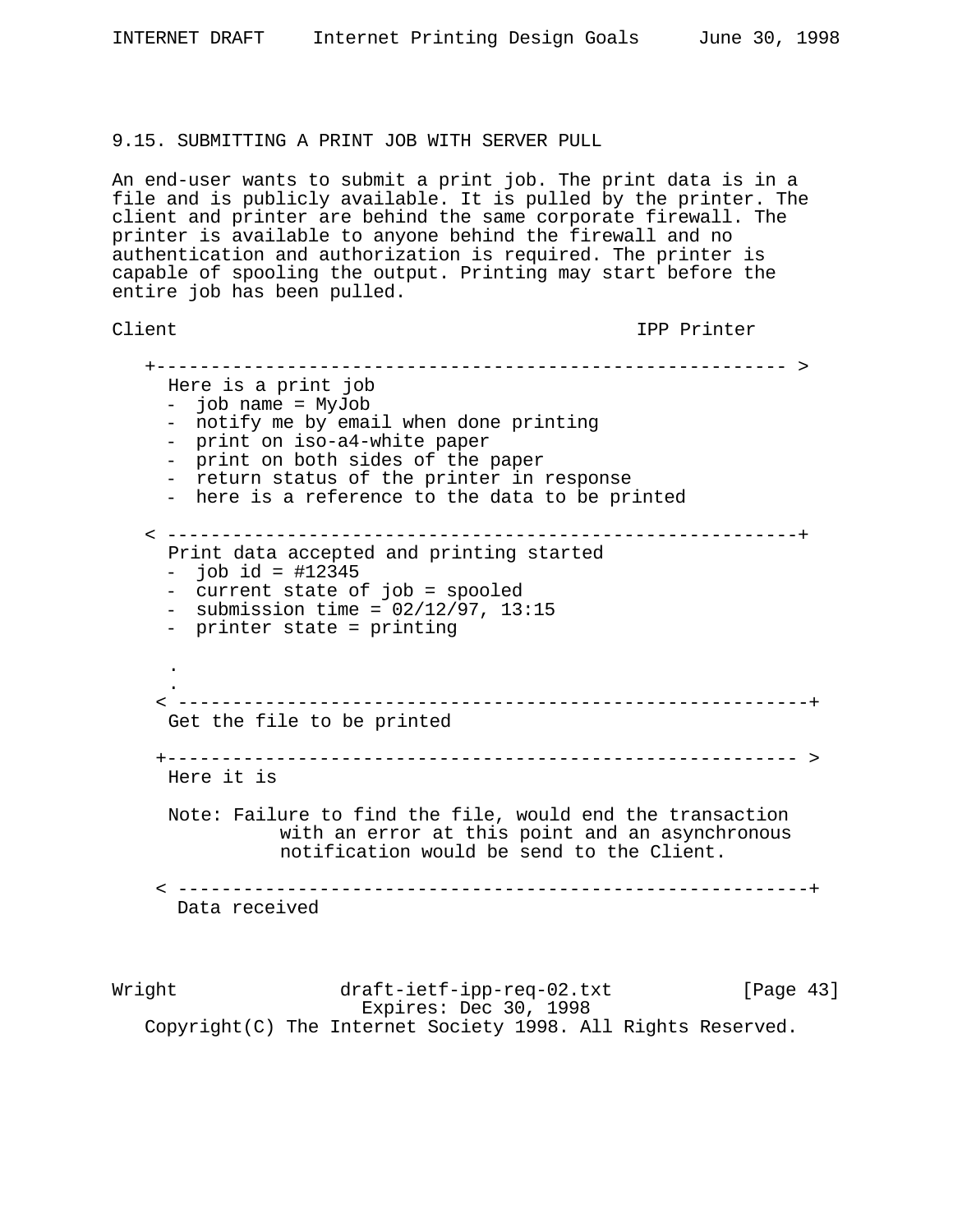## 9.16. SUBMITTING A PRINT JOB WITH REFERENCED RESOURCES

An end-user wants to submit a print job. Part of the print data is on a file on the user's workstation. It is pushed by the client, but the print job requires some resource not included in the print file. The client and printer are behind the same corporate firewall. The printer is available to anyone behind the firewall and no authentication and authorization is required. The printer is capable of spooling the output. No errors occur.

Client IPP Printer

 +---------------------------------------------------------- > Here is a print job - job name = MyJob - notify me by email when done printing - print on iso-a4-white paper - print on both sides of the paper - return status of the printer in response < ----------------------------------------------------------+ Print job accepted and spooled  $-$  job id = #12345  $-$  submission time =  $02/12/97$ , 15:35 +---------------------------------------------------------- > - here is the document to print < ----------------------------------------------------------+ - OK +---------------------------------------------------------- > - here is the URI to print, it is the last document. < ----------------------------------------------------------+ - OK < ----------------------------------------------------------+ Get the external resource +---------------------------------------------------------- > Here it is

Wright draft-ietf-ipp-req-02.txt [Page 44] Expires: Dec 30, 1998 Copyright(C) The Internet Society 1998. All Rights Reserved.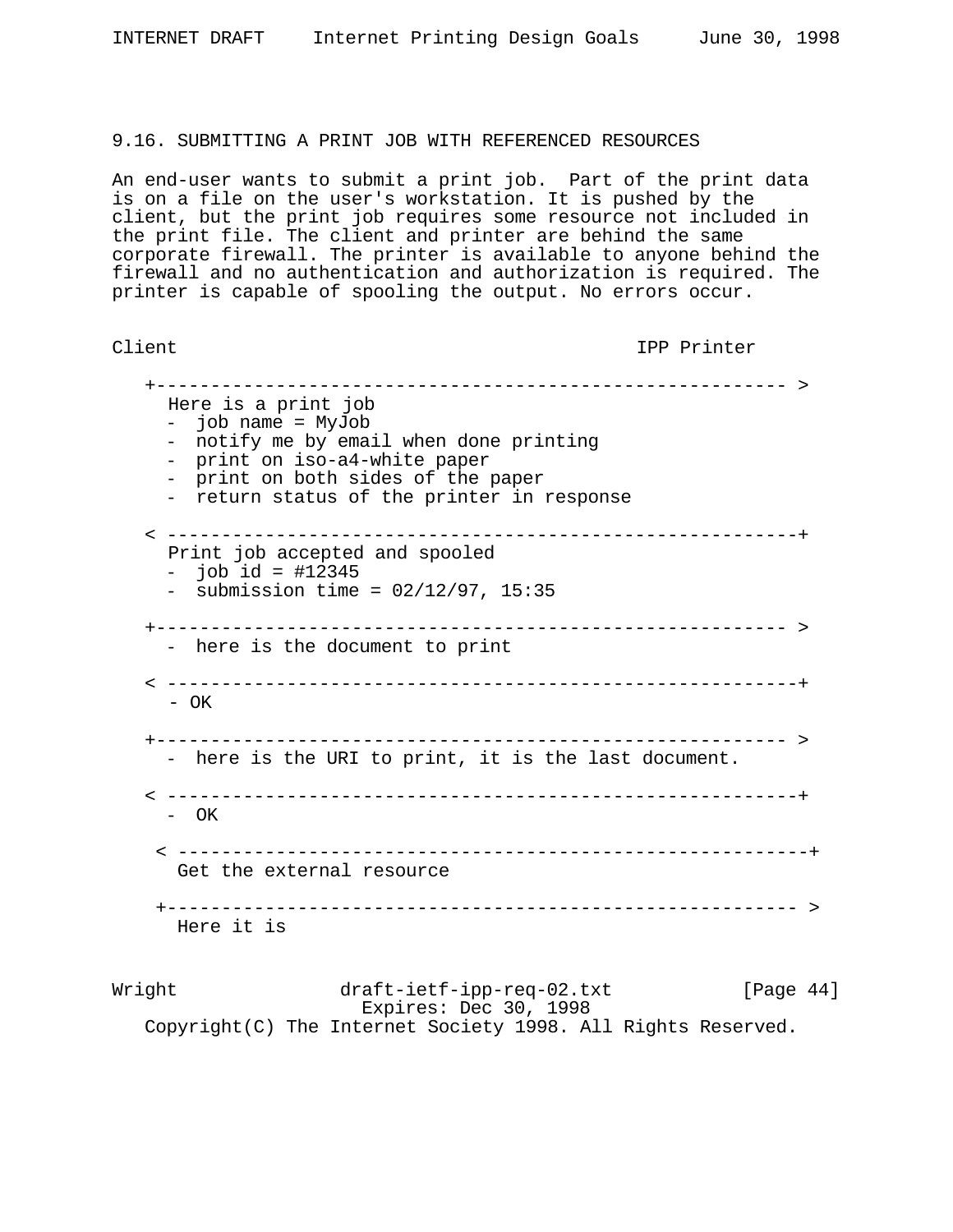# 9.17. GETTING CAPABILITIES 9.17.1. Submission Attributes

An end-user wants to get the production and scheduling attributes that are supported or required when submitting jobs to this printer. The client will use these attributes when forming the subsequent print request.

```
Client IPP Printer
   +---------------------------------------------------------- >
    I'm going to submit a Postscript job
    give me your job submission attributes
   < ----------------------------------------------------------+
    Postscript production attributes for this Printer are:
    - medium-select = us-letter-white, us-legal-white
       - default is us-letter-white
       - copies = 1, 2, 3, 4, 5- default is 1
           - print-quality = draft, normal, high
       - default is draft
           - sides = 1-sided, 2-sided-long-edge
       - default is 2-sided-long-edge
    - Job scheduling attributes for this Printer are:
        - job-priority = 1,2,3
       - default = 3
```
# 9.17.2. Printer Capabilities

An end-user wants to determine the resolution, marking technology, and PDLs supported by the printer.

Client IPP Printer +---------------------------------------------------------- > Please tell me the<br>- resolution of the printer - the marking technology of the printer<br>- PDLs supported < ----------------------------------------------------------+ Printer resolution = 600 dpi Marking Technology = laser PDLS supported = Postscript level 2, PCL/6

Wright draft-ietf-ipp-req-02.txt [Page 45] Expires: Dec 30, 1998 Copyright(C) The Internet Society 1998. All Rights Reserved.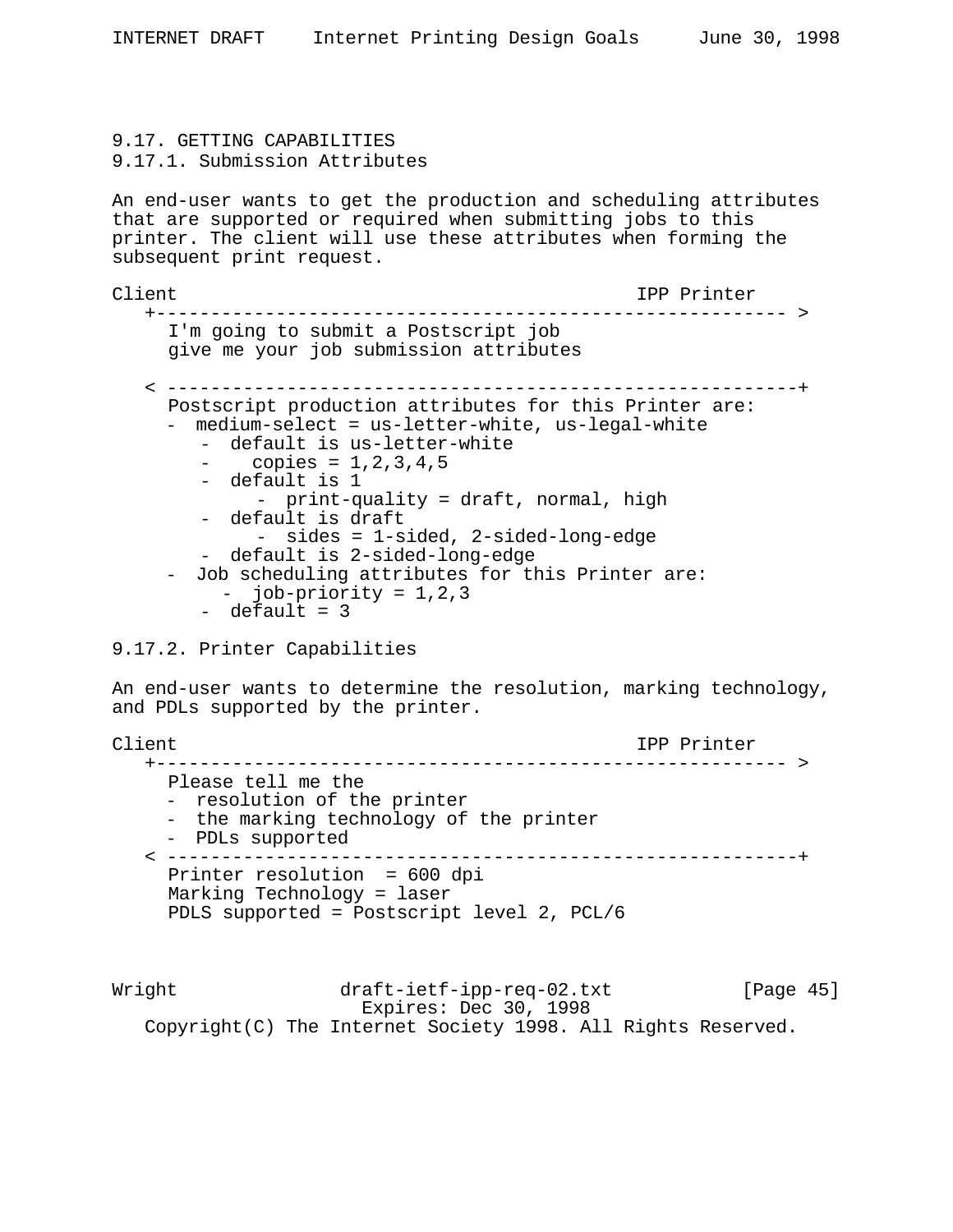Wright draft-ietf-ipp-req-02.txt [Page 46] Expires: Dec 30, 1998 Copyright(C) The Internet Society 1998. All Rights Reserved. 9.18. GETTING STATUS 9.18.1. Printer State/Status An end-user wants to determine the state or status of the printer. Client IPP Printer +---------------------------------------------------------- > What is the state of the printer? < ----------------------------------------------------------+ Printer state = out-of-paper 9.18.2. Job Status An end user wants to get the status of a job he has submitted. Client Client Client Client Client Client Client Client Client Client Client Client Client Client Client Client +---------------------------------------------------------- > Please tell me the status of job #12345 < ----------------------------------------------------------+ Job #12345 is queued it is number 3 in the queue printer state = printing 9.18.3. Status of All My Jobs An end user wants to get a list of all of the jobs he has submitted to this Printer. Client Client Client Client Client Client Client Client Client Client Client Client Client Client Client Client +---------------------------------------------------------- > Please tell me the status of my jobs < ----------------------------------------------------------+ Job #00012 is complete Printed at 12:35 on 01/23/97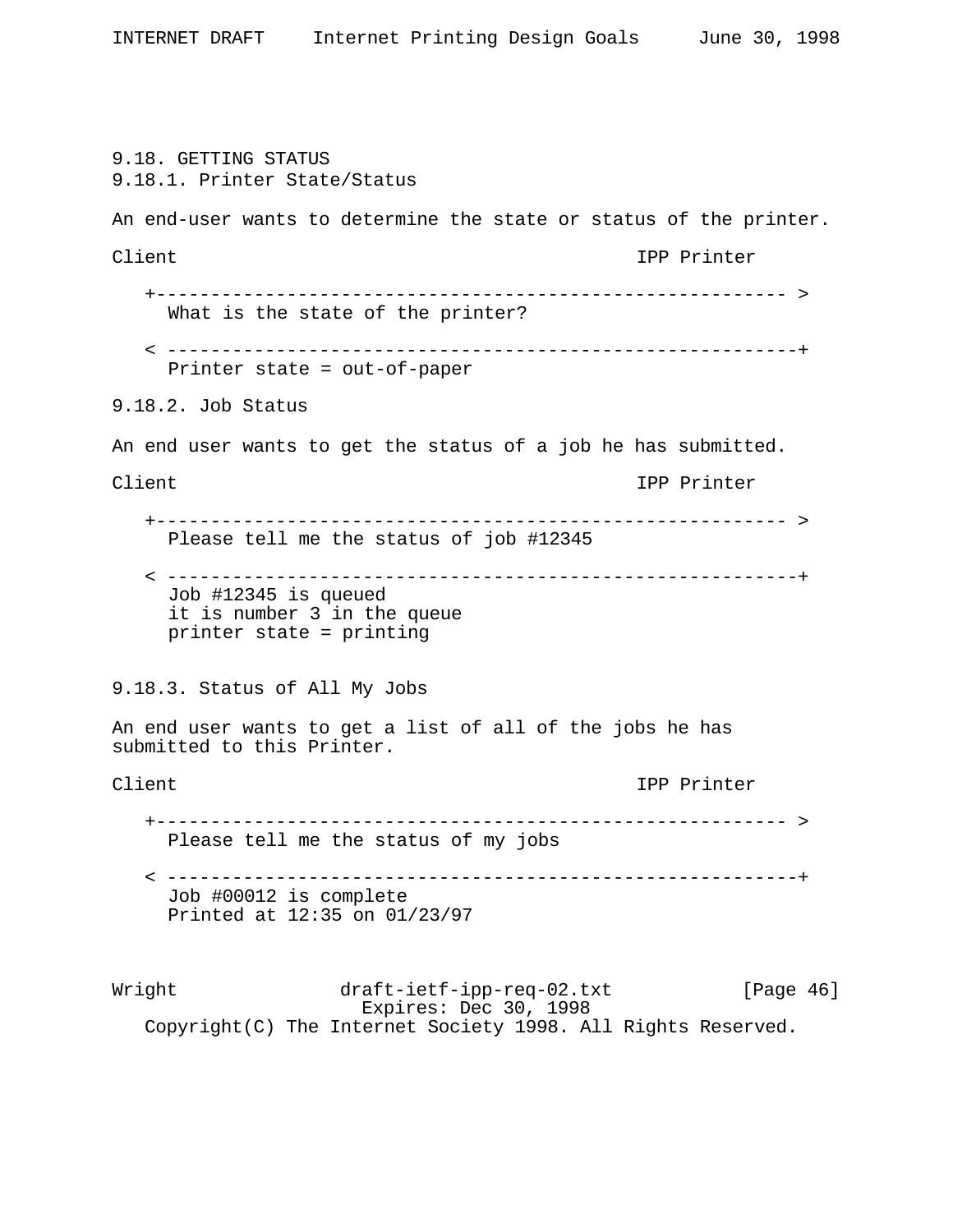Job #09876 is printing

Job #12345 is queued it is number 3 in the queue

Job #34567 is queued it is number 7 in the queue

Wright draft-ietf-ipp-req-02.txt [Page 47] Expires: Dec 30, 1998 Copyright(C) The Internet Society 1998. All Rights Reserved.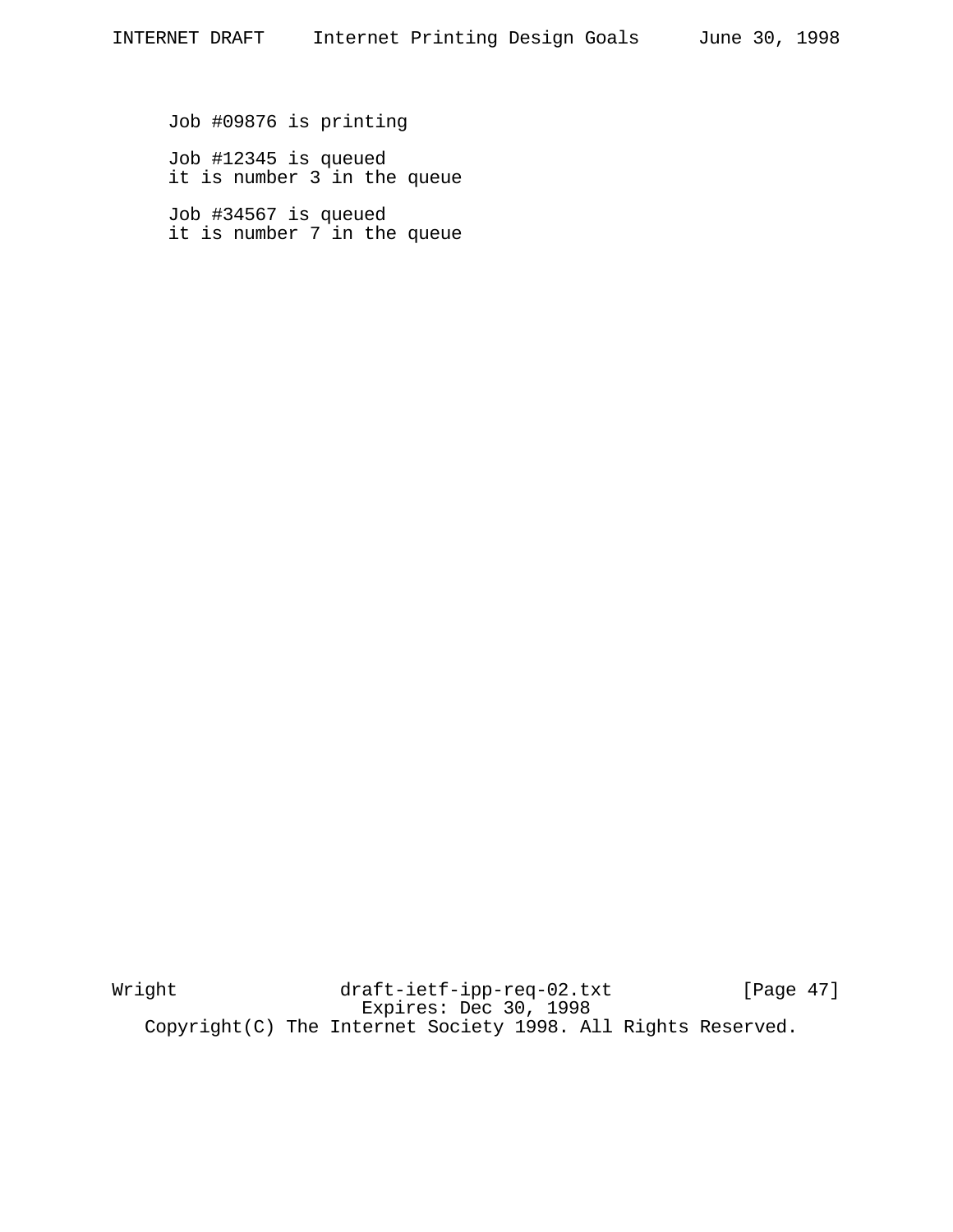9.19. ASYNCHRONOUS NOTIFICATION 9.19.1. Job Completion

An end-user wants to get notification of events that affect his print jobs. Print job completes without error.

Client IPP Printer

 < ----------------------------------------------------------+ Print job #123 completed

9.19.2. Job Complete with Data

An end-user wants to get notification of events that affect his print jobs. Print job completes, users asked for all end of job information.

Client IPP Printer

 < ----------------------------------------------------------+ Print job #123 completed - total pages printed = 15 - number of copies printed = 3 - total cost to print = \$7.45 - pick up copies in room H-6, building 005 9.19.3. Print Job Fails

An end-user wants to get notification of events that affect his print jobs. Print job fails. Printer is unattended.

Client IPP Printer

< ----------------------------------------------------------+

- Print job #123 failed - number of pages submitted = 25<br>- printer-state = jammed
- 

Wright draft-ietf-ipp-req-02.txt [Page 48] Expires: Dec 30, 1998 Copyright(C) The Internet Society 1998. All Rights Reserved.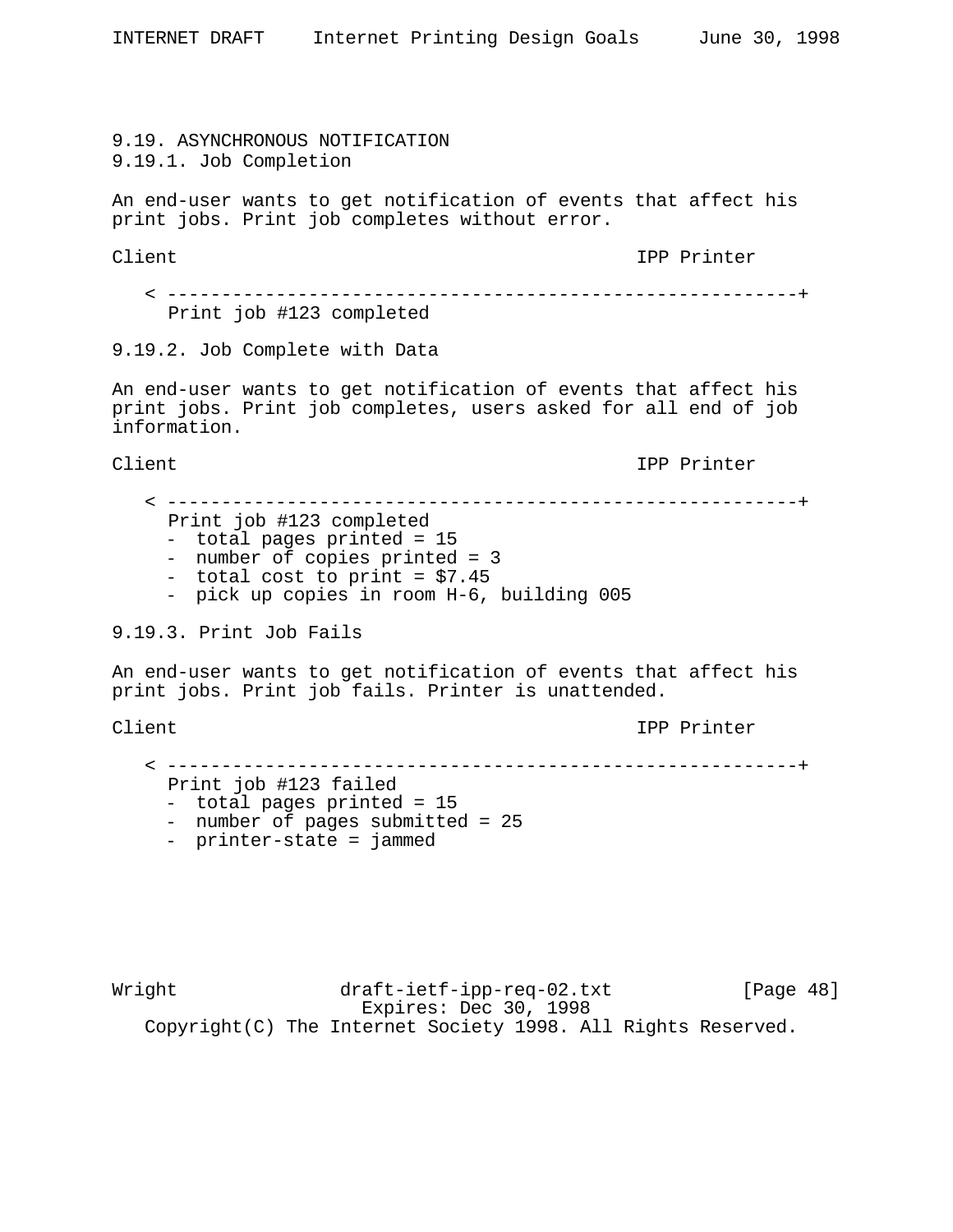# 9.20. CANCEL A JOB

The end-user submits a print job and later decides to cancel it. Client IPP Printer +---------------------------------------------------------- > < ----------------------------------------------------------+ Authentication. +---------------------------------------------------------- > Cancel job #1234 < ----------------------------------------------------------+ Job #1234 Canceled

Wright draft-ietf-ipp-req-02.txt [Page 49] Expires: Dec 30, 1998 Copyright(C) The Internet Society 1998. All Rights Reserved.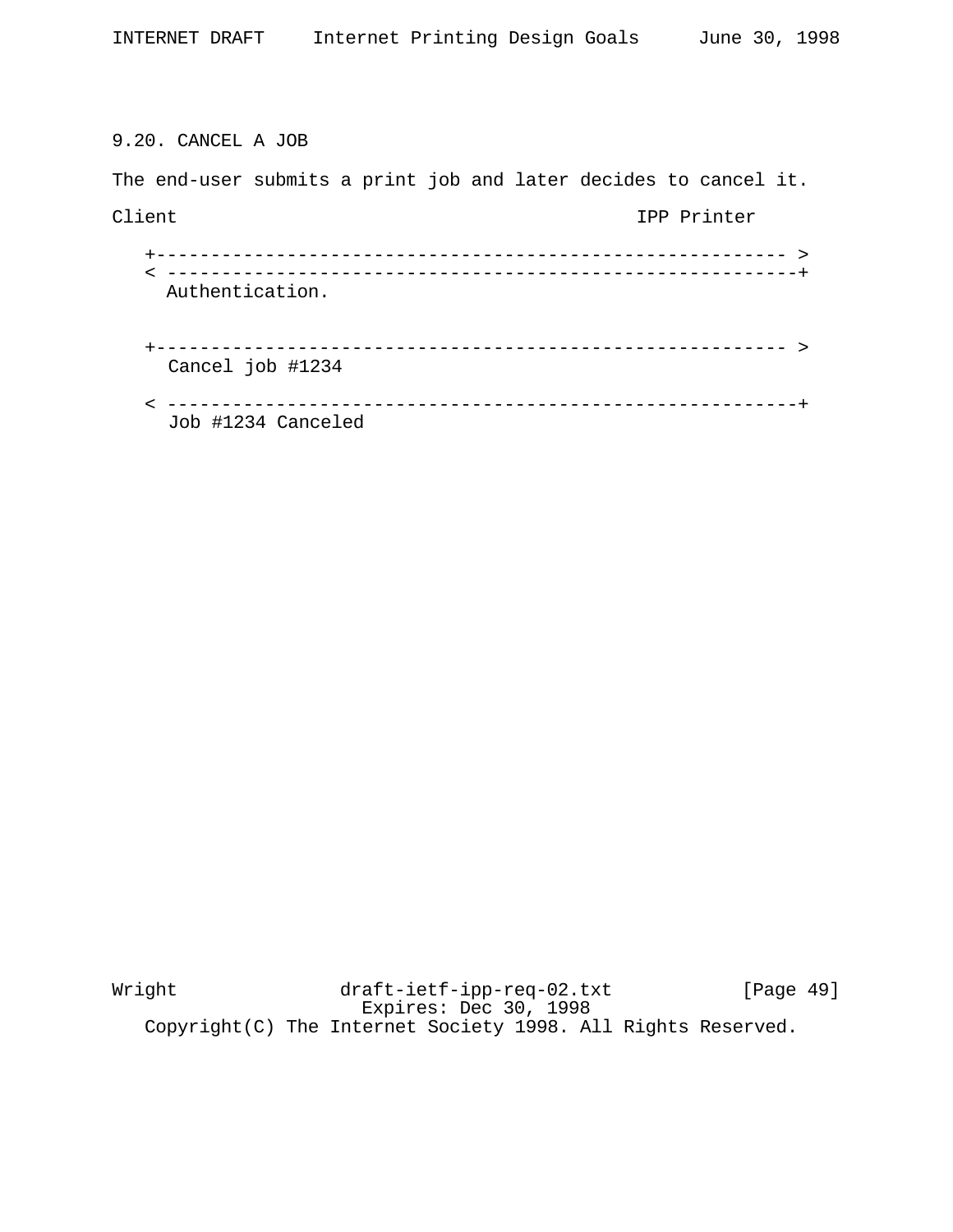## 9.21. END TO END SCENARIO - WITHIN AN ENTERPRISE

An office worker prints on shared departmental printers. All printers in the office are public, that is, no authentication or authorization is required. Printers are protected from external access by a firewall. No billing or accounting is required. Most printing is done from desktop applications. A help desk is provided for printing problems. Standard operating systems and applications are used. Drivers are available, but are installed manually by support personnel. This scenario assumes that drivers have been installed and that drivers are not IPP aware, that is, they cannot communicate across an IPP connection to obtain status and capabilities. IPP printers appear in application pull-down menus. Printer configuration data is hard wired into the driver.

End-user selects print from the application pull down menu. An IPP printer is selected from the list of Printers offered

The driver puts up a dialogue with hard-wired set of options for this printer. The end-user makes choices and submits job.

Client IPP Printer

+---------------------------------------------------------- >

- Here is a print job
- job-name = memo-to-boss
- notify me by email when job is complete<br>- print on us-letter-white paper
- 
- 
- 
- 
- print 1 copy<br>- print at normal quality<br>- print on 1 side<br>- give me the state of the printer in response

The driver generates the print data and passes it to the IPP driver a piece at a time as it is generated.

+---------------------------------------------------------- >

Here is the print data

 < ----------------------------------------------------------+ Print data received, file is spooled - printer state = printing

Wright draft-ietf-ipp-req-02.txt [Page 50] Expires: Dec 30, 1998 Copyright(C) The Internet Society 1998. All Rights Reserved.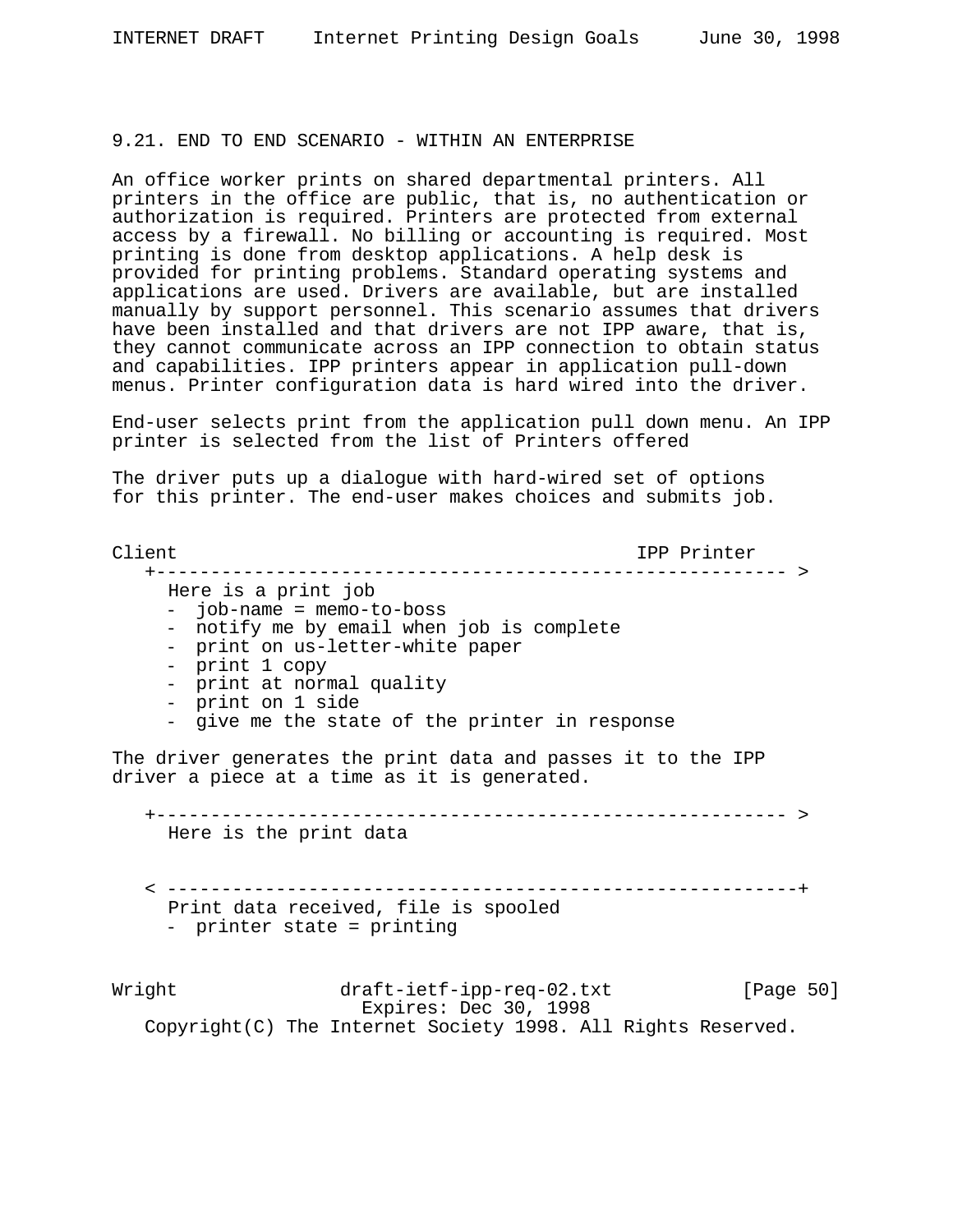- $-$  time submitted =  $2/12/97$ , 15:35
- current job state = spooled

Client adds this job to list of current jobs. List of jobs and state of each is available on a pull-down menu on the client.

End-user selects job #1234 from list and clicks on it to see its status.

 +---------------------------------------------------------- > Give me the state of job #1234 and the state of the Printer < ----------------------------------------------------------+ Job #1234 state = spooled - it is number 3 in the queue - printer state = printing The job completes without error

 < ----------------------------------------------------------+ Job #1234 completed 12 of 12 pages printed

Wright draft-ietf-ipp-req-02.txt [Page 51] Expires: Dec 30, 1998 Copyright(C) The Internet Society 1998. All Rights Reserved.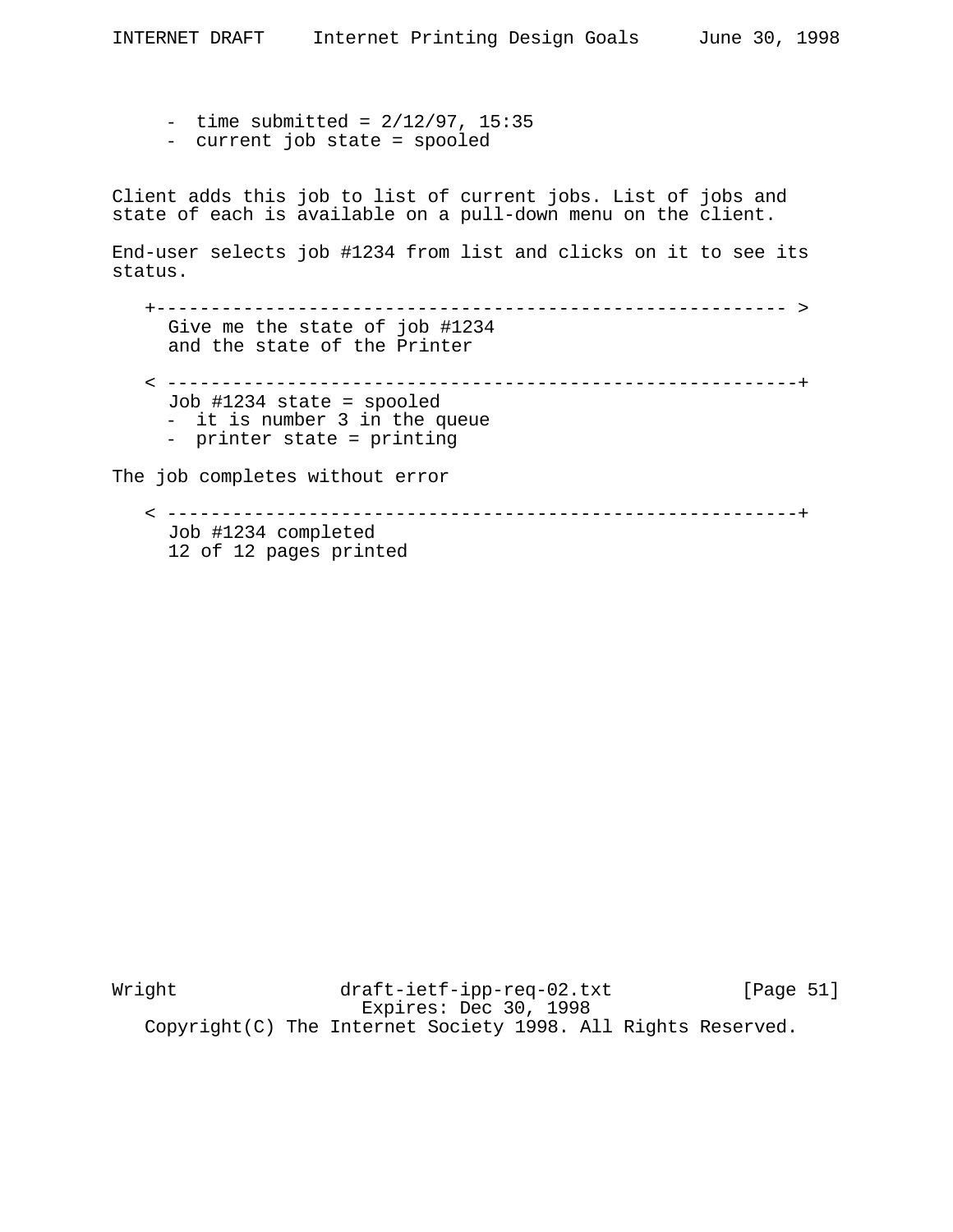#### 9.22. END TO END SCENARIO - ACROSS ENTERPRISES

An office worker in Company A needs to print an office document on a "public" printer at Company B, a business partner. Both companies have corporate firewalls so the print request must flow out of A's firewall and into B's firewall. The office worker can look at public printers in Company B's directory service. The document is generated by a desktop application. Since the printer is "public" no authentication or authorization is required. A driver is downloaded. The driver is IPP aware, that is, it can communicate dynamically through the IPP protocol layer to obtain information about the printer.

Client Company B's Directory Service

End user connects to B's Directory service

Wright draft-ietf-ipp-req-02.txt [Page 52] +---------------------------------------------------------- > Find a Printer with these characteristics - public (no authorization or authentication required) - is in Lexington, building 004 - prints black and white < ----------------------------------------------------------+ Printer "Public-A" - http://www.lexmark.com/pubprinter/a Printer "Public-B" - http://www.lexmark.com/pubprinter/b End user selects Public-A Client Public-A +---------------------------------------------------------- > Where can I find a driver for you? < ----------------------------------------------------------+ Drivers at http://www.lexmark.com/pubprinters/a/os245 End user gets driver and installs it on his PC.

Expires: Dec 30, 1998 Copyright(C) The Internet Society 1998. All Rights Reserved.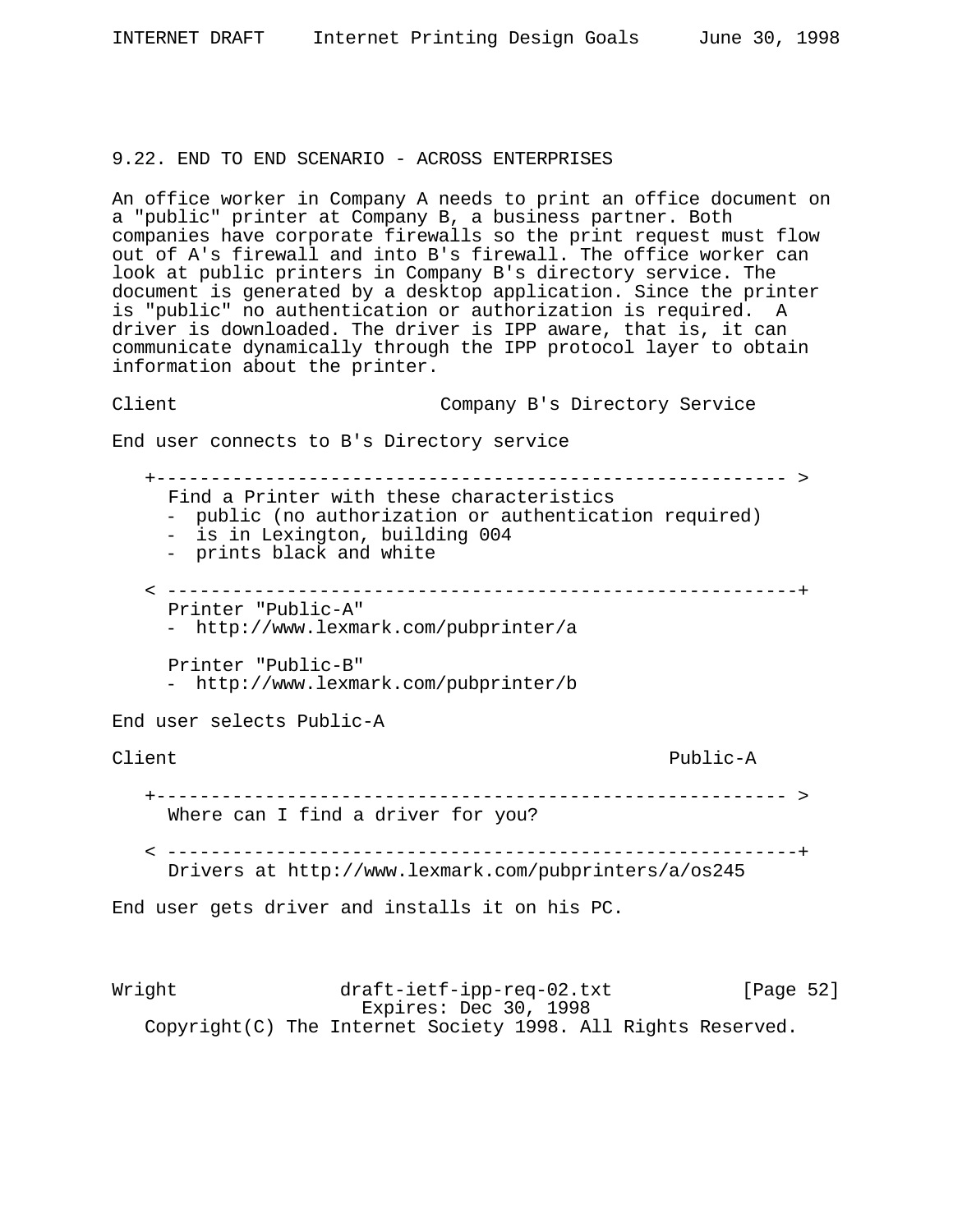```
Wright draft-ietf-ipp-req-02.txt [Page 53]
                         Expires: Dec 30, 1998
    Copyright(C) The Internet Society 1998. All Rights Reserved.
End-user selects print from the application pull down menu.
"Public-A" is selected from the list of Printers offered
    +---------------------------------------------------------- >
     I'm going to submit a print job
     give me your job submission attributes
    < ----------------------------------------------------------+
     Production attributes for this Printer are:
        medium-select = us-letter-white, us-legal-white
         - default is us-letter-white
              copies = 1, 2, 3, 4, 5- default is 1
              - print-quality = draft, normal, high
         - default is draft
              - sides = 1-sided, 2-sided-long-edge
         - default is 2-sided-long-edge
     Job scheduling attributes for this Printer are:
        job-priority = 1,2,3default = 3Driver puts up dialogue with available options and fills in the
defaults.
End-user makes choices and submits job
    +---------------------------------------------------------- >
     Here is a print job<br>- job-name = memo-to-Don-Wright
     - notify me by email when job is complete<br>- print on us-letter-white paper<br>- print 1 copy<br>- print at normal quality<br>- print on 1 side<br>- give me the state of the printer in response
The driver generates the print data and passes it to the IPP
driver a piece at a time.
    +---------------------------------------------------------- >
     Here is the print data
    < ----------------------------------------------------------+
```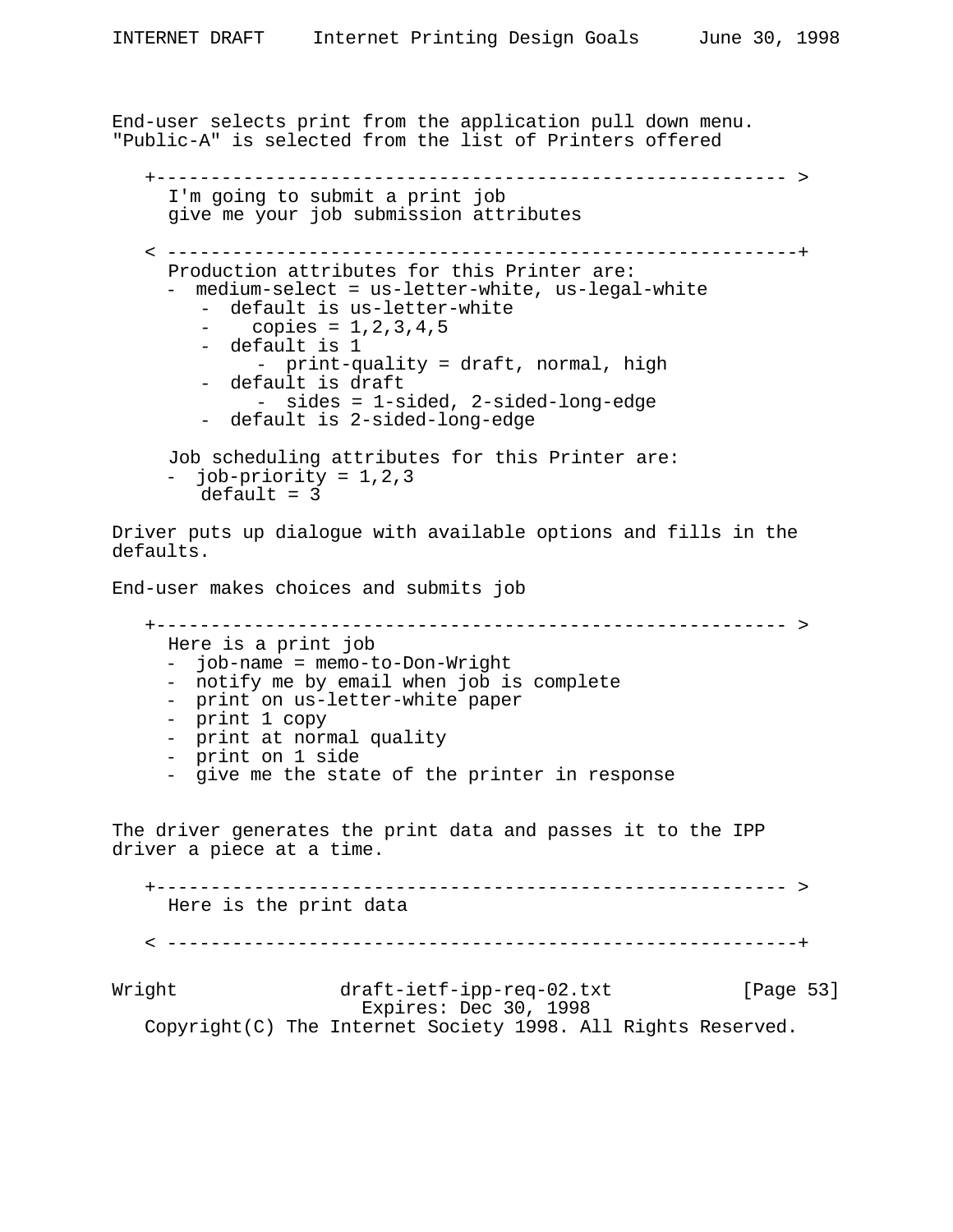Print data received, and spooling started print job id = #1234

Print data received, file is spooled

- printer state = printing
- $-$  time submitted =  $2/12/97$ , 15:35
- current job state = spooled

Client adds this job to list of current jobs. List of jobs and state of each is available on a pull-down menu on the client.

End-user selects job #1234 from list and clicks on it to see its status.

 +---------------------------------------------------------- > Give me the state of job #1234 and the state of the Printer < ----------------------------------------------------------+ Job #1234 state = spooled - it is number 3 in the queue - printer state = printing \* The job completes without error < ----------------------------------------------------------+ Job #1234 completed 12 of 12 pages printed

Wright draft-ietf-ipp-req-02.txt [Page 54] Expires: Dec 30, 1998 Copyright(C) The Internet Society 1998. All Rights Reserved.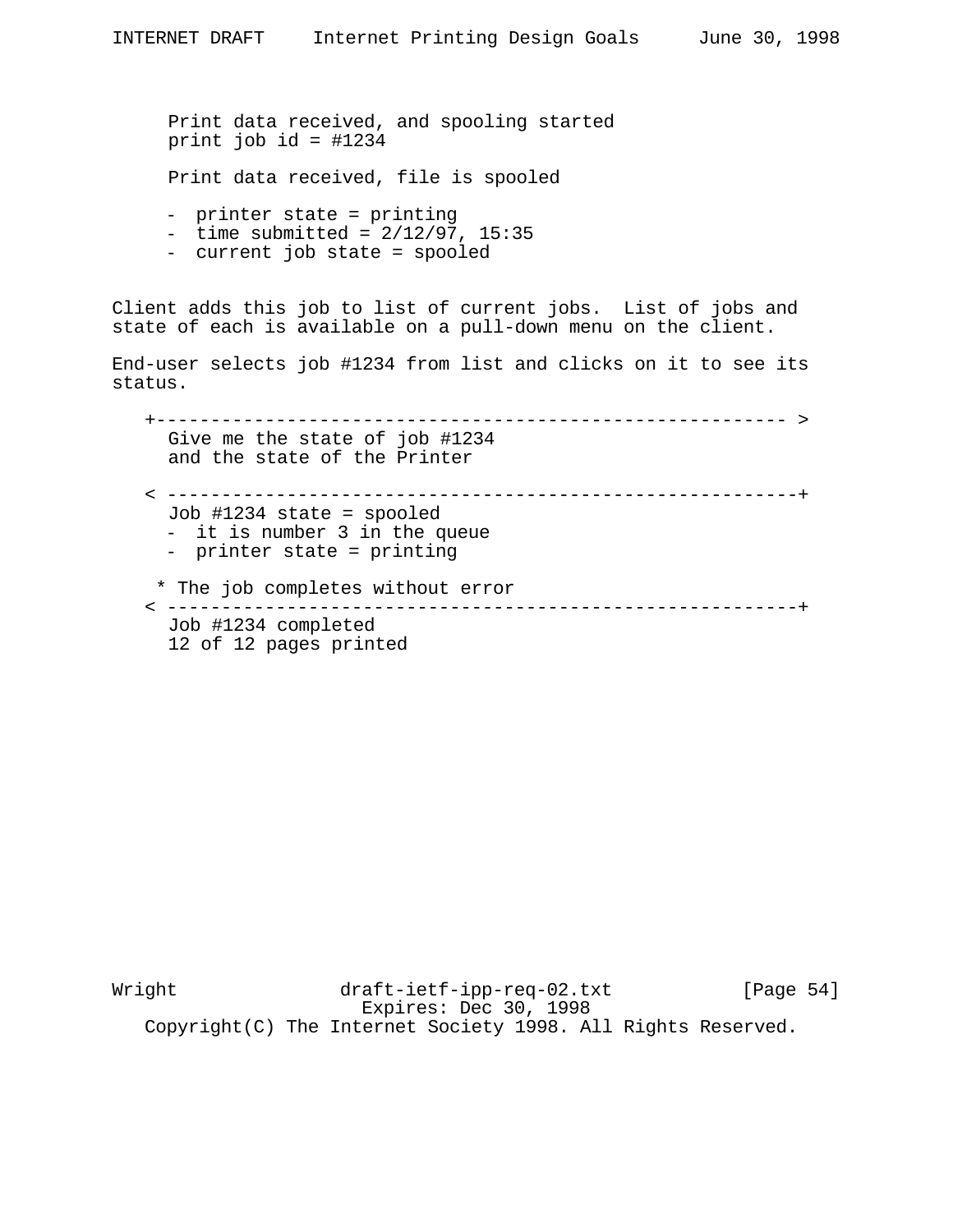## 9.23. END TO END SCENARIO - ON THE INTERNET

An executive in her hotel room is finishing an important presentation on her laptop computer. She connects to a local print shop through the web to get a copy of her charts printed for tomorrow's presentation. She must find a print shop that is convenient and can print color transparencies. She must download and temporarily install a driver in order to generate the PDL required by the print shop. Mutual authentication is required by the printshop and payment must be made in advance. The job is encrypted on the wire to prevent eavesdropping.

End-user completes presentation. She goes to the web and connects to the SirZippy home page.

Client SirZippy Directory Service +---------------------------------------------------------- > Find me a printer with these characteristics - Near Market Street in San Jose - Prints color transparencies - drivers can be downloaded - supports privacy (encryption) - Available Printers matching these characteristics are looked up in the Directory Service

< ----------------------------------------------------------+

- Printer "Color-A"<br>- located at 123 First Street in San Jose
- 
- 
- 
- URI is http://www.SirZippy.com/FirstStreet/Color-A<br>- prints color transparencies<br>- 600 dpi laser<br>- driver ABC-Postscript-V1.3 available at this URI<br>- cost = \$.75 per page<br>- authentication required to use printer<br>- paymen
- 
- 
- 

Printer "Color-B" - located at 67 San Carlos Street, San Jose

Wright draft-ietf-ipp-req-02.txt [Page 55] Expires: Dec 30, 1998 Copyright(C) The Internet Society 1998. All Rights Reserved.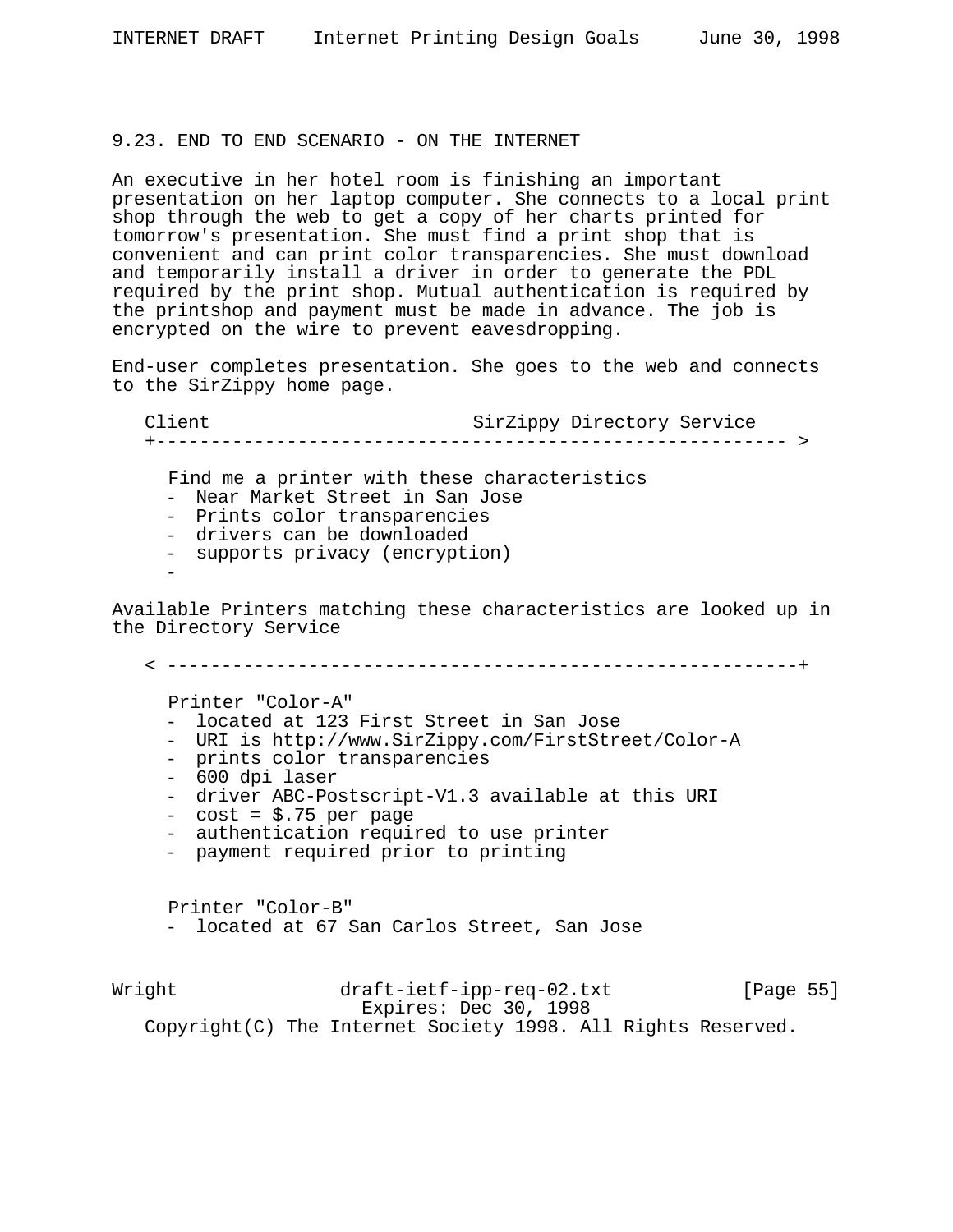Wright draft-ietf-ipp-req-02.txt [Page 56] Expires: Dec 30, 1998 Copyright(C) The Internet Society 1998. All Rights Reserved. - URI is http://www.SirZippy.com/SanCarlos/Color-B - prints color transparencies - 1200 dpi laser - driver XYZ-Poscscript-V4.3 available at this URI - cost = \$1.25 per page - authentication required to use printer - payment required prior to printing - - more information at this URI The user decides to use the first printer because it is closer. She connects to the URI given to get a driver. Client Client Client Client Client Driver URI +---------------------------------------------------------- > I need a driver for "Color-A" < ----------------------------------------------------------+ Driver installer is at http://www.xerox.com/prtdrvrs Driver is installed User connects to "Color-A" Client IPP Printer "Color-A" +---------------------------------------------------------- > < ----------------------------------------------------------+ Mutual authentication and exchange of secret keys +---------------------------------------------------------- > I'm going to submit a print job give me your job submission attributes < ----------------------------------------------------------+ Production attributes for this Printer are: - medium-select = us-letter-white, us-legal-white<br>- default is us-letter-white<br>- copies = 1,2,3,4,5<br>- default is 1<br>- print-quality = draft, normal, high<br>- default is draft